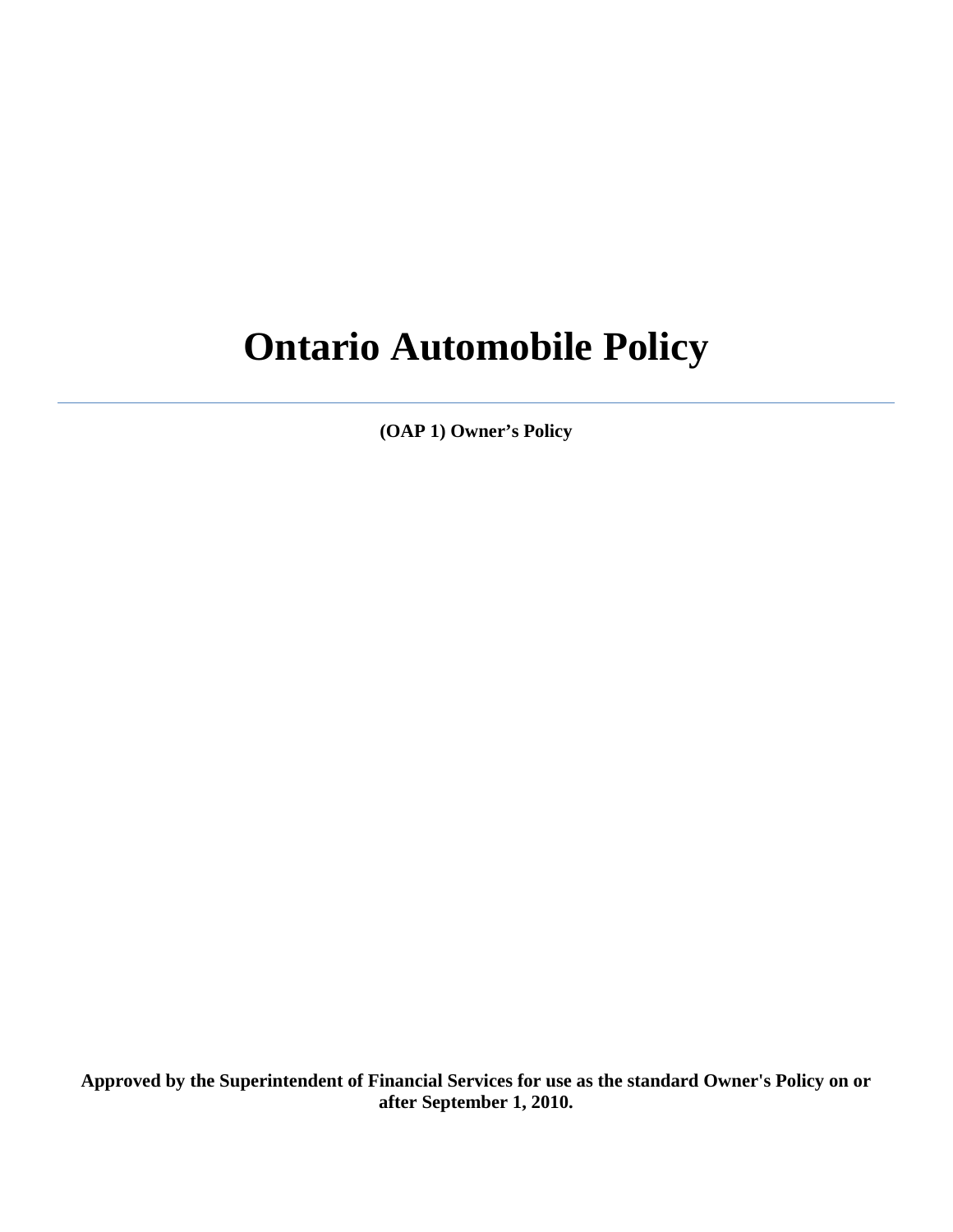# **About This Policy**

This is your automobile insurance policy. It is written in easy to understand language. Please read it carefully so you know your rights and obligations and the rights and obligations of your insurance company.

Here is a summary of each Section of the policy. For details of each coverage and the conditions that apply, consult the appropriate Sections of the policy.

**Section 1 - Introduction** contains information that applies to the entire policy. In order to understand what is covered and what is not covered by each coverage, you should read Sections 1 and 2 and the *entire* Section of the policy that deals with the specific coverage.

**Section 2 - What Automobiles Are Covered** explains what coverages are available to a described automobile and to other types of automobiles (for example, newly acquired or temporary substitute automobiles) when you have a specific coverage for a described automobile.

**Section 3 - Liability Coverage** describes what we will cover if someone is killed or injured in an accident, or their property is damaged, when you or other insured persons are at fault in the accident.

**Section 4 - Accident Benefits Coverage** outlines benefits available if you are injured in an accident, regardless of who caused the accident.

**Section 5 - Uninsured Automobile Coverage** describes what we will cover if someone is injured or killed by an uninsured motorist or by a hit-and-run driver.

**Section 6 - Direct Compensation - Property Damage Coverage** describes what we will cover if there is damage to your automobile in an accident that is not entirely your fault.

**Section 7 - Loss or Damage Coverages** describes optional coverage against loss of, or damage to, your automobile caused by collision, fire, theft and a variety of other unpredictable risks.

**Section 8 - Statutory Conditions** lists the conditions required by the Insurance Act for all automobile insurance policies in Ontario. For convenience, the conditions have been included in each Section of the policy where they apply. If there is a discrepancy between the Statutory Conditions and the wording in the policy, the Statutory Conditions in Section 8 prevail.

**For purposes of the Insurance Companies Act (Canada), this document was issued in the course of the insurance company's insurance business in Canada.**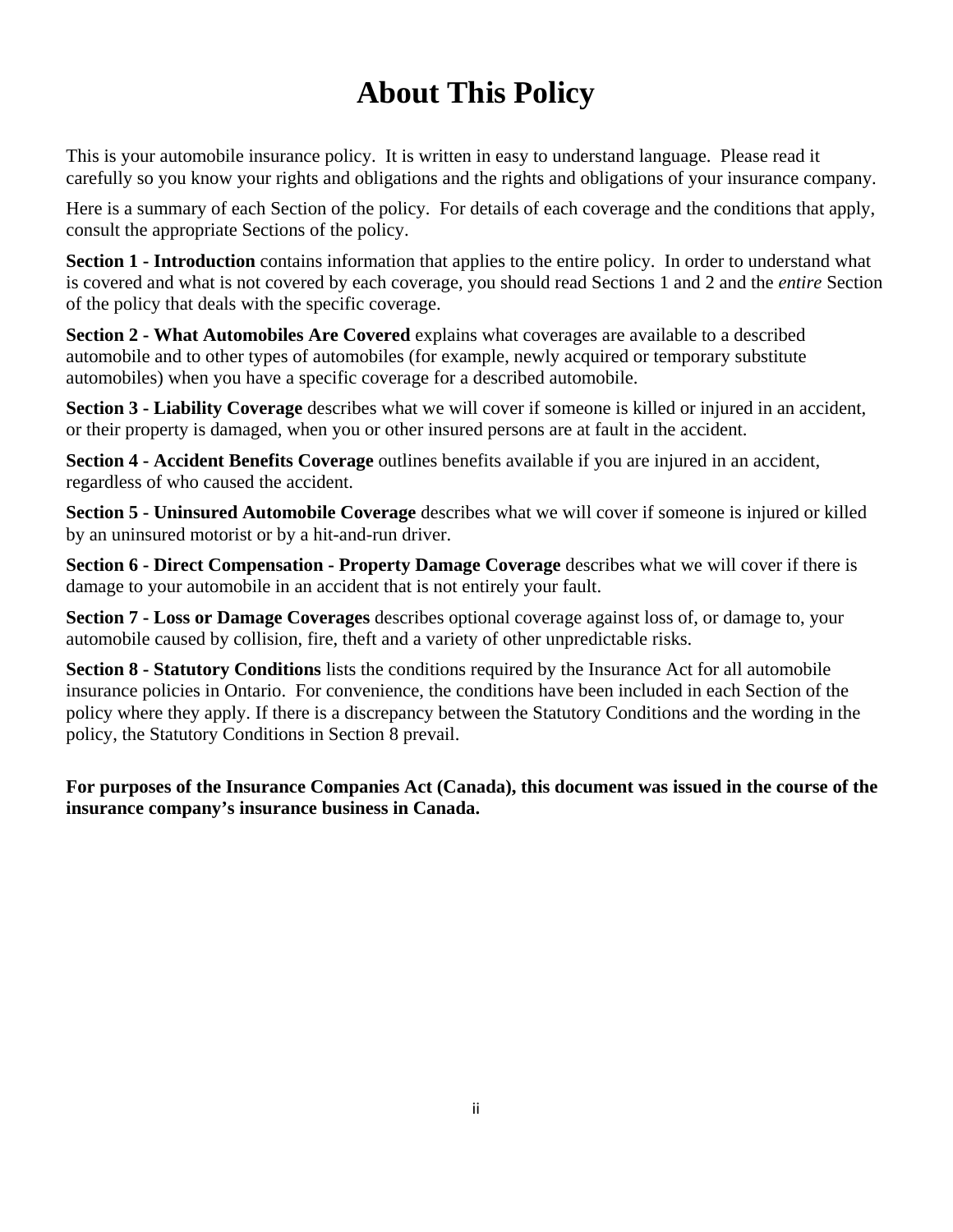# **Table of Contents**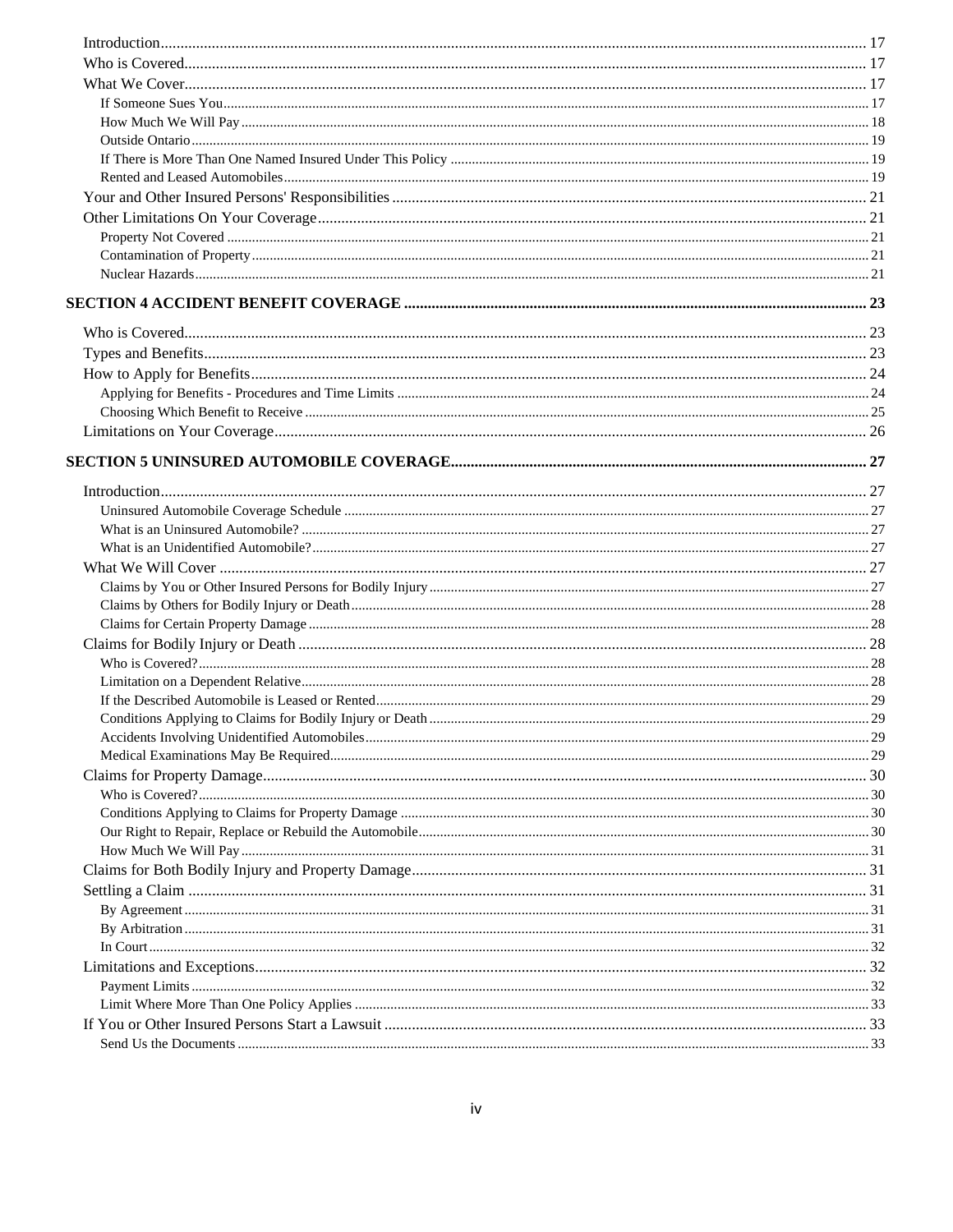<span id="page-4-0"></span>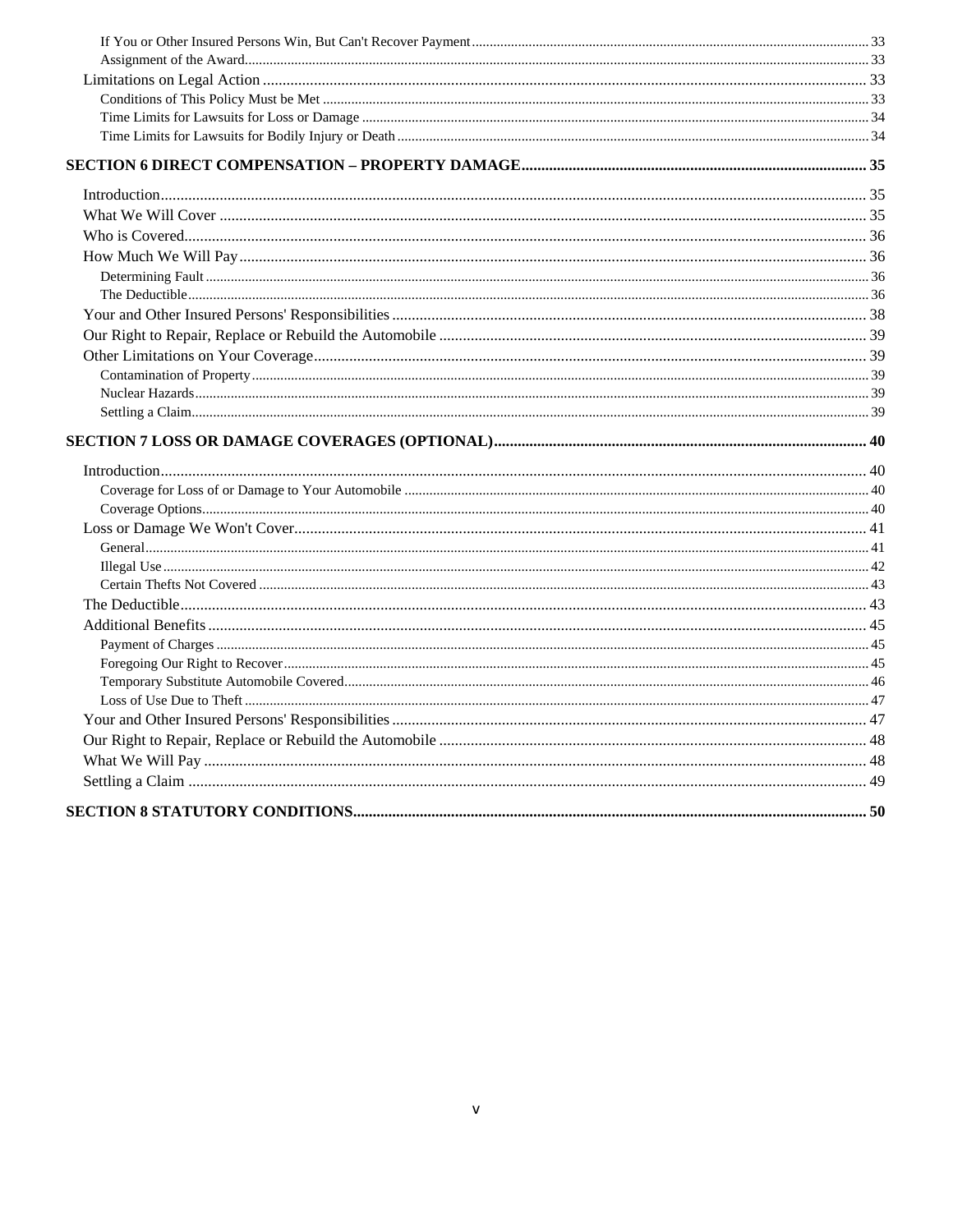# **What Insurance is Required by Law**

If you own an automobile that is operated on a highway in Ontario, certain insurance coverages are required by law. You may also choose to buy additional insurance to extend these coverages to protect against other risks. The chart below is **only a general summary** to give you an idea of the insurance coverages available to you. For details of each coverage and the conditions that apply, you should consult the appropriate sections of the policy. If there is a difference between the information in this chart and the appropriate section of the policy, the section of the policy prevails.

**You only have a specific coverage if your Certificate of Automobile Insurance shows a premium for it or it is provided at no cost. If you have insured more than one automobile, a premium must be shown for each automobile.** 

| <b>Insurance Required by Law</b>               |                                                                                                                                                                                                                                                                                                                                                                                                                                                                                   |                                 |  |
|------------------------------------------------|-----------------------------------------------------------------------------------------------------------------------------------------------------------------------------------------------------------------------------------------------------------------------------------------------------------------------------------------------------------------------------------------------------------------------------------------------------------------------------------|---------------------------------|--|
| <b>Type of Coverage</b>                        | <b>What the Coverage Does</b>                                                                                                                                                                                                                                                                                                                                                                                                                                                     | <b>Policy</b><br><b>Section</b> |  |
| <b>Liability</b>                               | Protects you if someone else is killed or injured or their property is damaged. It<br>will pay for legitimate claims against you up to the limit of your coverage, and will<br>pay the costs of settling the claims.                                                                                                                                                                                                                                                              | Section 3,<br>Page 18           |  |
| <b>Accident Benefits</b>                       | Provides benefits if you are injured in an automobile accident, regardless of who<br>caused the accident. These benefits may include:<br>supplementary medical care, rehabilitation and attendant care;<br>a tax-free income benefit for wage earners or self-employed;<br>٠<br>an allowance to those who have no income from employment;<br>$\bullet$<br>an allowance when a caregiver is injured; and<br>funeral expenses and death benefits when a person dies in an accident. | Section 4,<br>Page 24           |  |
| <b>Uninsured</b><br><b>Automobile</b>          | Protects you if you are injured or killed by an uninsured motorist or by a hit-and-<br>run driver.<br>Covers damage to your automobile caused by an identified uninsured motorist.                                                                                                                                                                                                                                                                                                | Section 5, Page 28              |  |
| <b>Direct Compensation</b><br>-Property Damage | Under certain conditions, covers you in Ontario for damage to your automobile and<br>to property it is carrying when another motorist is responsible.                                                                                                                                                                                                                                                                                                                             | Section 6,<br>Page 37           |  |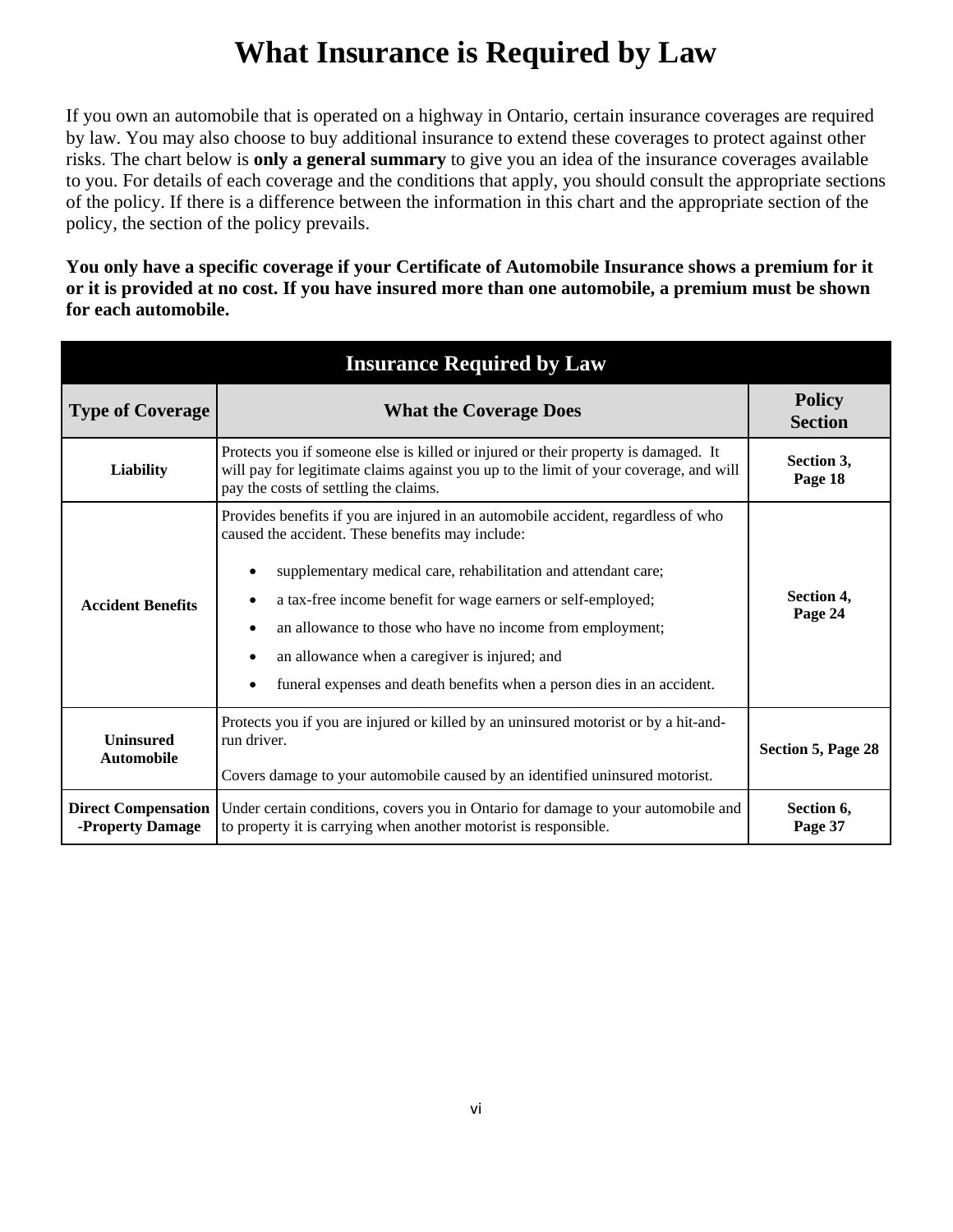| <b>Optional Insurance</b>                          |                                                                                                                                                                                                        |                       |  |
|----------------------------------------------------|--------------------------------------------------------------------------------------------------------------------------------------------------------------------------------------------------------|-----------------------|--|
| <b>Type of Coverage</b>                            | <b>What the Coverage Does</b>                                                                                                                                                                          |                       |  |
| <b>Increased Liability</b>                         | You may buy coverage beyond the minimum required by law.                                                                                                                                               |                       |  |
| <b>Loss or Damage to</b><br><b>Your Automobile</b> | You may buy coverage to protect you against loss of, or damage to, your<br>automobile caused by collision, fire, theft and a variety of other unpredictable risks.                                     | Section 7,<br>Page 43 |  |
| <b>Other Optional</b><br><b>Coverages</b>          | You may buy additional coverages in a number of other areas, for example, you<br>may buy additional coverage to increase the standard level of accident benefits.<br>Your agent or broker can explain. |                       |  |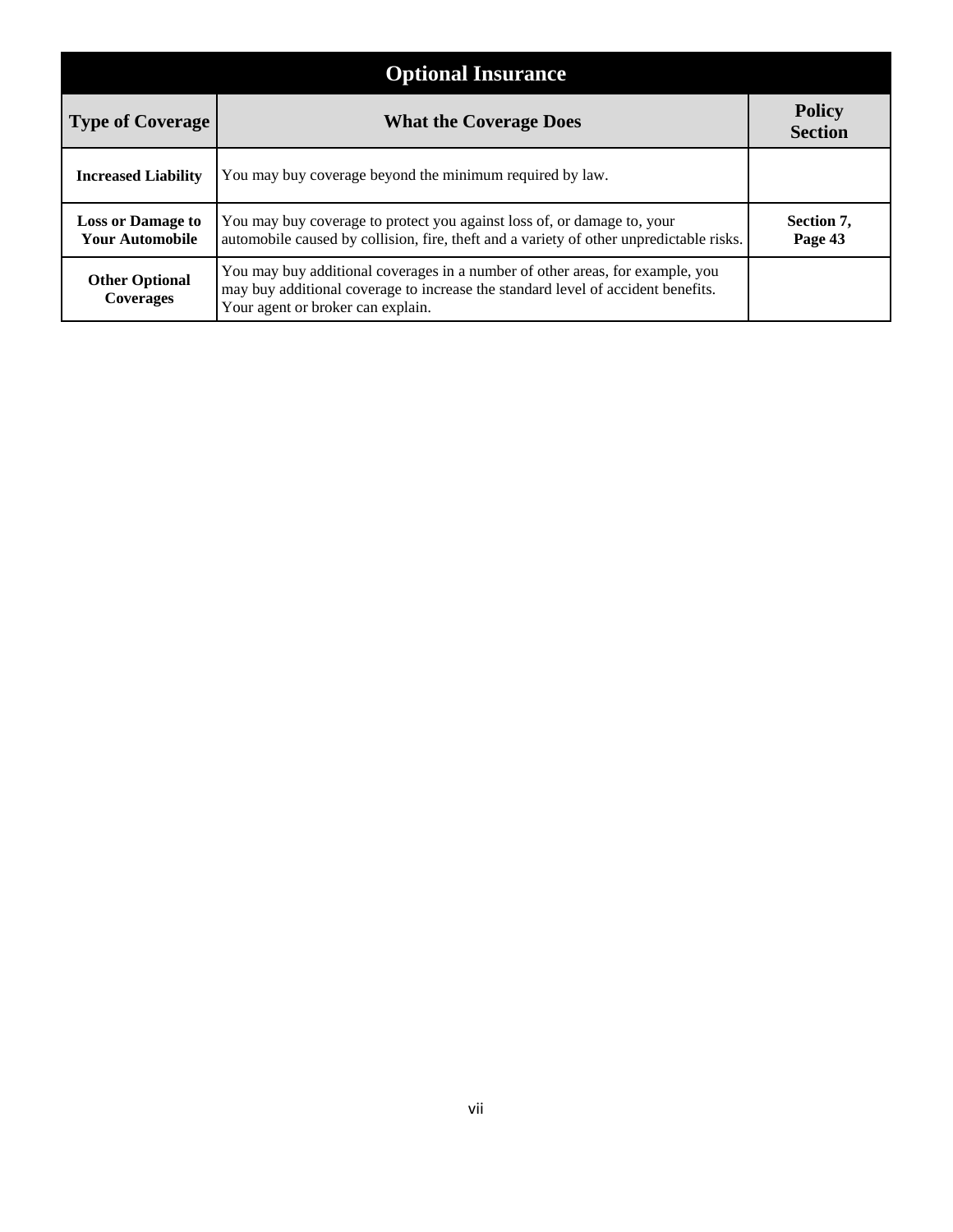# **Section 1**

# **Introduction**

# **1.1 This Policy is Part of a Contract**

This policy is part of a contract between you and us. The contract includes three documents:

- a completed and signed Application for Automobile Insurance,
- a Certificate of Automobile Insurance, and
- this policy.

Under the contract, we agree to provide you with the insurance that is summarized on your Certificate of Automobile Insurance, and for which you have agreed to pay a premium.

You only have a particular coverage for a specific automobile if your Certificate of Automobile Insurance shows a premium for it or shows the coverage is provided at no cost.

# **1.2 Where You Are Covered**

This policy covers you and other insured persons for incidents occurring in Canada, the United States of America and any other jurisdiction designated in the Statutory Accident Benefits Schedule, and on a vessel travelling between ports of those countries. All of the dollar limits described in this policy are in Canadian funds.

# **1.3 Definitions**

#### **Automobile**

In this policy, **motorized snow vehicle** is included in the definition of **automobile**. Regulations may include, or exclude, certain other types or classes of vehicles as automobiles.

In this policy, there is a difference between **a described automobile** and the **automobile**. When we refer to an automobile as described, we mean any automobile specifically shown on the Certificate of Automobile Insurance.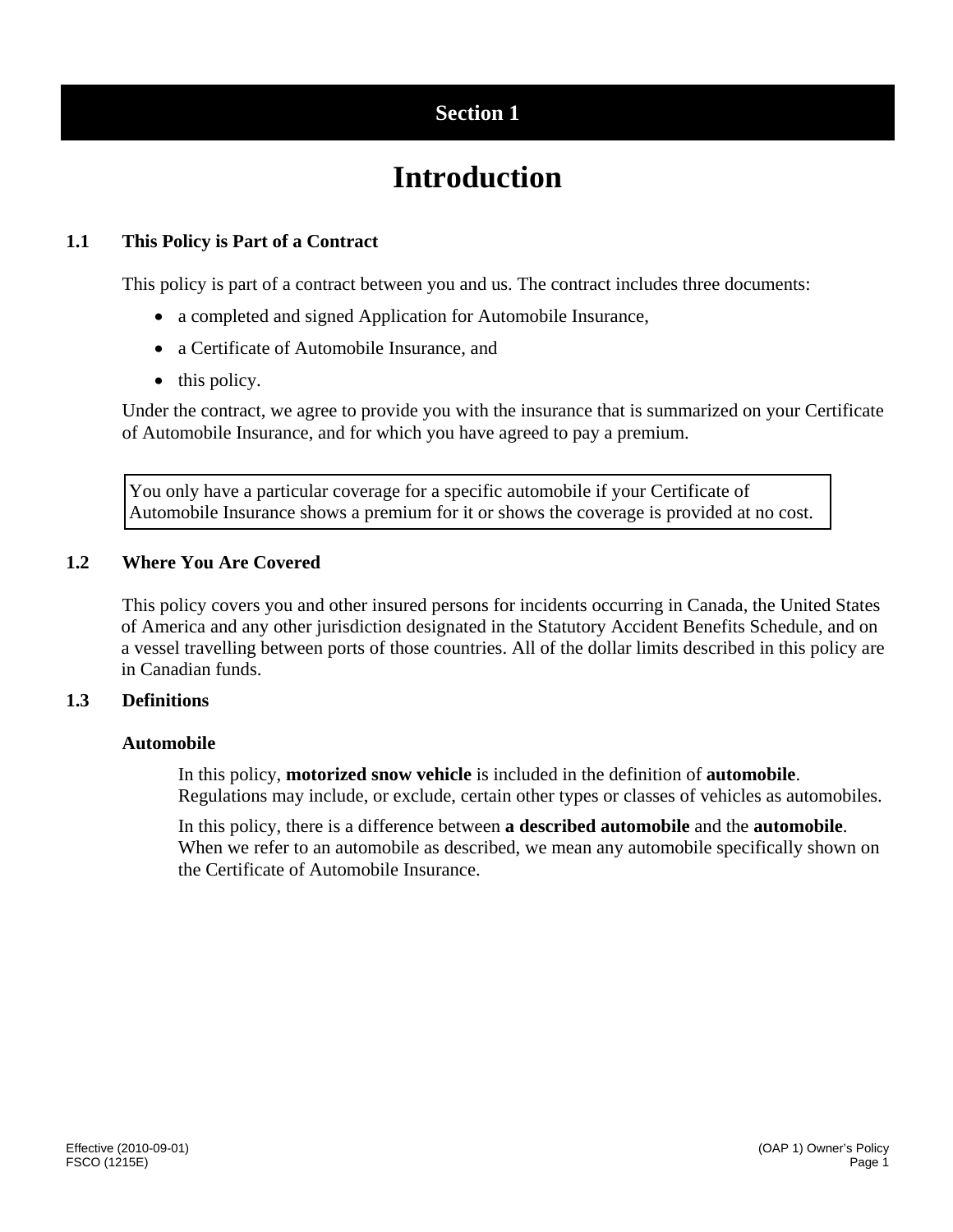When we refer to the **automobile**, we mean:

- a described automobile,
- a newly acquired automobile,
- a temporary substitute automobile,
- other automobiles driven by you, or driven by your spouse who lives with you, or
- trailers, in certain circumstances.

These types of automobiles are described more fully in Section 2.

#### **Certificate of Automobile Insurance**

A **Certificate of Automobile Insurance** is a written document summarizing your insurance coverage. It shows your name and/or organization, and the described automobile or automobiles. It lists the coverages purchased, premiums charged, and the period during which the insurance is in effect.

#### **Covered/Coverage**

When we talk of someone or something being **covered**, we mean that they are protected by insurance. When we speak of **coverage**, we are describing what types of protection they have and how much for each type.

#### **Direct Loss or Damage**

**Direct loss or damage** refers to damage or loss caused directly by a peril. This is different than an indirect loss. For example, damage to an automobile resulting from a collision is a direct loss. Loss of the use of an automobile while it is being repaired is an indirect loss.

#### **Excluded Driver**

An **excluded driver** is someone specifically not covered by this policy when driving the described, temporary substitute or newly acquired automobile(s). The only exception is coverage for those **Accident Benefits** the law requires to be paid to anyone injured in an automobile accident in Ontario.

#### **Named Insured**

The **named insured** is the person or organization to whom the Certificate of Automobile Insurance is issued.

#### **Occupant**

In this policy, an **occupant** is a person, including the driver, in or on an automobile, or getting into, on, out of, or off an automobile.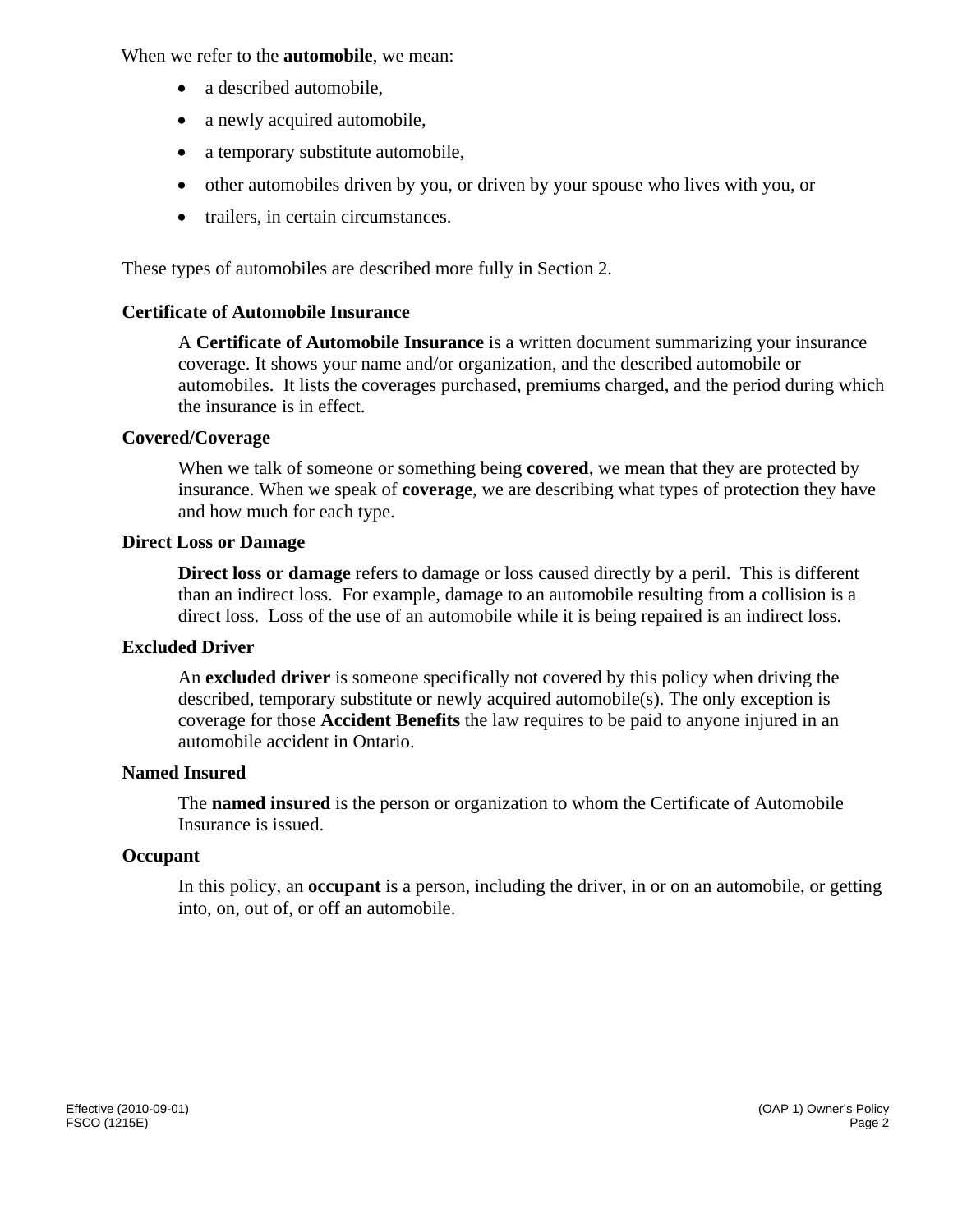# **Proof of Loss Form**

A **proof of loss** form records the formal statement concerning a loss for which a claim is submitted. It provides us with all the information we need to determine whether the claim is reasonable and the extent of our liability.

#### **Spouse**

Spouse means either of two persons who:

- are married to each other;
- have together entered into a marriage that is voidable or void, in good faith on the part of the person making a claim under this policy; or
- have lived together in a conjugal relationship outside marriage,
	- o continuously for a period of not less than three years, or
	- $\circ$  in a relationship of some permanence, if they are the natural or adoptive parents of a child.

### **We and You**

Throughout this policy the words **you** and **your** refer to the person or organization shown on the Certificate of Automobile Insurance as the named insured.

Other people may also be covered under certain conditions. We call both them and you **insured persons**.

**We**, **our** and **us** mean the company providing the insurance.

# **1.4 Your Responsibilities**

**If you fail to meet your responsibilities, claims under this policy, with the exception of certain Accident Benefits, may be denied.** 

By accepting this contract you agree to the following conditions.

**1.4.1** You agree to notify us promptly in writing of any significant change of which you are aware in your status as a driver, owner or lessee of a described automobile. You also agree to let us know of any change that might increase the risk of an incident or affect our willingness to insure you at current rates.

**You must promptly tell us** of any change in information supplied in your original application for insurance, such as additional drivers, or a change in the way a described automobile is used.

- **1.4.2** You agree to inform us of any sale or transfer of your interest in a described automobile except through change of title by succession, death or proceedings under the Bankruptcy and Insolvency Act (Canada).
- **1.4.3** If you have purchased optional **Loss or Damage** Coverages, you agree to inform us of any new lien (an interest by others), mortgage or loan that affects a described automobile, as well as any other insurance against loss or damage.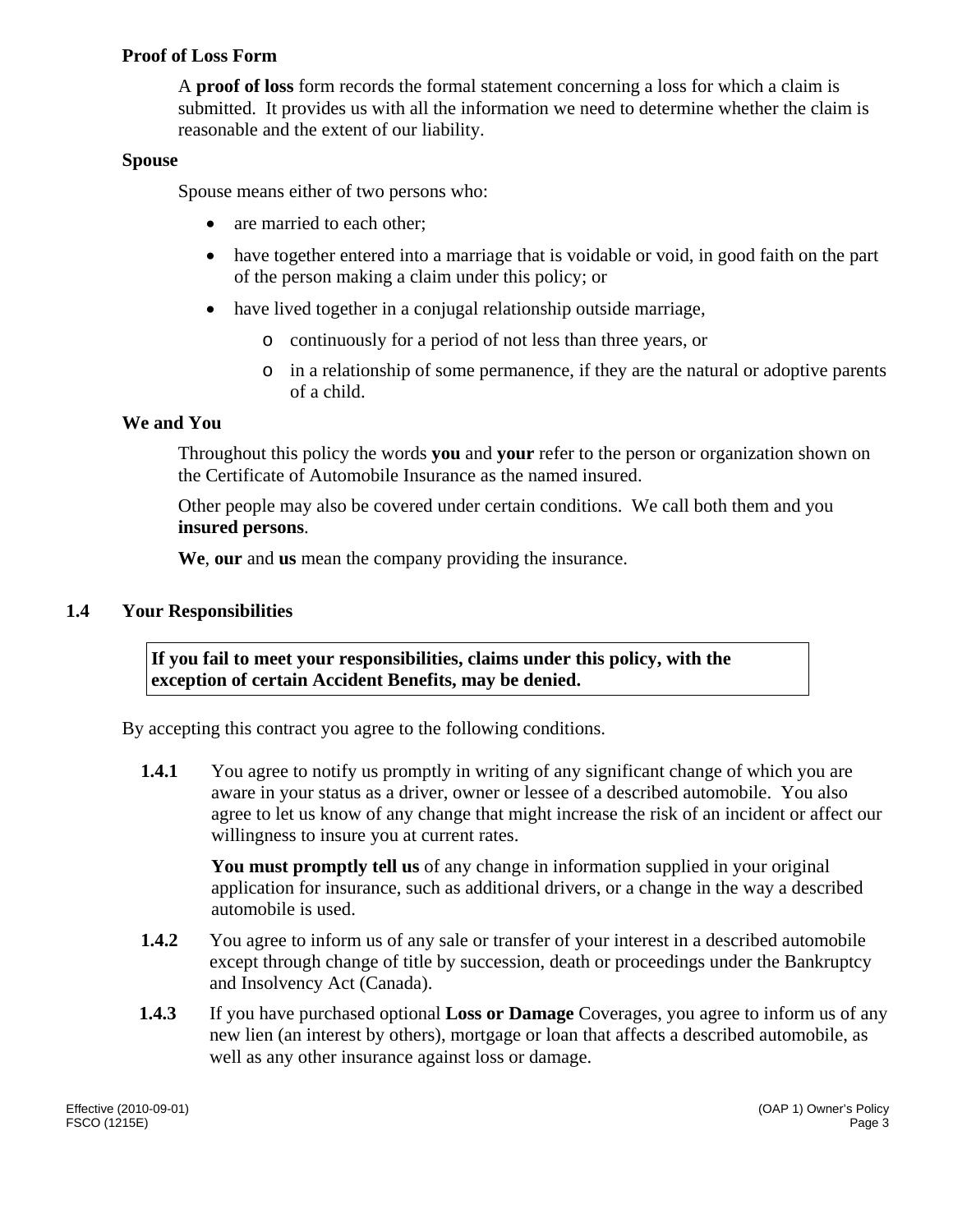- **1.4.4** You agree to inform us in writing of any incident involving the automobile that must be reported to the police under the Highway Traffic Act or for which you intend to make a claim under this policy. You must notify us within seven days of the incident or, if unable, as soon as possible after that.
- **1.4.5** You agree not to drive or operate the automobile, or allow anyone else to drive or operate the automobile, when not authorized by law.
- **1.4.6** You agree not to use or allow anyone to use the automobile in a race or speed test or for any illegal trade or transportation.
- **1.4.7** You agree to permit us to inspect the automobile and its equipment at all reasonable times.

# **1.5 Where to Make A Claim and Who May Make It**

### **Warning – Offences**

**It is an offence under the Insurance Act to knowingly make a false or misleading statement or representation to an insurer in connection with the person's entitlement to a benefit under a contract of insurance, or to wilfully fail to inform the insurer of a material change in circumstances within 14 days, in connection with such entitlement. The offence is punishable on conviction by a maximum fine of \$100,000 for the first offence and a maximum fine of \$200,000 for any subsequent conviction.** 

**It is an offence under the federal Criminal Code for anyone to knowingly make or use a false document with the intent it be acted on as genuine and the offence is punishable, on conviction, by a maximum of 10 years imprisonment.** 

**It is an offence under the federal Criminal Code for anyone, by deceit, falsehood, or other dishonest act, to defraud or to attempt to defraud an insurance company. The offence is punishable, on conviction, by a maximum of 10 years imprisonment for cases involving an amount over \$5,000 or otherwise a maximum of 2 years imprisonment.** 

You or other insured persons must notify us of a claim and provide proof of the claim. This may be done in person or by registered mail addressed to our chief agent or head office in Ontario.

If you or other insured persons are unable to notify us or complete any required document for good reason, someone may act on your behalf.

If you or other insured persons refuse, or are unable, to complete any required document, anyone to whom any part of the insurance money is payable may do so instead.

#### **1.6 Our Rights and Responsibilities**

#### **1.6.1 Payment of Claims**

We will pay legitimate claims within 60 days of receiving a proof of loss. Some claims for **Accident Benefits** will be paid sooner.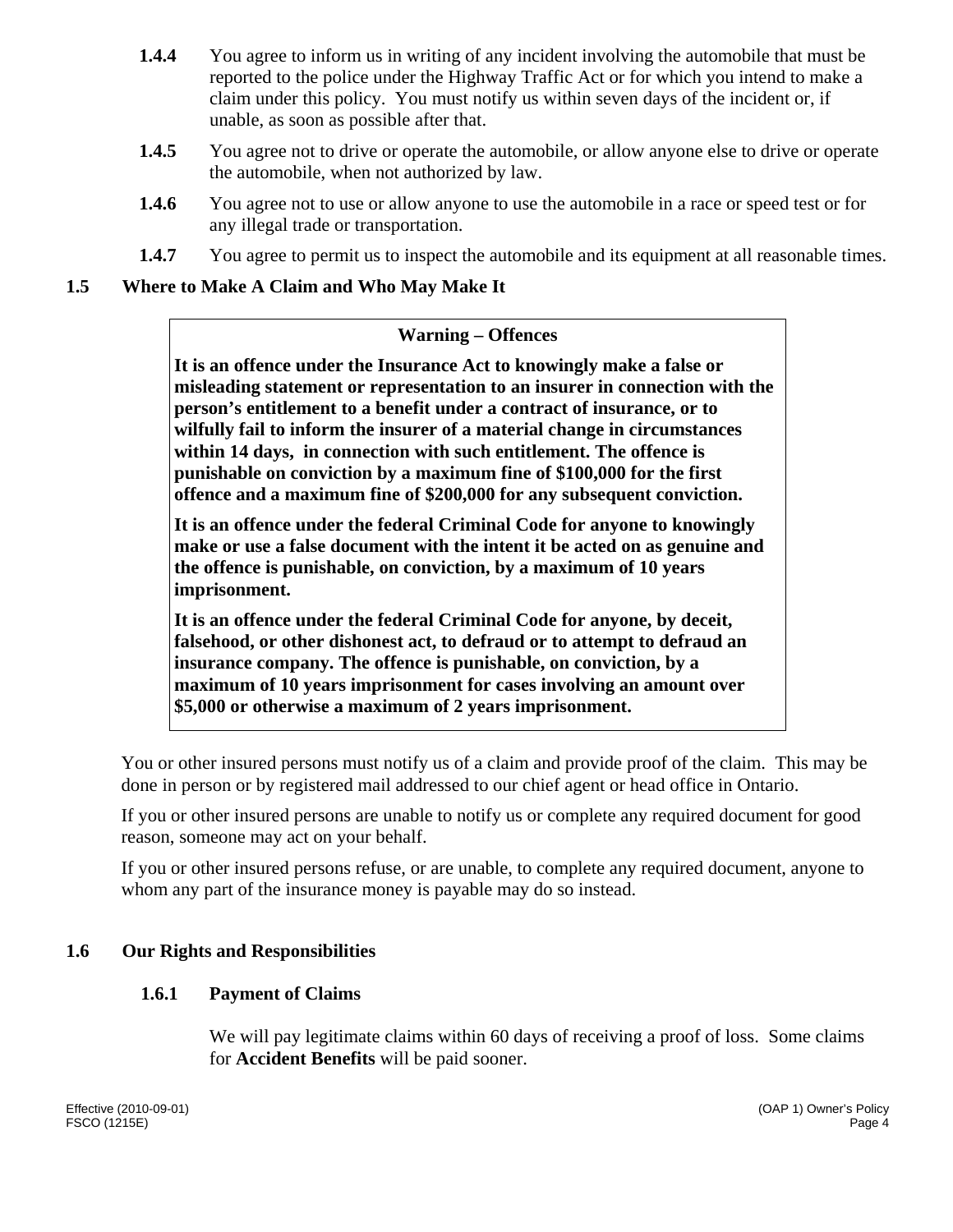If we refuse to pay a claim, we will notify the insured person in writing explaining the reasons why we are not liable to pay.

# **1.6.2 If You Have Been Incorrectly Classified and Your Premium is Wrong**

We use rules that determine the amount you pay for each coverage and category of automobile insurance. You are classified according to these rules.

If you have been incorrectly classified, we will correct the situation.

If the incorrect classification resulted in your paying too high a premium, we will refund any premium overpayment with interest. The interest will cover the period for which you were overcharged.

The rate of interest will be the bank rate, as set by the Bank of Canada, on the first day of the last month of the quarter preceding the quarter in which you were incorrectly classified. If the bank rate includes a fraction we will round it off to the next highest number. (The bank rate is the rate at which the Bank of Canada makes short-term loans to chartered banks.)

If the incorrect classification resulted in your paying too low a premium, we will require you to pay an additional premium as long as we tell you within 60 days of the effective date of the policy. We will not charge you interest on the additional premium.

#### **1.6.3 Monthly Premium Payment Option**

The law may allow you to pay your premium in equal monthly payments. If so, we may charge you interest at a rate determined by the provincial government under the Insurance Act (Ontario).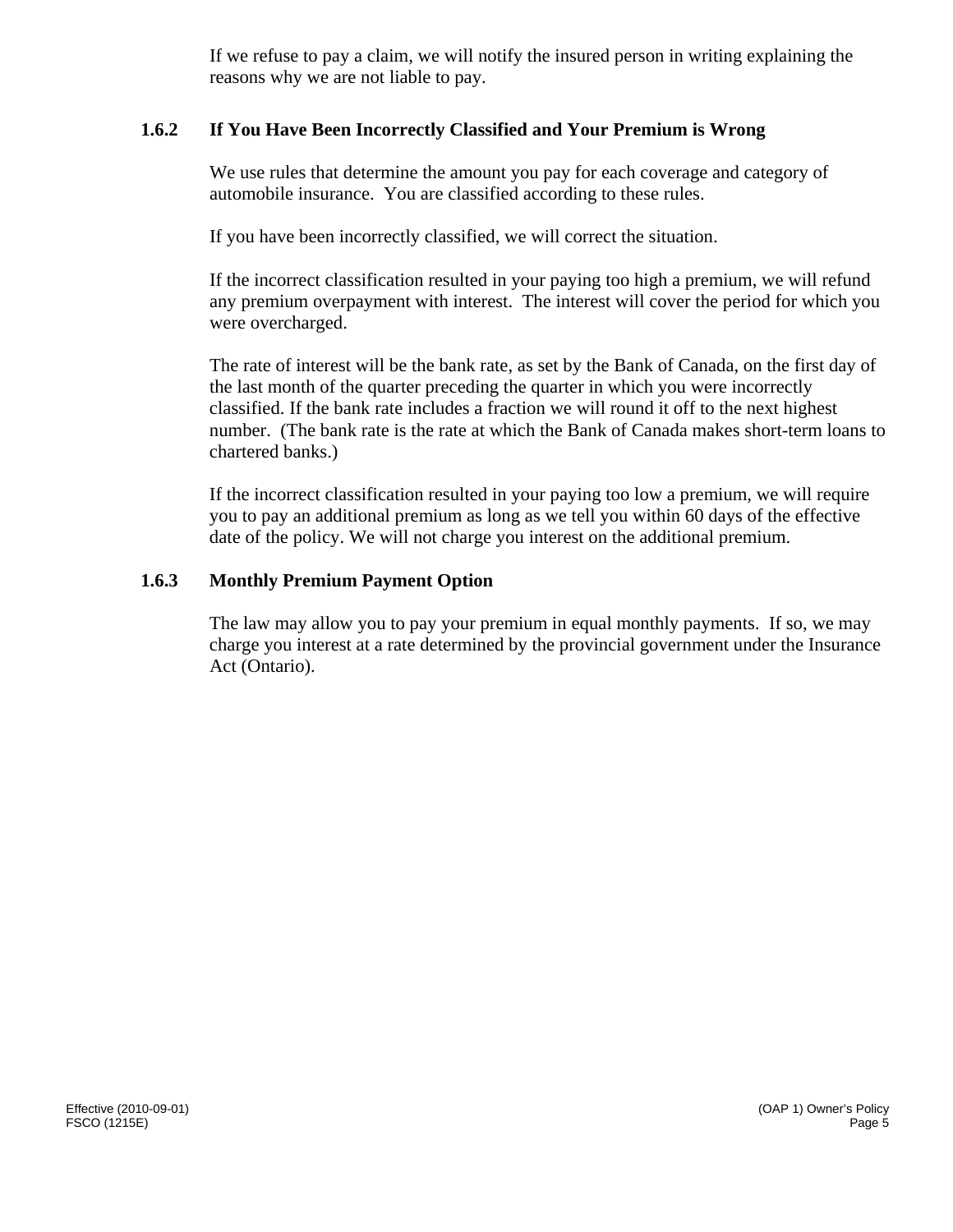# **1.7 Cancelling Your Insurance**

#### **1.7.1 When You Cancel**

You may cancel your insurance at any time by advising us.

If you cancel, we will calculate the premium you owe on a short rate basis. Short rate means that the premium you owe will include our handling costs. We will refund anything due to you as soon as possible.

There may be a minimum premium set out in your Certificate of Automobile Insurance. This will not be refunded.

### **1.7.2 When We Cancel**

Where your policy has been in effect for up to 60 days, we may only cancel your policy for a reason that we have filed with the Financial Services Commission of Ontario.

Where your policy has been in effect for more than 60 days, we may only cancel your policy for one of the following reasons:

- non-payment of premium,
- you have given false particulars of the automobile to our prejudice,
- you have knowingly misrepresented or failed to disclose information that you were required to provide in the application for automobile insurance, or
- the risk has changed materially.

If we cancel your policy, we will calculate the premium you owe on a proportionate basis. Proportionate means you will pay for the actual number of days you were covered. For example, if half the premium period is over, you will pay half the premium.

There may be a minimum premium shown on your Certificate of Automobile Insurance. This will not be refunded.

If you have paid more than the premium you owe, we will refund the difference on cancellation. Your refund may be delayed if the amount of premium you owe is subject to adjustment, or we are waiting for reports in order to determine the premium paid or owing. We will make the refund as soon as possible in that case.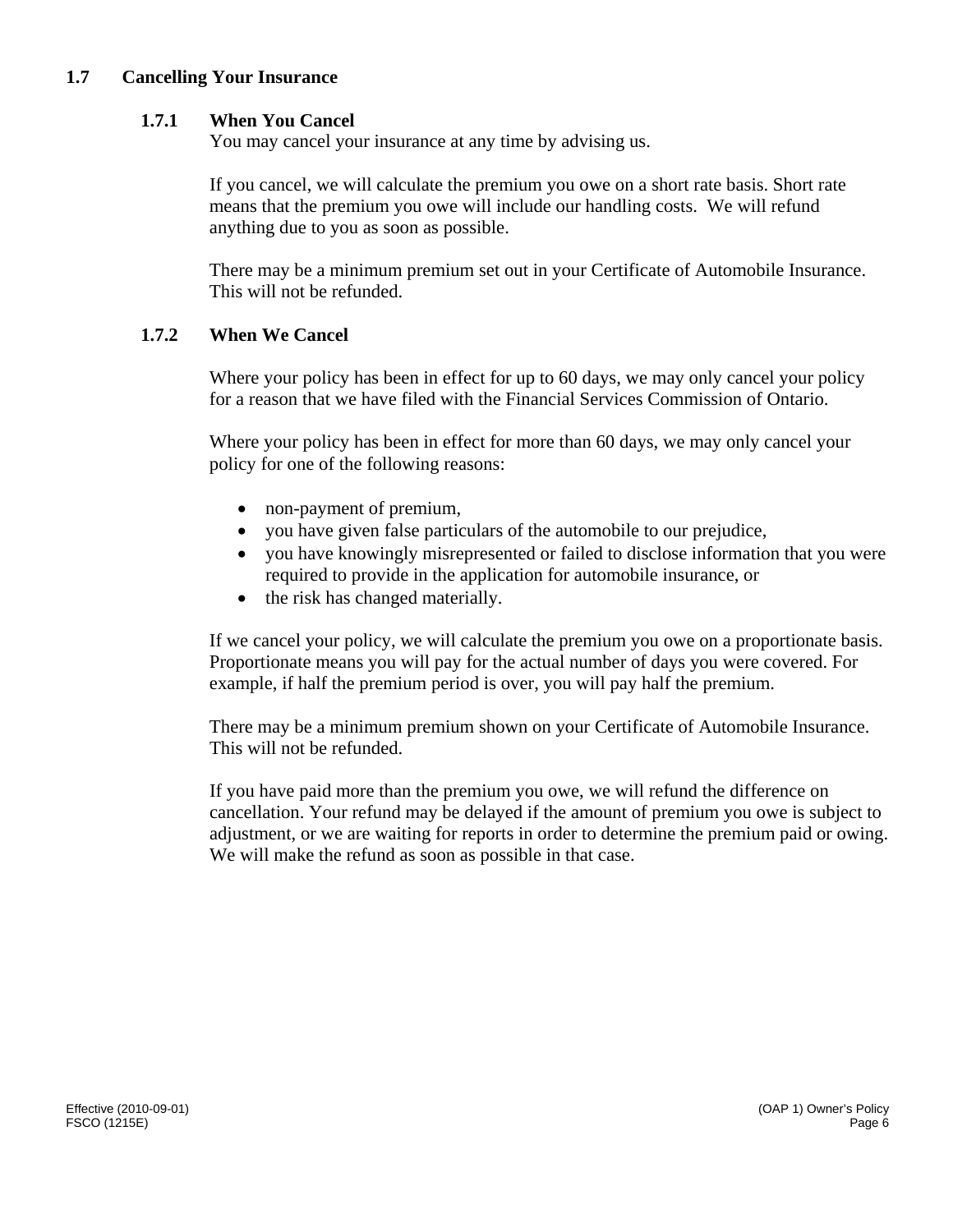## **1.7.3 How We Can Cancel for Non-payment of Premium**

In case of non-payment of premium, we may give you a notice in writing. We must give you ten days notice if we deliver the notice in person, or 30 days notice by sending the notice by registered mail to your last known address. The 30-day period starts on the second day after we mail the registered letter. The notice will inform you that you have until noon of the business day before the last day of the notice period to pay the arrears, plus an administration fee, failing which the policy will automatically be cancelled effective at 12:01 a.m. on the last day of the notice period. If you pay the arrears and the administration fee in time, then your policy will not be cancelled.

But if we have already given you two notices of non-payment of premium during the term of your policy and a non-payment occurs again, we don't have to give you another notice under this section; instead we may cancel your policy as described in section 1.7.4.

### **1.7.4 How We Can Cancel for Repeated Non-payment or Other Reasons**

If we cancel your insurance for non-payment of premium because we have already given you two notices during the term of your policy as described in section 1.7.3, or if we cancel for any other reason, we will notify you in writing. We must give you five days notice if we deliver the notice of cancellation in person, or 15 days notice by sending the notice of cancellation by registered mail to your last known address. The 15-day period starts on the second day after we mail the registered letter. If the notice was given because we have already given you two notices of non-payment during the term of your policy as described in section 1.7.3, we are under no obligation to accept a late payment or to keep the policy in force after the effective date of cancellation.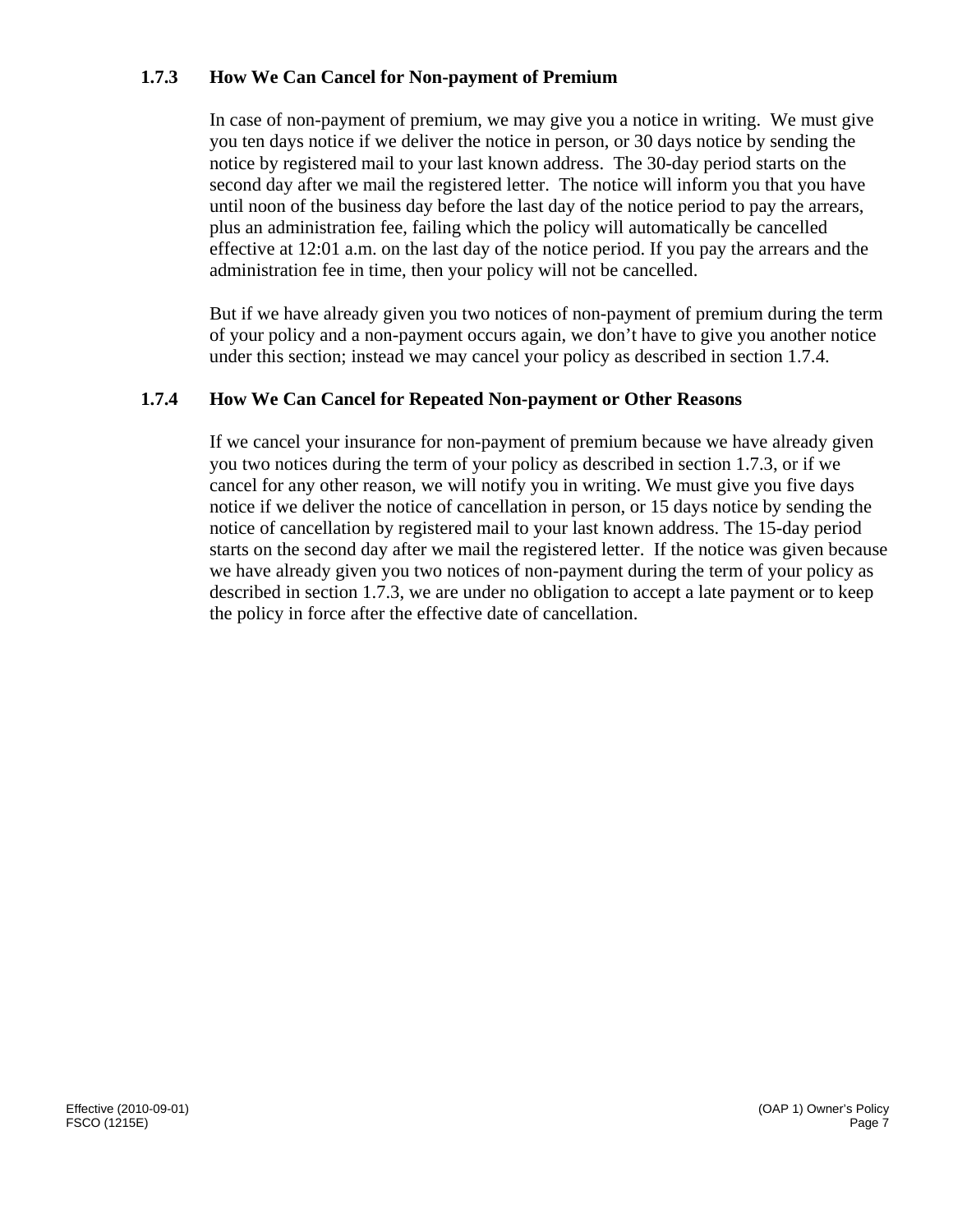# **1.8 Who and What We Won't Cover**

# **1.8.1 General Exclusion**

Except for certain **Accident Benefits** coverage, there is no coverage under this policy if:

- the automobile is used to carry explosives or radioactive material; or
- the automobile is used as a taxicab, bus, a sightseeing conveyance or to carry paying passengers. **However**, we don't consider the following as situations involving carrying paying passengers:
	- o giving a ride to someone in return for a ride,
	- o sharing the cost of an occasional trip with others in the automobile,
	- o carrying a domestic worker hired by you or your spouse,
	- o occasionally carrying children to or from school activities that are conducted within the educational program,
	- o carrying current or prospective clients and customers, or
	- o reimbursing volunteer drivers for their reasonable driving expenses, including gas, vehicle wear and tear and meals.

### **1.8.2 Excluded Drivers and Driving Without Permission**

Except for certain **Accident Benefits** coverage, there is no coverage (including coverage for occupants) under this policy if the automobile is used or operated by a person in possession of the automobile without the owner's consent or is driven by a person named as an excluded driver of the automobile policy or a person who, at the time he or she willingly becomes an occupant of an automobile, knows or ought reasonably to know that the automobile is being used or operated by a person in possession of the automobile without the owner's consent.

Except for certain **Accident Benefits** coverage, there is no coverage under this policy for a person who, at the time he or she willingly becomes an occupant of an automobile, knows or ought reasonably to know that the automobile is being used or operated by a person in possession of the automobile without the owner's consent.

#### **1.8.3 Rented or Leased Automobile**

Except for certain **Accident Benefits** coverage, there is no coverage under this policy if the automobile is rented or leased by you to another. **However**, if an insured person is using the automobile for an employer's business and is paid for using it, we won't consider that renting or leasing.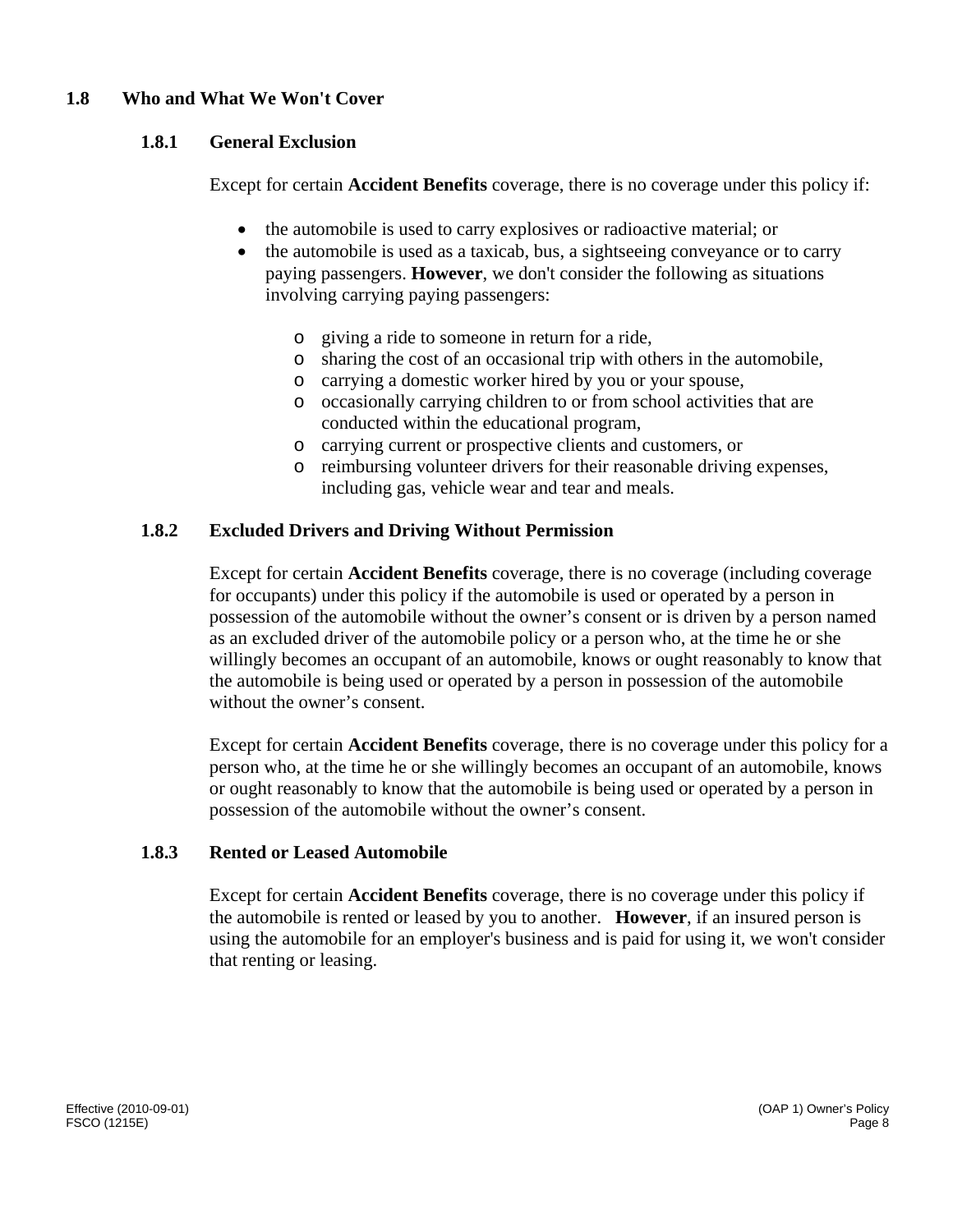# **1.8.4 Garage Workers Not Covered**

No person who sells, repairs, maintains, stores, services, or parks automobiles as part of a business is covered by this policy while involved in conducting that business, unless the person in fact owns the automobile involved in an incident or is the partner or employee of the owner.

# **1.8.5 Losses Due to War Activities Not Covered**

With the exception of Liability Coverage, this policy does not cover loss, damage, injury or death caused by war activities. War activities include bombardment, invasion, civil war, insurrection, rebellion, revolution, coup, or actions of armed forces while engaged in a war, whether declared or not.

Other restrictions apply to specific coverages, such as Accident Benefits and optional Loss or Damage coverages. These additional restrictions will be described in the appropriate Sections of this policy.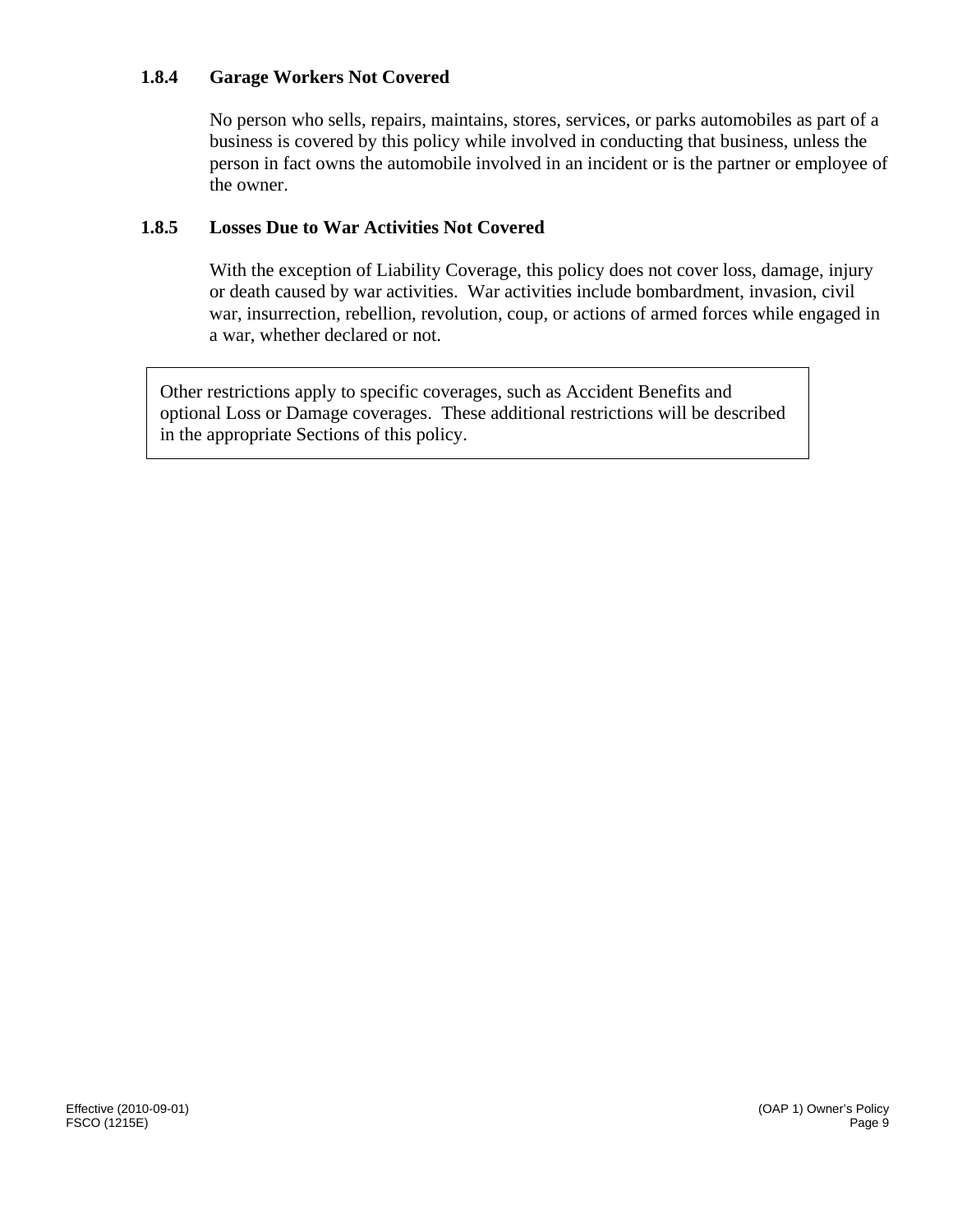# **What Automobiles Are Covered?**

#### **2.1 Described Automobile**

A described automobile is any automobile or trailer specifically shown on your Certificate of Automobile Insurance.

Your Certificate of Automobile Insurance shows which coverages you have purchased for each described automobile. The coverages could include:

- Liability,
- Accident Benefits,
- Uninsured Automobile,
- Direct Compensation Property Damage, and
- Loss or Damage.

#### **2.2 Extending Your Insurance to Other Automobiles**

If a premium is shown on the Certificate of Automobile Insurance for a specific coverage for a described automobile, then this coverage may be available in the event of a loss for other types of automobiles under this policy. The following chart summarizes the types of coverage that can be extended to other types of automobiles. This chart is only a guide. Details of coverages are explained later in this Section.

|                    |                                                                                 | <b>Coverage Purchased on Described Automobile</b>                                                                                                                              |                          |                                       |                                      |                           |
|--------------------|---------------------------------------------------------------------------------|--------------------------------------------------------------------------------------------------------------------------------------------------------------------------------|--------------------------|---------------------------------------|--------------------------------------|---------------------------|
|                    |                                                                                 | <b>Liability</b>                                                                                                                                                               | <b>Accident Benefits</b> | <b>Uninsured</b><br><b>Automobile</b> | <b>Direct</b><br><b>Compensation</b> | <b>Loss or Damage</b>     |
|                    | <b>Newly Acquired Auto</b><br>(Replacement Auto)                                | Yes. The replacement auto has the same coverage as the described automobile it<br>replaces, as long as you notify us within 14 days of delivery of the new automobile.         |                          |                                       |                                      | Yes<br>(Conditions Apply) |
|                    | <b>Newly Acquired Auto</b><br>(Additional Auto)                                 | Yes, if we insure all automobiles you own for the same type of coverage on the day<br>you take delivery and you notify us within 14 days of delivery of the new<br>automobile. |                          |                                       |                                      | Yes<br>(Conditions Apply) |
| Type of Automobile | <b>Temporary Substitute</b><br>Auto                                             | Yes                                                                                                                                                                            | Yes                      | Yes                                   | Yes                                  | Yes<br>(Conditions Apply) |
|                    | Any Other Auto,<br>including Other Autos<br>that are Rented or<br><b>Leased</b> | <b>Yes</b><br>(Conditions Apply)                                                                                                                                               | Yes                      | Yes                                   | Yes                                  | No                        |
|                    | <b>Owned Trailer (and</b><br>not described)                                     | Yes, if used in connection with an automobile covered by the<br>policy.                                                                                                        |                          |                                       | (Conditions Apply)                   | No                        |
|                    | <b>Non-Owned Trailer</b>                                                        | Yes, if used in connection with an automobile covered by the<br>policy.                                                                                                        |                          |                                       | N <sub>0</sub>                       | N <sub>0</sub>            |

#### **What Types of Coverage Extend to Other Automobiles?**

#### **2.2.1 Newly Acquired Automobiles**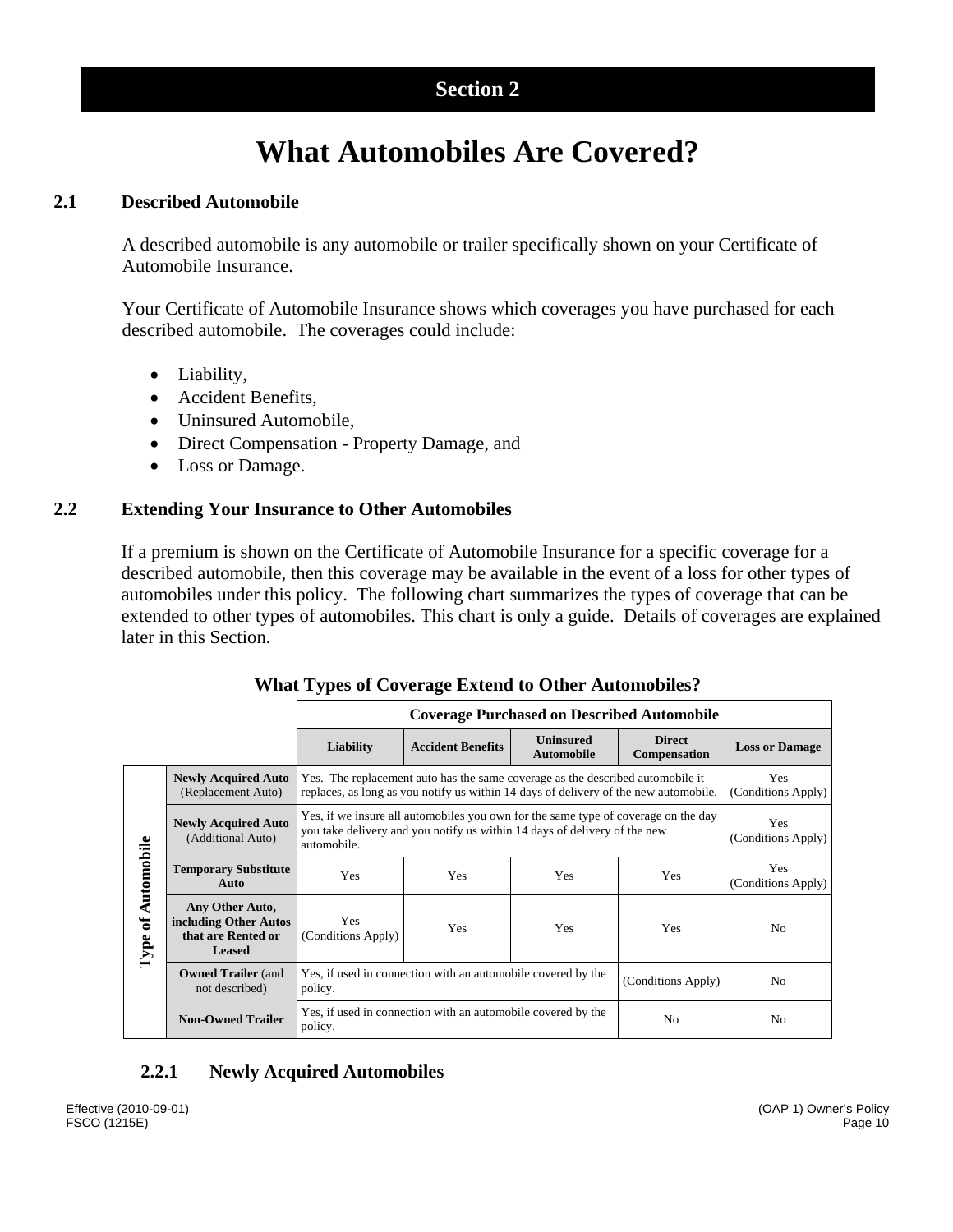A newly acquired automobile is an automobile or trailer that you acquire as owner and that is not covered under any other policy. It can be either a replacement or an additional automobile. The replacement automobile will have the same coverage as the described automobile it replaces. We will cover an additional automobile as long as:

- we insure all automobiles you own, and
- any claim you make for the additional automobile is made against a coverage we provide for **all** your other automobiles.

Your newly acquired automobile(s) will be insured as long as you inform us within 14 days from the time of delivery and pay any additional premium required.

We may inspect the newly acquired vehicle and its equipment at any reasonable time.

### **Special Condition: Coverage is not extended to a newly acquired automobile if you are in the business of selling automobiles.**

#### **2.2.2 Temporary Substitute Automobile**

A temporary substitute automobile is an automobile that is temporarily used while a described automobile is out of service. The described automobile must not be in use by anyone insured by this policy, because of its breakdown, repair, servicing, theft, sale or destruction.

Coverage for a temporary substitute automobile is provided under the automobile policy of the owner of the temporary substitute automobile. However, this policy may also provide coverage.

The following coverages apply to a temporary substitute automobile if a premium is shown for them on the Certificate of Automobile Insurance for the described automobile that is temporarily out of service:

- Liability,
- Accident Benefits,
- Uninsured Automobile, and
- Direct Compensation Property Damage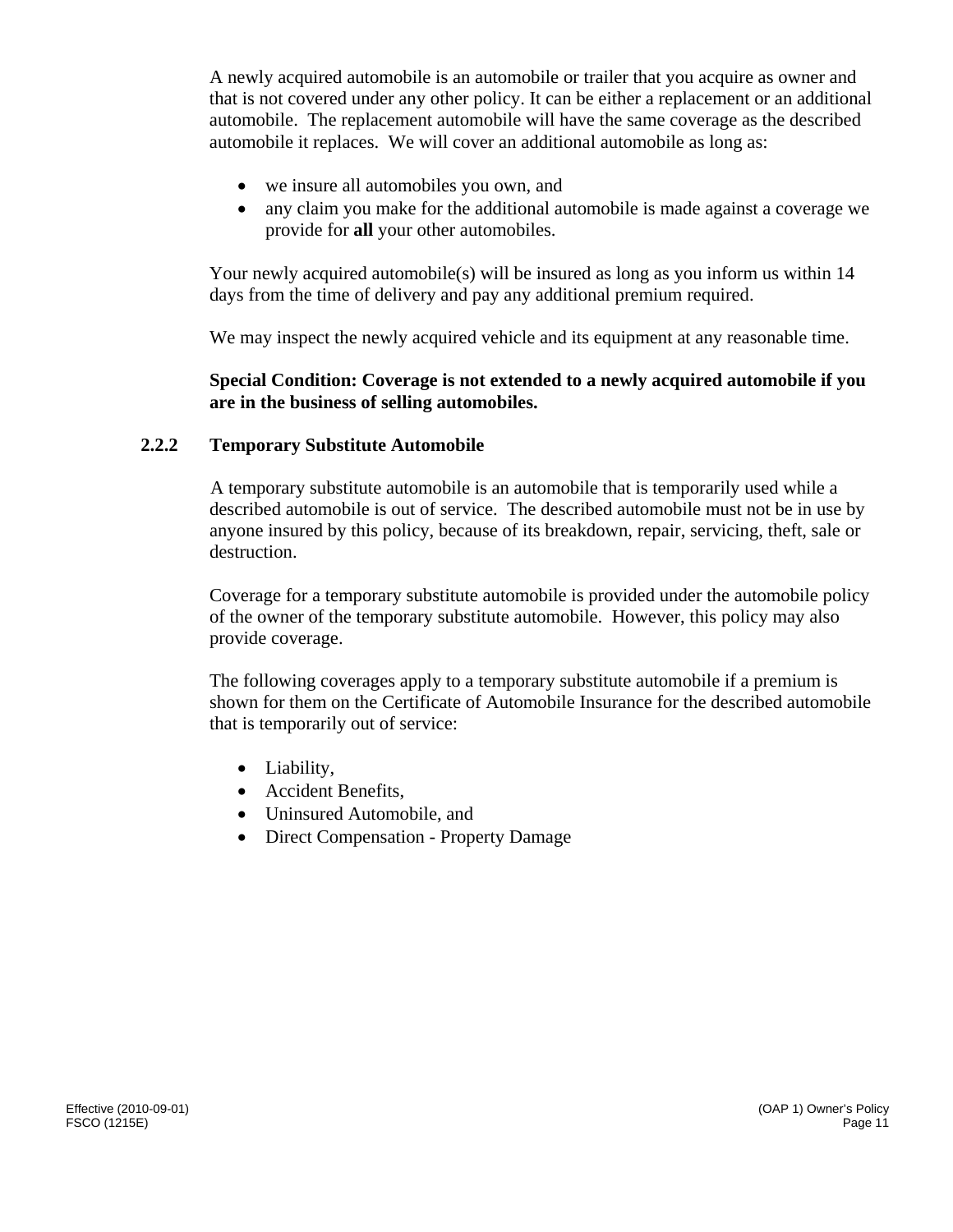If you have purchased optional **Loss or Damage** Coverages on a described automobile and it is temporarily out of service, there are special conditions about this coverage for temporary substitute automobiles. These conditions are explained in Section 7 - Loss or Damage Coverages of this policy.

# **Special Condition: A temporary substitute automobile cannot be owned by you or by anyone living in the same dwelling as you.**

### **2.2.3 Other Automobiles**

Automobiles, other than a described automobile, are also covered when driven by you, or driven by your spouse who lives with you.

The following coverages apply to other automobiles if a premium is shown for the coverage on the Certificate of Automobile Insurance for a described automobile:

- Liability,
- Accident Benefits,
- Uninsured Automobile, and
- Direct Compensation Property Damage

# **Special Conditions: For other automobiles to be covered, the following conditions apply:**

- 1. Both the other automobile and a described automobile must not have a manufacturer's gross vehicle weight rating (GVWR) of more than 4,500 kilograms.
- 2. The named insured is an individual, or if the described automobile is owned by two people, the named insureds are spouses of each other.
- 3. Neither you nor your spouse is driving the other automobile in connection with the business of selling, repairing, maintaining, storing, servicing or parking automobiles.
- 4. The other automobile is not being used to carry paying passengers or to make commercial deliveries at the time of any loss.
- 5. **For all coverages, except Accident Benefits**, the other automobile cannot be an automobile that you or anyone living in your dwelling owns or regularly uses. (For the purposes of this paragraph, we don't consider use of an automobile rented for 30 or fewer days to be regular use.) Nor can the other automobile be owned, hired or leased by your employer or the employer of anyone living in your household. However, if you drive one of these other automobiles while an excluded driver under the policy for that automobile, this policy will provide **Liability** and **Uninsured Automobile Coverages** while you drive that automobile.
- 6. **If you are a corporation, unincorporated association, partnership, sole proprietorship, business or other entity**, the employee or partner for whose regular use a described automobile is supplied, and their spouse who lives with that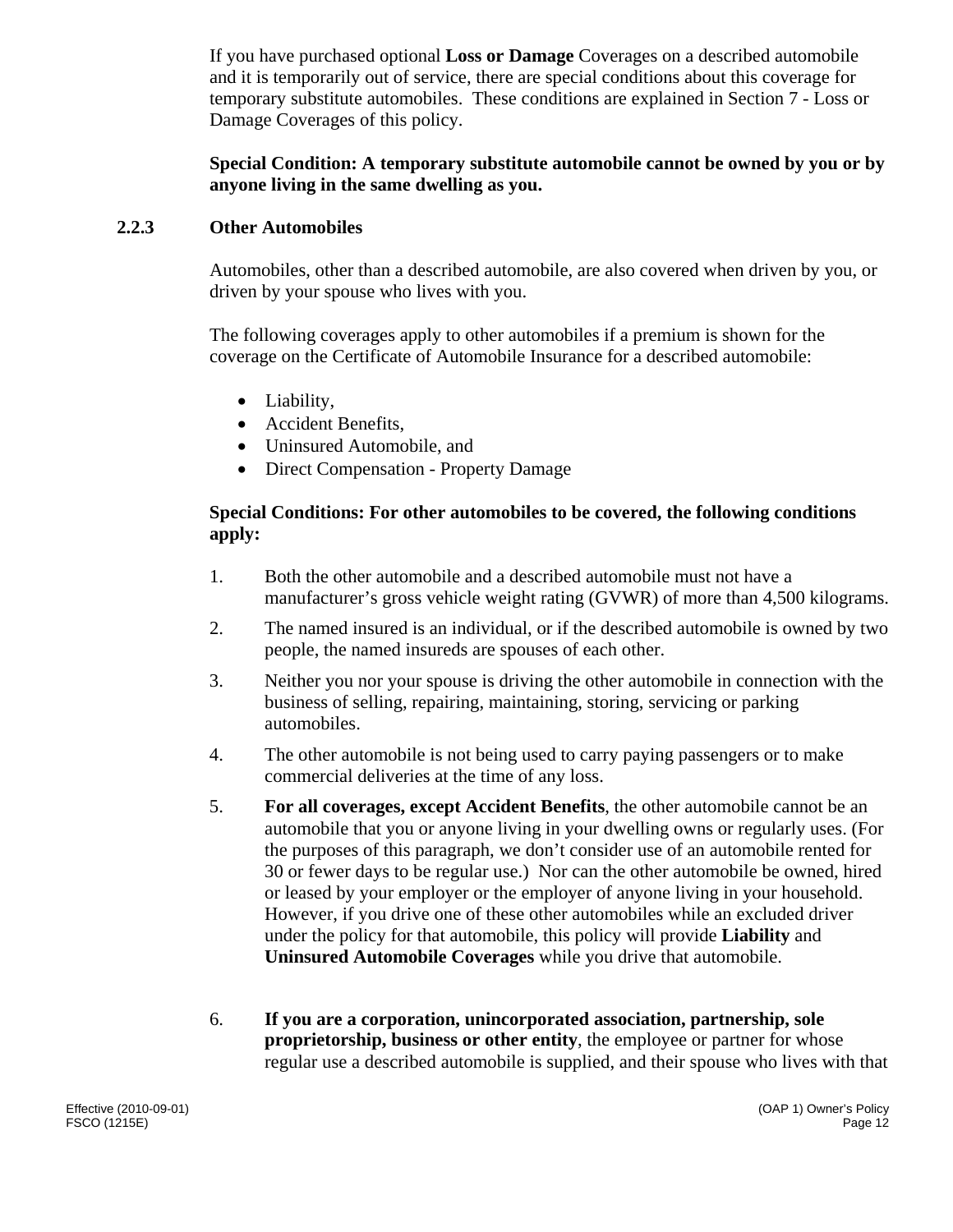person, will be covered when they drive the other automobile, under the following conditions:

- Both the other automobile and the described automobile must not have a manufacturer's gross vehicle weight rating of more than 4,500 kilograms.
- Neither the employee nor partner who is provided with a described automobile, nor their spouses if they live with the employee or partner, are driving the other automobile in connection with the business of selling, repairing, maintaining, storing, servicing or parking automobiles.
- The other automobile is not being used to carry paying passengers or to make commercial deliveries at the time of any loss.
- The other automobile must not be owned, hired, leased, or regularly or frequently used by you or by your employee or any partner, or by anyone living in the same dwelling as these persons.
- Except as provided under subsection 2.2.4, this policy doesn't cover the employee or partner or their spouse if they own, lease or rent any automobile and it is insured as the law requires and does not have a manufacturer's gross vehicle weight rating of more than 4,500 kilograms
- 7. **For Direct Compensation Property Damage Coverage** the other automobile cannot be a described automobile in a motor vehicle liability policy.

# **2.2.4 Other Automobiles that are Rented or Leased**

For convenience in this subsection we use the terms **rented** and **renting** as equivalent to **leased** and **leasing**.

In addition to the coverages referred to in subsection 2.2.3, the following coverage applies to rented automobiles if a premium is shown for the coverage on the Certificate of Automobile Insurance for a described automobile:

• Liability.

Automobiles, other than a described automobile, are covered as described in this subsection when rented by you, or by your spouse who lives with you, for periods of not more than 30 days, but only with respect to the liability of the person renting the automobile arising from the negligence of the driver of that automobile, and only if the driver is not an excluded driver under this policy.

# **Special Conditions: For rented automobiles to be covered, the following conditions apply:**

1. Both the rented automobile and the described automobile must not have a manufacturer's gross vehicle weight rating (GVWR) of more than 4,500 kilograms, but if the rented automobile has a GVWR of more than 4,500 kilograms, then it is covered only while being used for personal purposes (for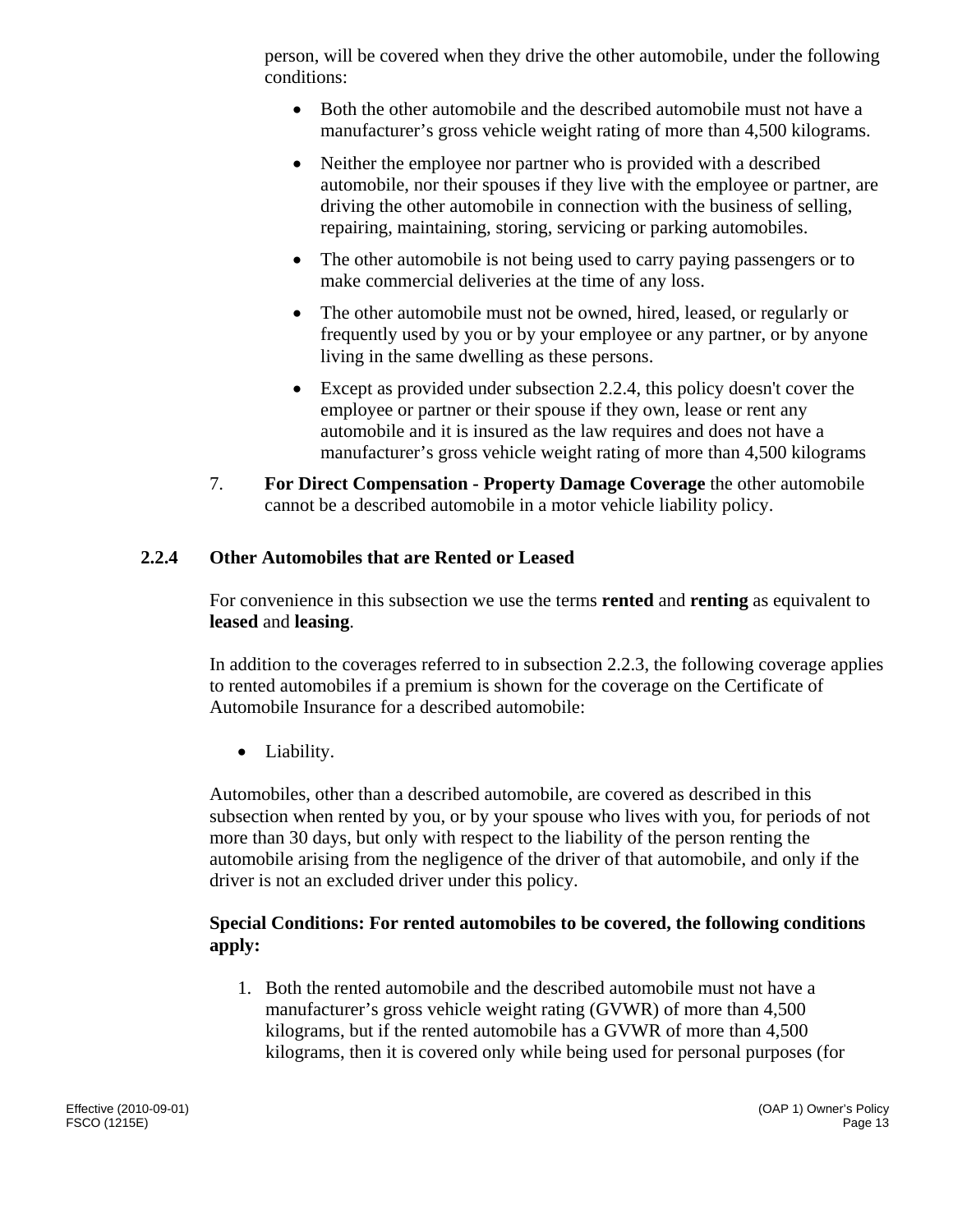example to move you or a family member from one residence to another; or for travel or other recreational use), and only if it is rented for no more than 7 days.

- 2. The named insured is an individual, or if the described automobile is owned by two people, the named insureds are spouses of each other.
- 3. Neither you nor your spouse is renting the other automobile in connection with the business of selling, repairing, maintaining, storing, servicing or parking automobiles.
- 4. The rented automobile is not being used to carry paying passengers or to make commercial deliveries at the time of any loss.
- 5. The rented automobile cannot be an automobile that you or anyone living in your dwelling owns or regularly uses. Nor can the rented automobile be owned, hired or leased by your employer or the employer of anyone living in your household. For the purposes of this paragraph, we don't consider use of an automobile rented for 30 or fewer days to be regular use.
- 6. **If you are a corporation, unincorporated association, partnership, sole proprietorship, business or other entity**, the employee or partner for whose regular use a described automobile is supplied, and their spouse who lives with that person, will be covered when they rent an automobile, under the following conditions:
	- Both the rented automobile and the described automobile must not have a manufacturer's gross vehicle weight rating of more than 4,500 kilograms.
	- Neither the employee nor partner who is provided with a described automobile, nor their spouses if they live with the employee or partner, are renting the automobile in connection with the business of selling, repairing, maintaining, storing, servicing or parking automobiles.
	- The rented automobile is not being used to carry paying passengers or to make commercial deliveries at the time of any loss.

# **2.2.5 Trailers**

**Any trailer** used in connection with the automobile is insured for the following coverages:

- Liability,
- Accident Benefits, and
- Uninsured Automobile.

**Special Conditions**: Any trailer you own and that is not described in this policy is also covered for **Direct Compensation - Property Damage** Coverage under the following conditions:

• If it is attached to an automobile with a GVWR of not more than 4,500 kilograms, or if not attached, it is normally used with an automobile with a GVWR of not more than 4,500 kilograms.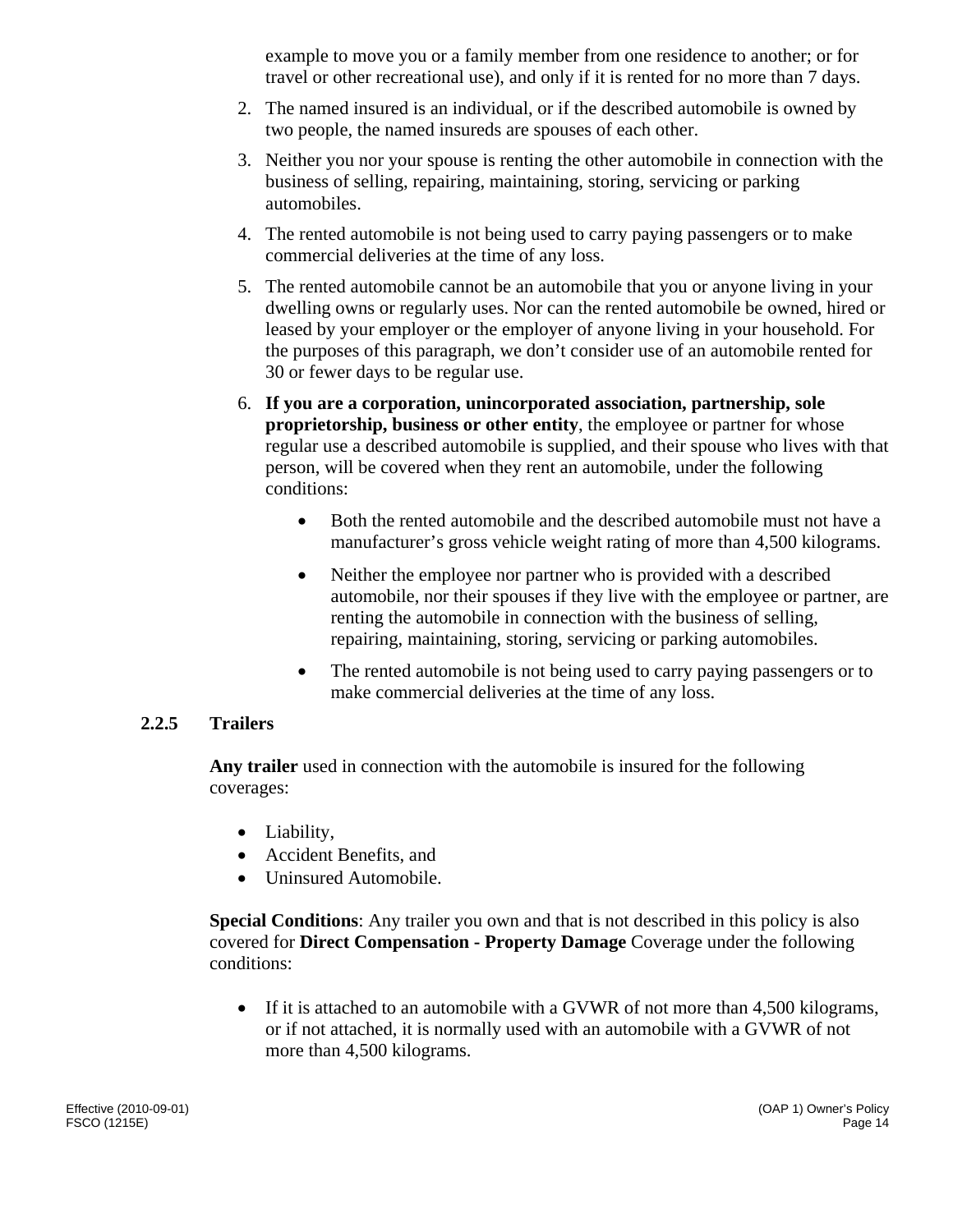It is not designed or used for living in, to carry passengers, or for commercial purposes.

# **2.3 When You Have Insured Two Or More Automobiles**

# **2.3.1 Under the Same Policy**

When more than one automobile is described on your Certificate of Automobile Insurance, we will treat each automobile as if it were insured by a separate policy for claims resulting from its use or operation.

However, in the case of an incident involving an automobile you don't own, we will only pay up to the highest limit that applies to any one automobile described in this policy.

Example

Your automobile policy has Liability Coverage on two automobiles for \$300,000 and \$500,000 respectively. If you are driving someone else's automobile and are involved in an accident, the most we would pay is \$500,000.

# **2.3.2 Under More Than One Policy**

When you have two or more automobiles insured as described automobiles under two or more policies, each automobile will be covered by its respective policy.

However, determining how much we will pay is more complicated if there is an incident in an automobile you don't own.

The amount we will pay under this policy for any incident will be a fraction of the highest policy limit. This fraction will be the proportion that the limit under this policy bears to the total of the limits of all the policies.

In no case will we pay more than this proportion of the highest limit.

# Example

You have an automobile with Liability Coverage for \$200,000 under this policy (Policy A) and another automobile with Liability Coverage for \$300,000 under a separate policy (Policy B). If you have an accident while driving an automobile you don't own, here is how we will calculate the amount we will pay.

Step 1. What is the total of the limits of all the policies?

200,000 (limit under Policy A) + 300,000 (limit under Policy B)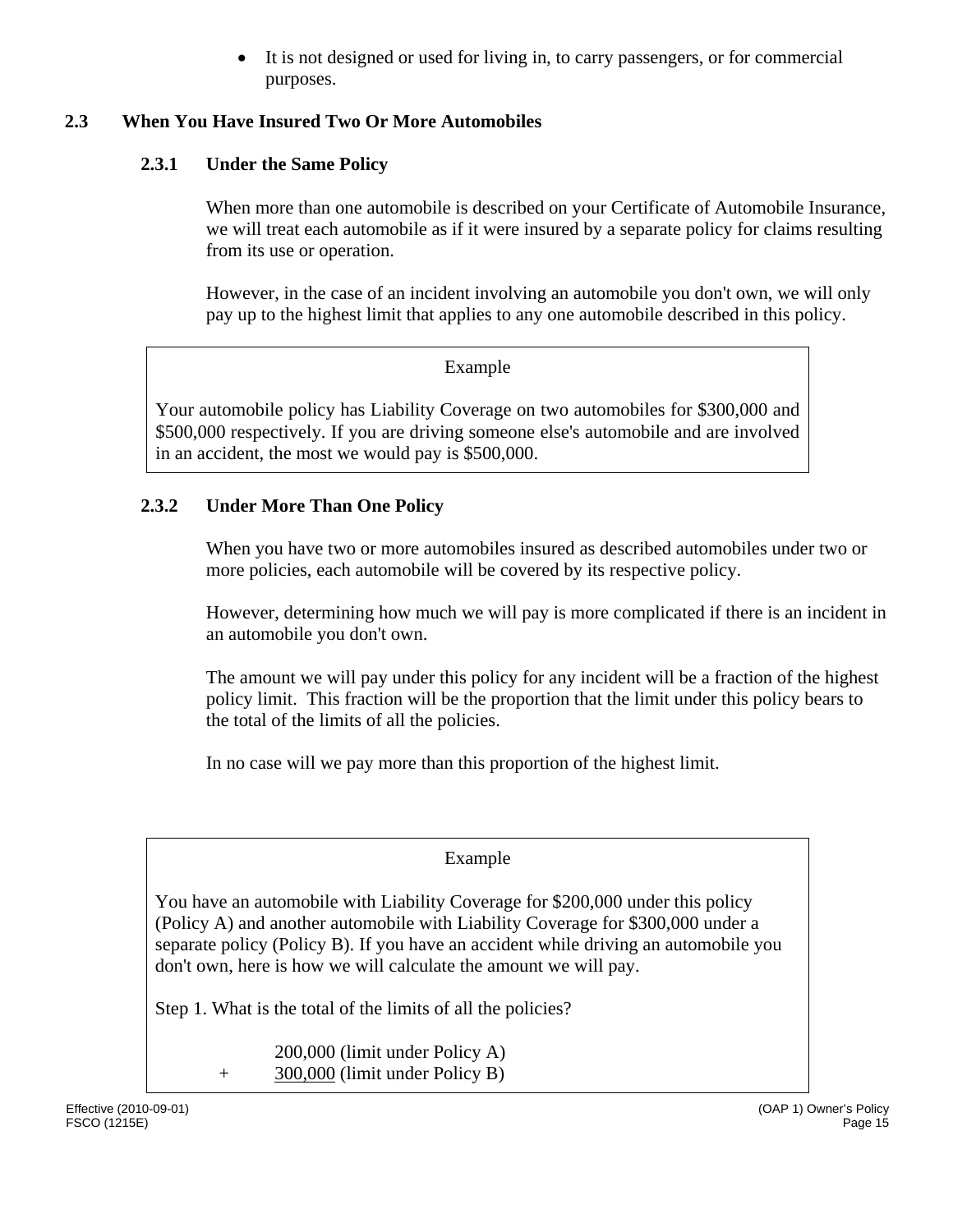500,000 (total under both policies)

Step 2. What is the proportion of the limit under Policy A to the total from Step 1?

200,000 (limit under Policy A) 500,000 (total under both policies)  $=$   $\frac{2}{2}$ 5

Step 3. What is the most we will pay under this policy?

 2 x 300,000 (highest policy limit) 5  $= 120,000$ 

The most we would pay would be 2/5 of the loss, but never more than \$120,000, 2/5 of the highest policy limit. The other policy will pay the remaining 3/5 of the loss to a maximum of \$180,000.

# **2.4 Trailers and Towing**

# **2.4.1 Trailers**

An automobile pulling one or more trailers will be treated as a single automobile when determining how much we will pay under **Liability, Accident Benefits** and **Uninsured Automobile** Coverages. However, they will be treated as separate automobiles when determining the deductibles and how much we will pay under **Direct Compensation - Property Damage** and optional **Loss or Damage** Coverages.

# **2.4.2 Automobiles in Tow**

We may inspect the automobile at any reasonable time. If you do not co-operate in any incident involving two or more automobiles owned by different persons and attached to each other, the insurer of each automobile will compensate its insured for losses according to the terms of the **Direct Compensation - Property Damage** and optional **Loss or Damage**  coverages.

# **2.5 Inspection**

We may inspect the automobile at any reasonable time. If you do not co-operate with any reasonable arrangements for inspection, your optional **Loss or Damage Coverages** under Section 7 may be cancelled and any claims under that Section may be denied.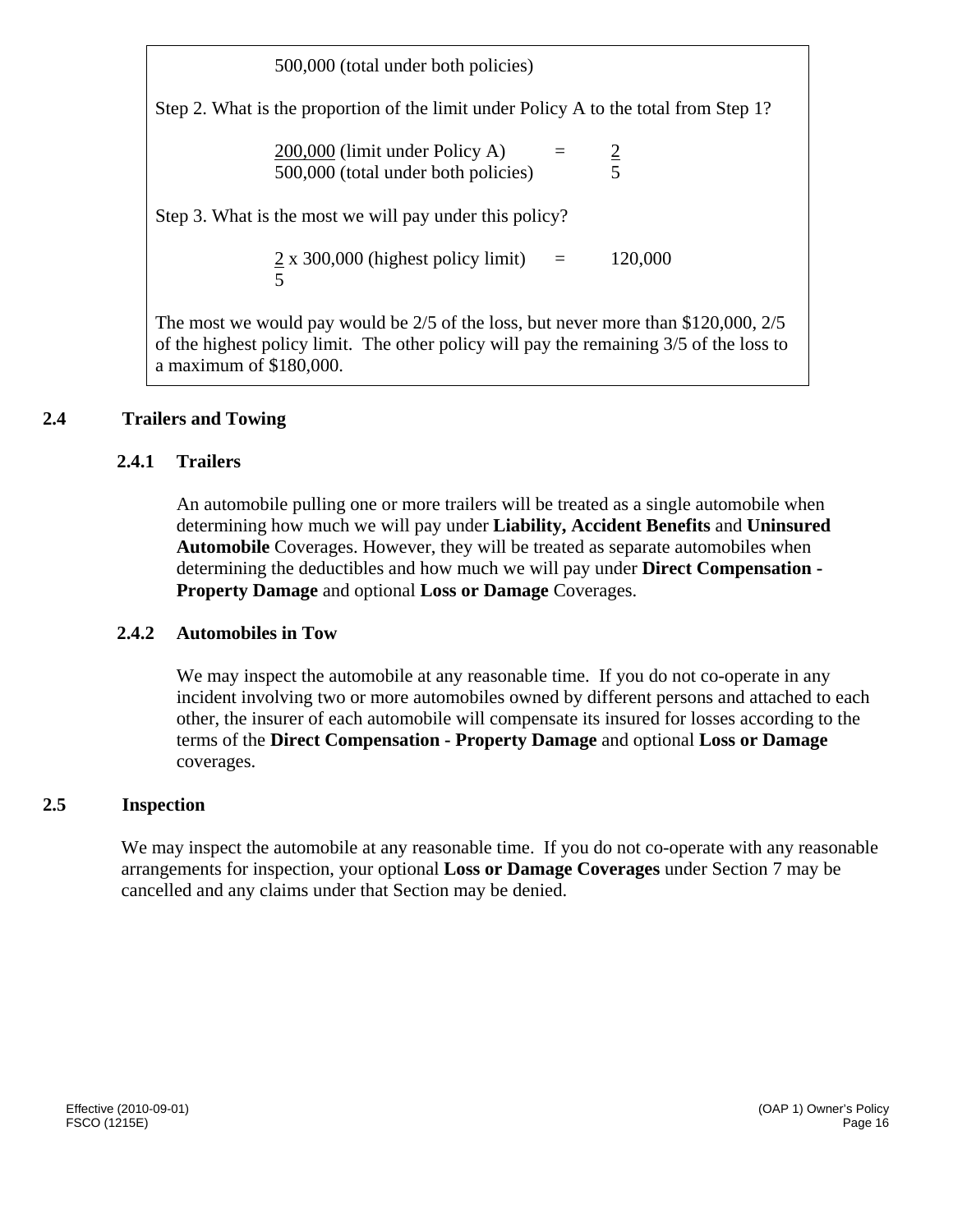# **Section 3**

# **Liability Coverage**

## **You only have a particular coverage for a specific automobile if your Certificate of Automobile Insurance shows a premium for it or shows the coverage is provided at no cost.**

#### **3.1 Introduction**

This Section of your policy provides coverage for amounts that the law holds you or other insured persons responsible for bodily injuries or losses others suffer in an automobile incident.

#### **3.2 Who is Covered**

You are covered when you, or anyone else in possession of a described automobile with your consent, uses or operates it. We will consider these other people insured persons.

**Your Liability Coverage applies when you or others use or operate certain other types of automobiles. See Section 2 for details and additional conditions.** 

#### **3.3 What We Cover**

You or other insured persons may be legally responsible for the bodily injury to, or death of others, or for damage to the property of others as a result of owning, leasing or operating the automobile or renting or leasing another automobile. In these cases, we will make any payment on your or other insured persons' behalf that the law requires, up to the limits of the policy.

We will also reimburse anyone covered by this policy for costs involved in providing immediate medical aid needed by someone hurt in an automobile incident.

When we receive notice of loss or damage caused to persons or property we will investigate. We may then negotiate a settlement on behalf of you or other insured persons.

#### **3.3.1 If Someone Sues You**

By accepting this policy you and other insured persons irrevocably appoint us to act on your or their behalf in any lawsuit against you or them in Canada, the United States of America or any other jurisdiction designated in the Statutory Accident Benefits Schedule arising out of the ownership, use or operation of the automobile.

If someone sues you or other insured persons insured by this Section for losses suffered in an automobile incident, we will provide a defence and cover the costs of that defence, including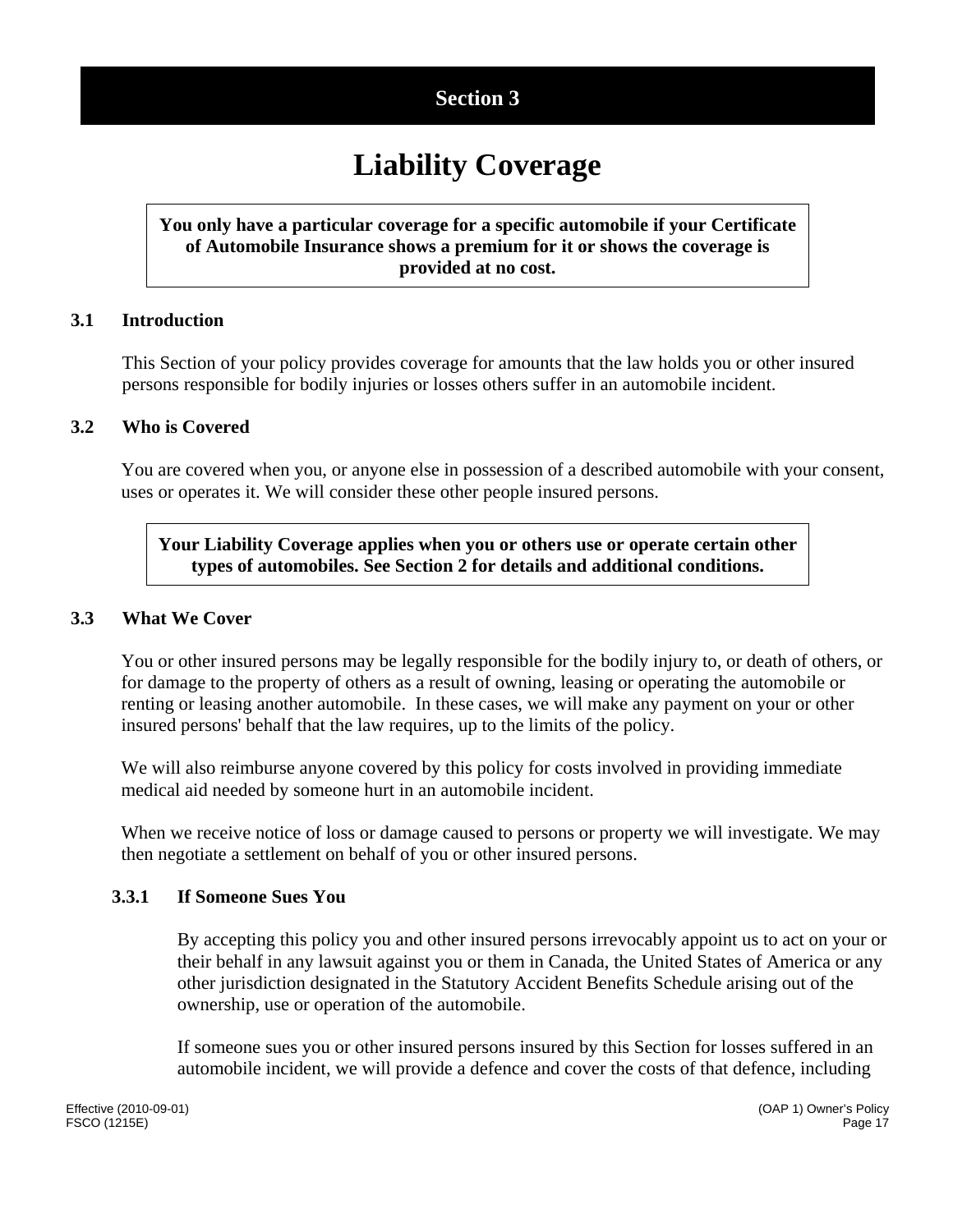investigation costs. We will pay all legal costs the court assesses against you and other insured persons in the lawsuit we have defended.

If there is a judgment against you or other insured persons, we will pay any post-judgment interest owed on that part of the amount the court orders that falls within the liability limits of your policy.

We reserve the right to investigate, negotiate and settle any claim out of court if we choose.

If you are sued for more than the limits of your policy, you may wish to hire, at your cost, your own lawyer to protect yourself against the additional risk.

# **3.3.2 How Much We Will Pay**

The most we will pay on your behalf and on behalf of all other insured persons insured by this Section, for any one incident (over and above legal costs and post-judgment interest) will be determined by the extent of your coverage. The limit under your policy is shown on the Certificate of Automobile Insurance.

#### Example

You are sued for injuries suffered by another person in an accident that you are legally responsible for. We will hire lawyers at our expense and cover all costs of your defence in court.

The court orders you to pay \$10,000 in costs and \$600,000 to cover losses. Your liability limit is \$500,000.

We will cover the \$10,000 in costs, and \$500,000 of the judgment. We will also pay any interest owed on that amount from the day of the judgment. You will be responsible for the remaining \$100,000 of the judgment and any interest owed on that.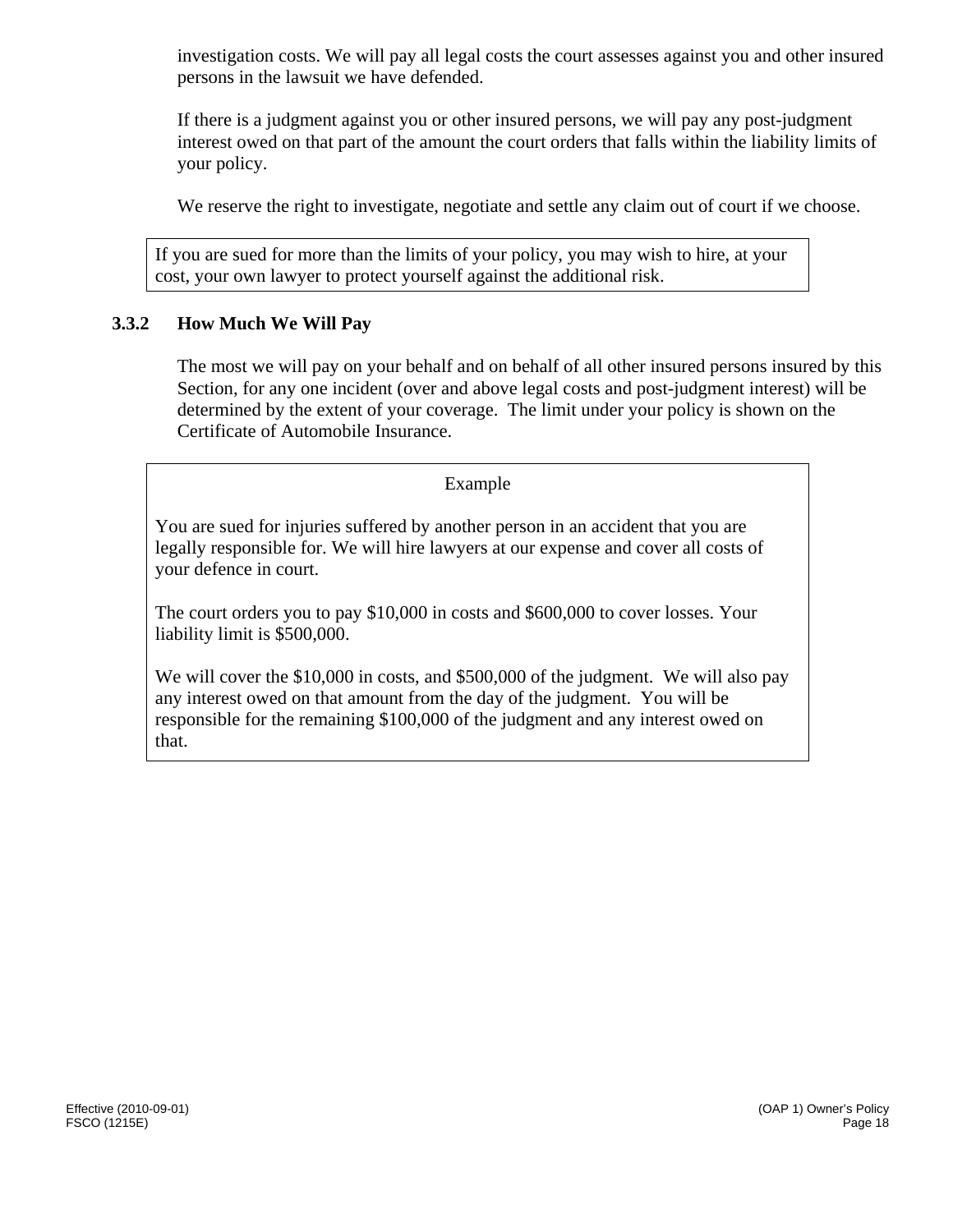# **3.3.3 Outside Ontario**

If the incident happens in a jurisdiction covered by this policy in which the minimum liability coverage required is higher than the limit shown on the Certificate of Automobile Insurance, we will honour the higher amount. We also agree not to use any legal defence that would not be available if the policy had been issued in that jurisdiction.

### Example

You have an accident in a province where the minimum liability coverage required is \$500,000. Even though you are only carrying \$200,000 worth of liability insurance, we will pay up to \$500,000.

# **3.3.4 If There is More Than One Named Insured Under This Policy**

We will protect you and others named as insured by this policy, for claims made against each other. In such cases, we will act as if a separate policy was issued to each named insured. However, the total amount we will pay (over and above legal costs and post-judgment interest) cannot exceed the maximum coverage shown on the Certificate of Automobile Insurance.

### Example

Two people are in business together. Both are named in the insurance policy covering their van. They have bought Liability Coverage of \$500,000.

One day, there is an accident while one is driving and the other is a passenger. Both of them are severely injured as a result of their combined negligence.

They sue each other and one is awarded \$300,000 and the other \$500,000. The combined amount we will pay will not be more than the policy limit of \$500,000 plus legal costs and post-judgment interest.

#### **3.3.5 Rented and Leased Automobiles**

For convenience in this subsection we use the terms **rent**, **renter** and **rented** as equivalent to **lease**, **lessee** and **leased**.

This policy provides coverage for persons who rent an automobile, as described in the definitions of **automobile** in Section 2, as a result of liability imposed by law arising from the negligence of the driver of that automobile.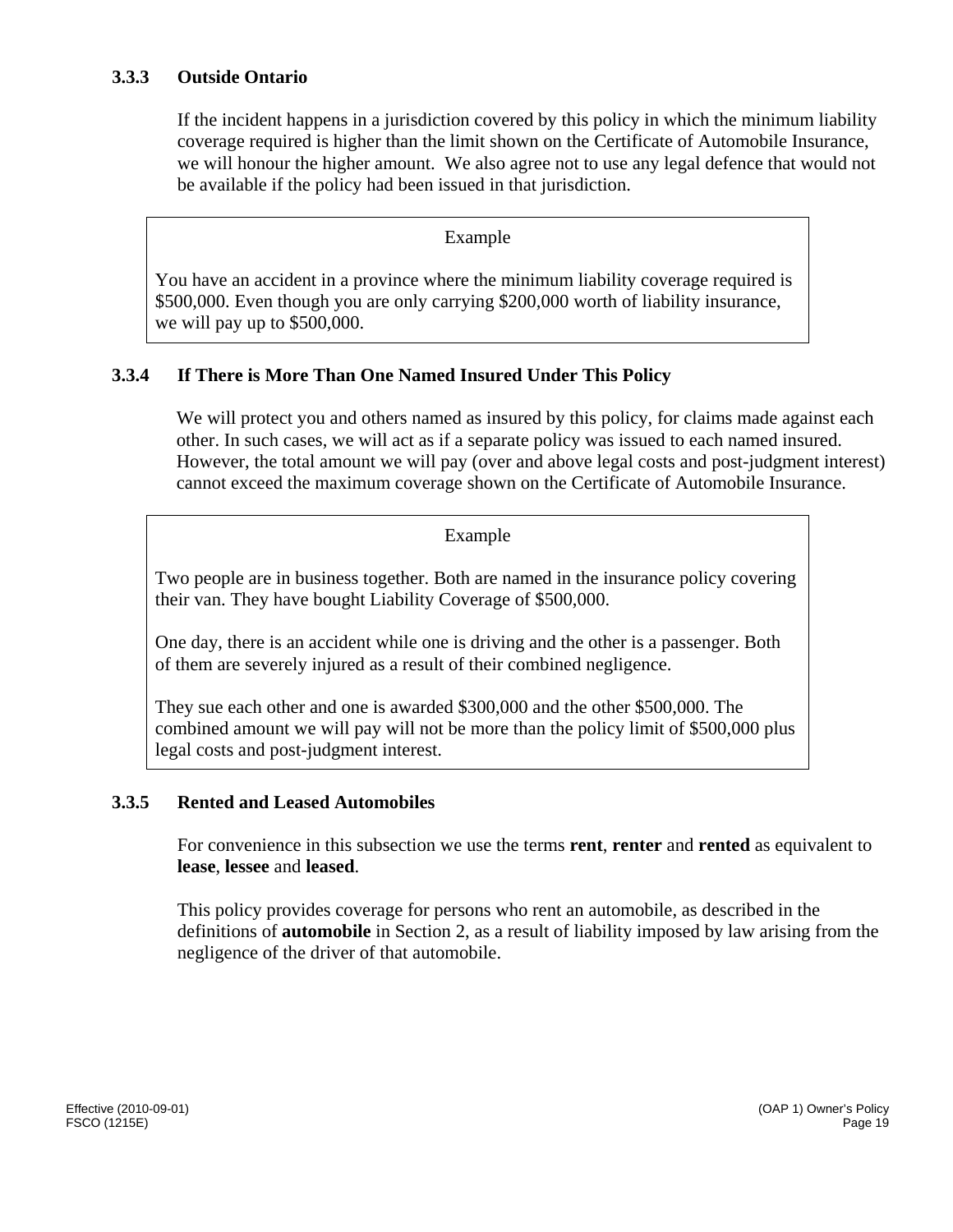If a liability claim is made against a driver, renter or owner of a rented automobile, coverage may be available under more than one motor vehicle liability policy. The following rules govern the order in which the policies will respond:

- 1. If insurance is available to the person who rented the automobile, the policy providing that insurance responds first.
- 2. If insurance is available to the driver of the rented automobile, the policy providing that insurance responds next.
- 3. If insurance is available to the owner of the rented automobile, the policy providing that insurance responds last.

We have no liability for such claims in excess of the limit of liability coverage specified in the Certificate of Automobile Insurance and do not have the responsibility to defend such claims against anyone other than you, your spouse who lives with you, or the persons mentioned in subsections 2.2.3 (6) and 2.2.4 (6).

Example #1**\*** 

You rent a car and your friend is driving it when an accident occurs in Ontario. You, your friend, and the rental company may face claims by other people who have sustained a loss in the accident. If insurance is available to you under your policy for such claims and your friend was at fault for the accident, then your policy would be first in line to pay those people. If that coverage were used up, and if insurance is available to your friend under his or her policy, your friend's insurer would pay next. If that coverage were used up, any insurance available under the rental company's policy would then pay. None of the insurers has to pay more than the limit of coverage that it agreed to provide.

# Example #2\*

Your friend rents a car and you are driving it when an accident occurs in Ontario. You, your friend, and the rental company may face claims by other people who have sustained a loss in the accident. If you were at fault for the accident and insurance is available to your friend under his or her policy for such claims, then your friend's insurer would be first in line to pay those people. If that coverage were used up, and if insurance is available to you under your policy, then your insurer would pay next. If that coverage were used up, any insurance available under the rental company's policy would then pay. None of the insurers has to pay more than the limit of coverage that it agreed to provide.

<sup>\*</sup>These examples are provided as a convenience only, to illustrate the operation of section 277 of the Insurance Act (Ontario). If there is a discrepancy between section 277 and these examples, section 277 prevails. In addition, whether or not insurance is available under a policy in any given situation depends on the facts of that situation and the terms of the particular policy.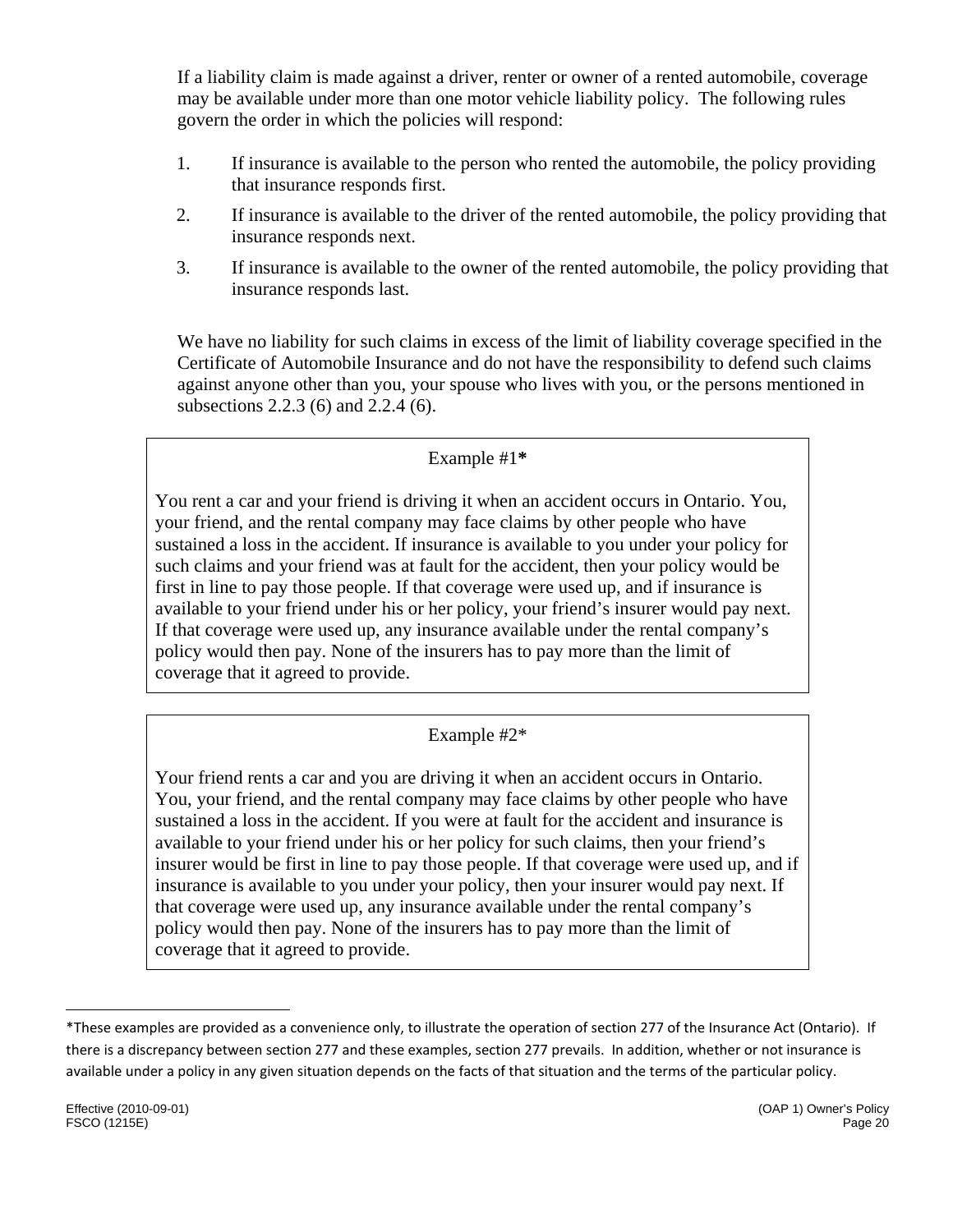# **3.4 Your and Other Insured Persons' Responsibilities**

You and other insured persons agree:

- to notify us in writing within seven days of any incident involving loss or damage to persons or property (or, if unable because of incapacity, as soon as possible after that), giving us full details of the incident and any claim arising from it;
- if requested, to give us a statutory declaration that the claim arose out of the use or operation of the automobile and that you or other insured persons were using, operating or responsible for the operation of it;
- to help us obtain all necessary information and evidence about the incident, including the attendance of witnesses, and to cooperate, but not financially, in any legal actions if we ask;
- to send immediately to us everything received in writing concerning the claim, including legal documents; and
- not to assume any liability for the incident, or settle any claim, except at your or other insured persons' own cost, and not to interfere in any legal proceeding or in any negotiations we conduct to settle any claim.

**We may, on occasion, be required by law to make payments, even though we are not otherwise liable for them under this policy. If so, you or other insured persons will have to reimburse us upon demand for those payments.** 

# **3.5 Other Limitations On Your Coverage**

# **3.5.1 Property Not Covered**

Under this Section, we won't cover claims for damage to property carried in or upon the automobile, or claims for damage to other property owned or rented by, or in the care, custody or control of you or other insured persons.

# **3.5.2 Contamination of Property**

Under this Section, we won't cover claims arising from contamination of property carried in the automobile.

# **3.5.3 Nuclear Hazards**

Nuclear energy hazards means radioactive, toxic, explosive or other hazardous properties of substances described in Regulations made under the Nuclear Safety and Control Act (Canada).

If you or other insured persons are involved in an incident where the loss or damage is directly or indirectly caused by a nuclear hazard, we will pay up to \$200,000 if you or other insured persons are covered under this policy for a nuclear hazard and you and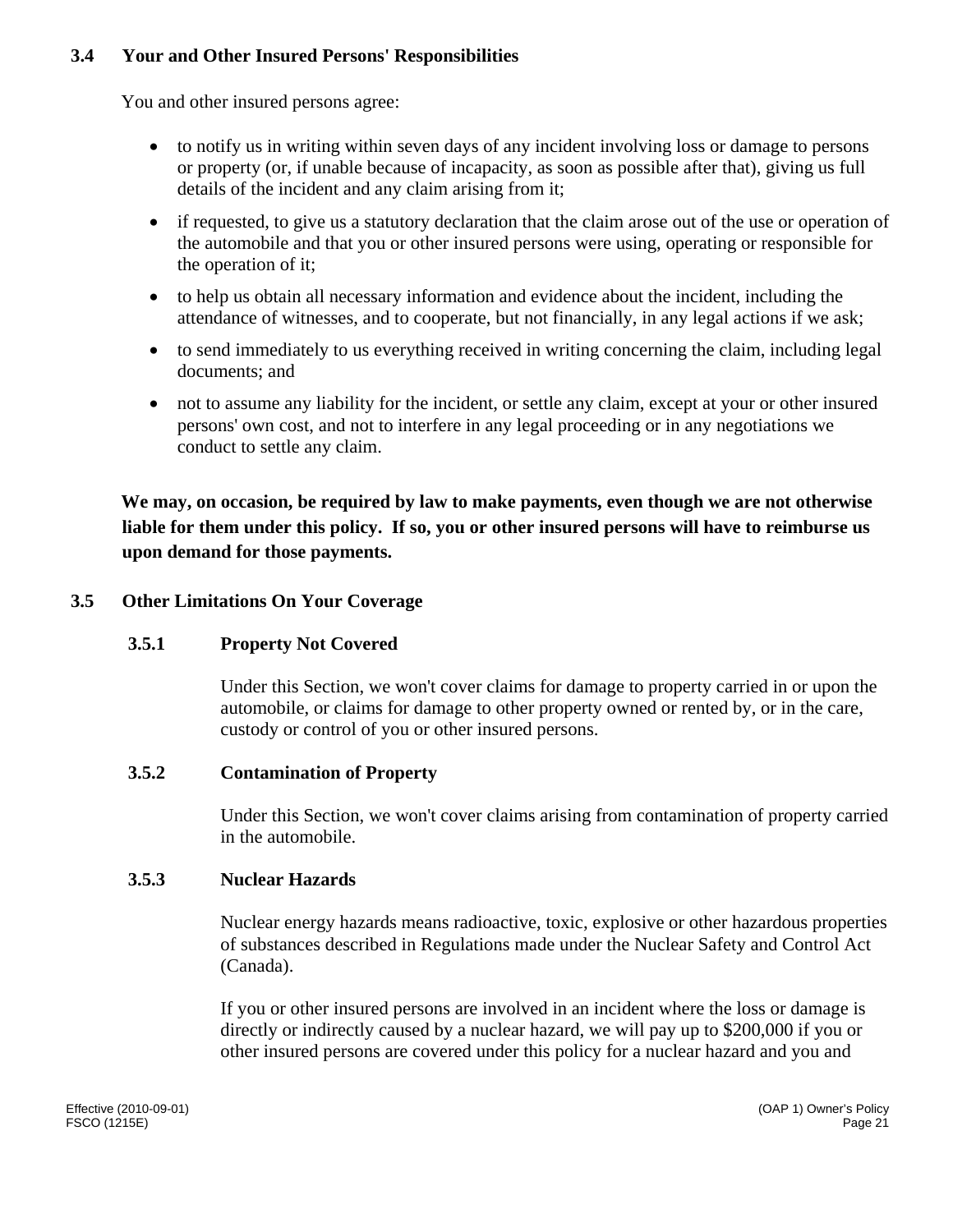other insured persons are also insured under a nuclear energy hazard liability policy. We will only pay after the limits of that policy have been paid out.

Effective (2010-09-01) (OAP 1) Owner's Policy FSCO (1215E) Page 22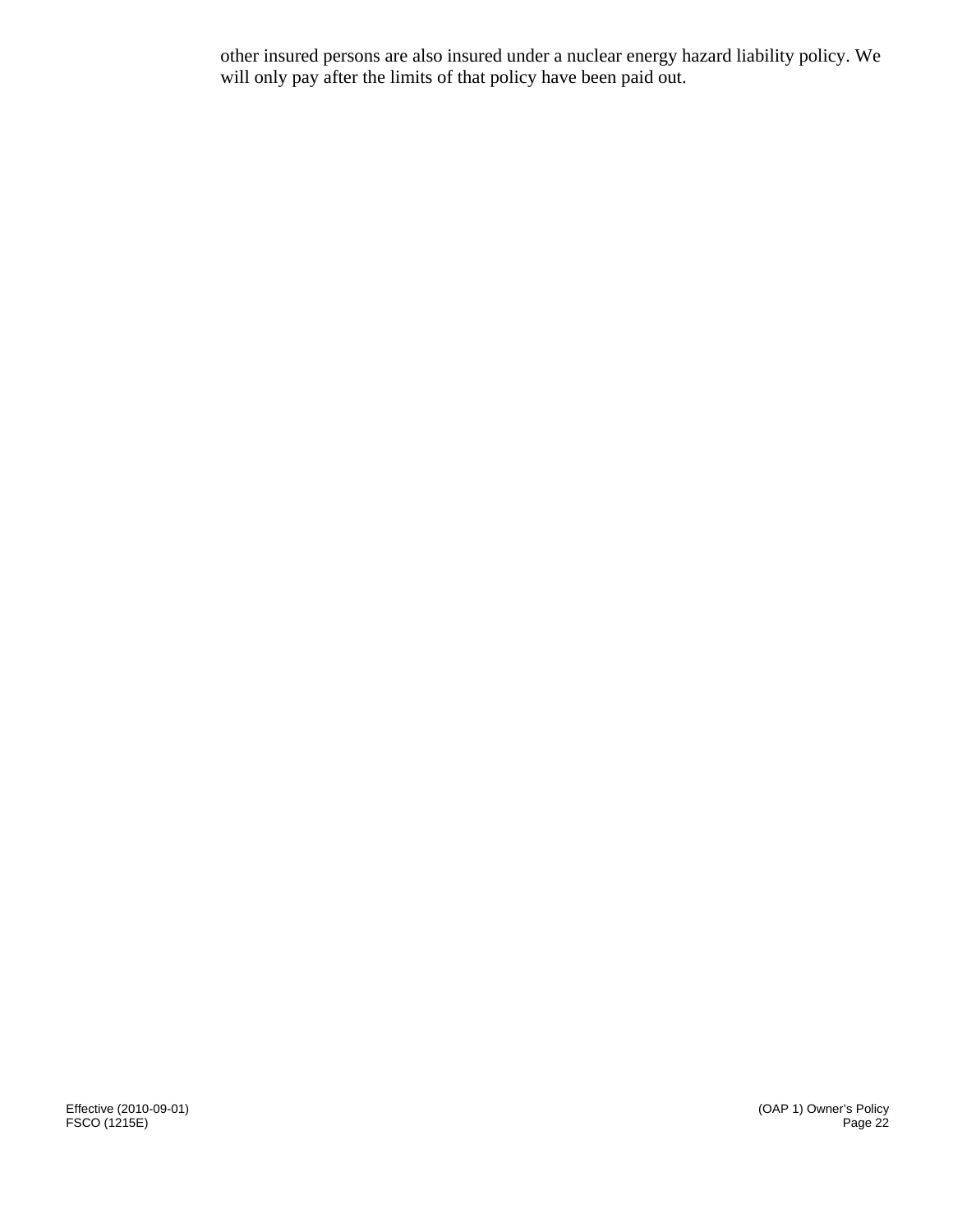# **Accident Benefits Coverage**

**You only have a particular coverage for a specific automobile if your Certificate of Automobile Insurance shows a premium for it or shows the coverage is provided at no cost.** 

#### **4.1 Who is Covered**

For the purposes of Section 4, insured persons are defined in the Statutory Accident Benefits Schedule. In addition, insured persons also include any person who is injured or killed in an automobile accident involving the automobile and is not the named insured, or the spouse or dependant of a named insured, under any other motor vehicle liability policy, and is not covered under the policy of an automobile in which they were an occupant or which struck them.

#### **4.2 Types and Benefits**

**The details of the Accident Benefits Coverage are set out in the Statutory Accident Benefits Schedule of the Insurance Act (Ontario)**. This Section outlines the benefits that you and other insured persons may be entitled to receive if injured or killed in an automobile accident. If there is a difference between the interpretation of the wording in this Section and the interpretation of the wording in the Statutory Accident Benefits Schedule, the Statutory Accident Benefits Schedule prevails.

#### **Your insurance company is obligated to inform you and other insured persons about the benefits available.**

The benefits in the Statutory Accident Benefits Schedule are:

#### **Income Replacement Benefit**

This benefit may compensate you and other insured persons for lost income.

#### **Caregiver Benefit**

This benefit may provide compensation for some expenses incurred if an insured person has been catastrophically injured and cannot continue as the main caregiver for a member of the household who is in need of care.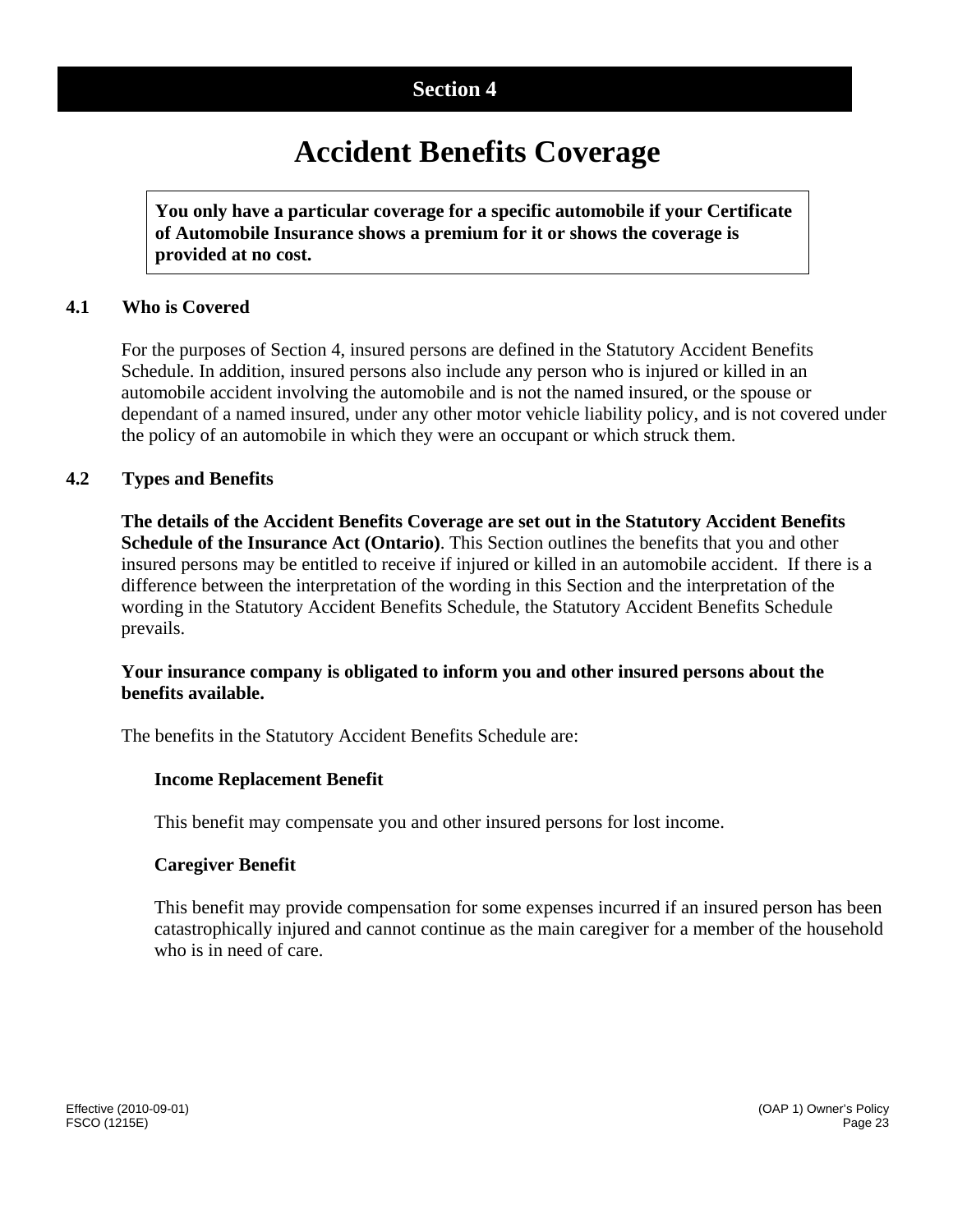#### **Non-Earner Benefit**

This benefit may provide compensation if you and other insured persons are completely unable to carry on a normal life and do not qualify for an Income Replacement Benefit or Caregiver Benefit.

# **Medical Benefit**

This benefit may pay for some medical expenses incurred when you or other insured persons are injured. These are expenses that are not covered by any other medical coverage plan.

### **Rehabilitation Benefit**

This benefit may pay for some rehabilitation expenses incurred when you or other insured persons are injured. These are expenses that are not covered by any other plan.

#### **Attendant Care Benefit**

This benefit may compensate you and other insured persons for some of the expense of an aide or attendant.

### **Payment of Other Expenses**

If an insured person has been catastrophically injured, this benefit may pay for some other expenses such as the cost of visiting you and other insured persons during treatment or recovery. It may also pay for some housekeeping and home maintenance, the repair or replacement of some items lost or damaged in the accident, and some lost educational expenses.

#### **Death Benefit**

This benefit may pay money to some members of the family of a person who is killed.

#### **Funeral Expenses**

This benefit may pay for some funeral expenses.

#### **Optional Benefits**

You may purchase any one or more optional benefits to increase the standard level of benefits provided in this Section. The optional benefits are: Increased Income Replacement; Caregiver, Housekeeping and Home Maintenance; Increased Medical and Rehabilitation; Increased Attendant Care; Increased Medical, Rehabilitation and Attendant Care; Increased Death and Funeral; and Dependant Care. You may also purchase an optional Indexation Benefit, which provides that certain weekly benefit payments and monetary limits will be adjusted on an annual basis to reflect changes in the cost of living.

# **4.3 How to Apply for Benefits**

#### **4.3.1 Applying for Benefits - Procedures and Time Limits**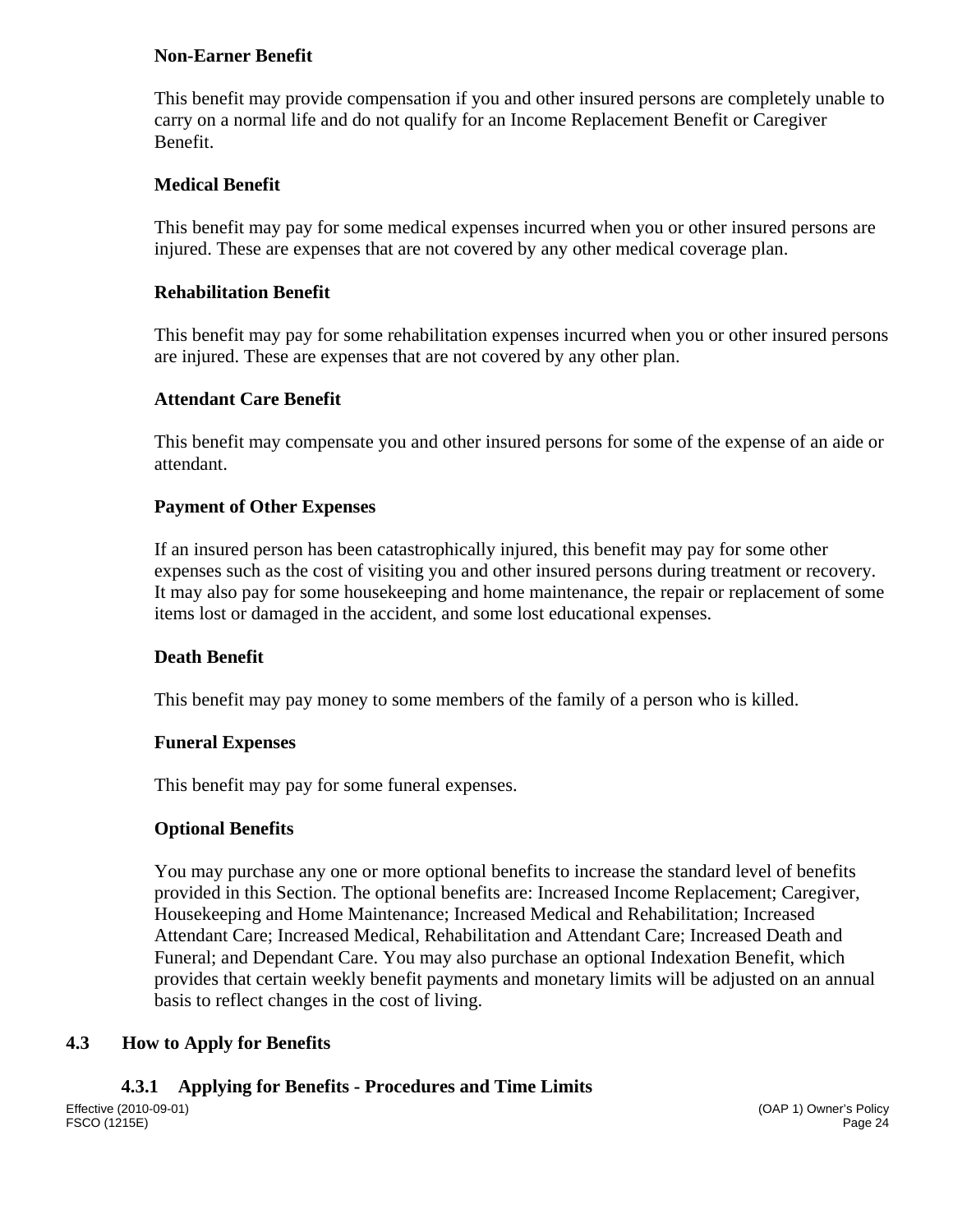Anyone applying for Accident Benefits must tell us within 7 days of the accident or as soon after that as possible. We will send you or other insured persons an application for Accident Benefits.

The person applying for the benefits must send us the completed application within 30 days of receiving it.

You or other insured persons may still be entitled to benefits if these time limits are not met for good reason, but payment of the benefit may be delayed.

We must pay the Income Replacement Benefit, Non-Earner Benefit, Caregiver Benefit and Housekeeping and Home Maintenance Benefit within 10 business days of receiving the complete application for those benefits.

We must pay the Death Benefit, Funeral Benefit and Payment of Other Expenses within 30 days of receiving the complete application.

We must pay the Attendant Care Benefit within 10 business days of receiving a completed Assessment of Attendant Care Needs form.

If you or another insured person is claiming the Medical Benefit or Rehabilitation Benefit, your doctor or another member of a regulated health profession including a social worker must provide us with a treatment and assessment plan or other related forms.

In some cases, we can ask you or other insured persons to go for an independent assessment to assess your needs.

We may ask you or other insured persons to provide additional information in connection with the claim, such as a statutory declaration as to the circumstances that gave rise to the application, or proof of identity. We can also ask you or other insured persons to attend an examination under oath in connection with entitlement to benefits, on reasonable advance notice and at a time and place that are convenient to the person. If the person does not participate as requested, benefits may be delayed or suspended.

If the injuries fall within certain guidelines issued by the Superintendent of Financial Services, you or other insured persons may be entitled to some medical or rehabilitation treatments without our prior approval and before a completed application is submitted.

#### **4.3.2 Choosing Which Benefit to Receive**

If you or other insured persons qualify for more than one weekly benefit, we will notify you that you must choose which benefit you will receive. Your choice may be between the Income Replacement, Non-Earner or Caregiver Benefits. You or other insured persons will have 30 days to make your choice.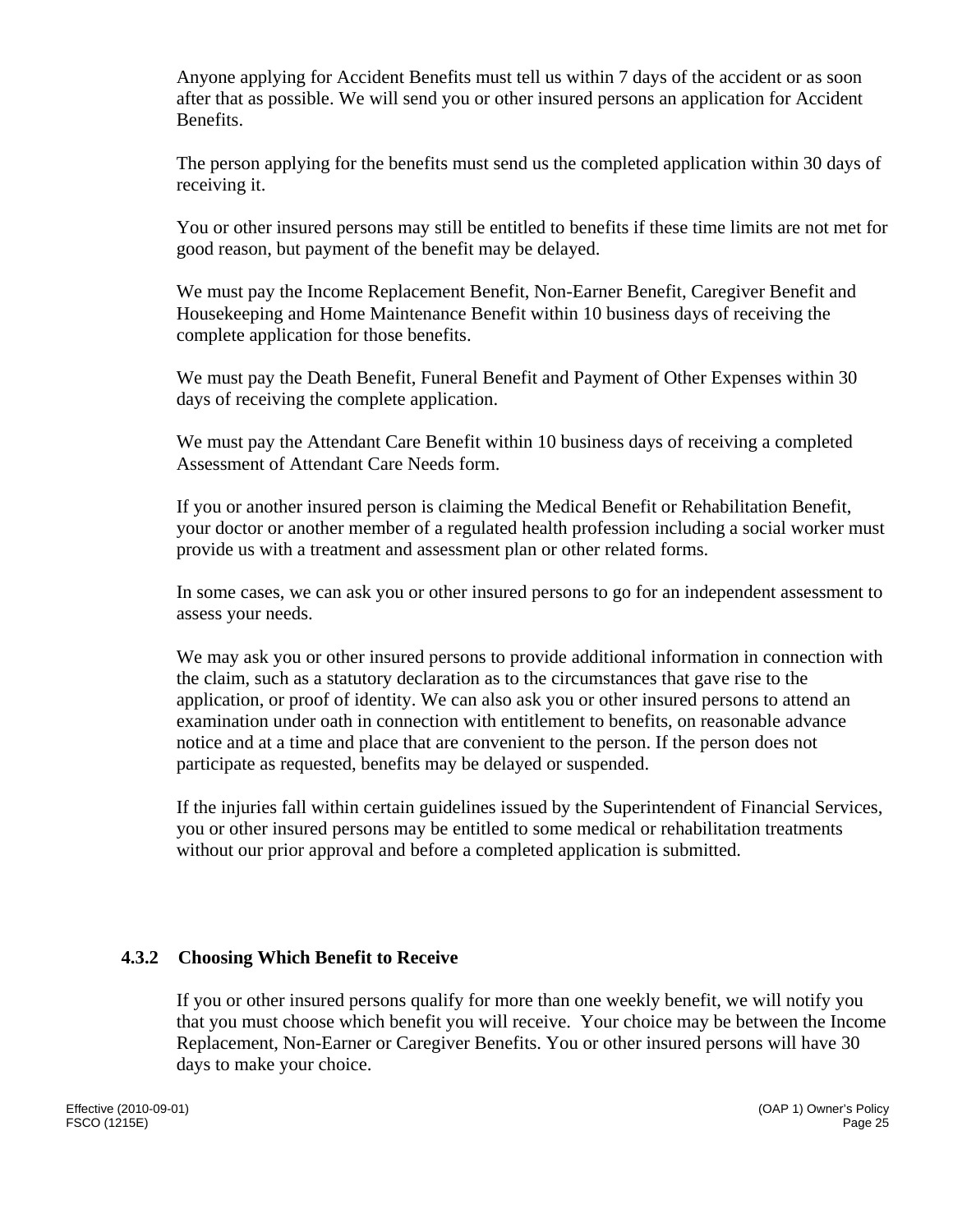# **4.4 Limitations on Your Coverage**

You or other insured persons are not entitled to the Income Replacement Benefit, Non-Earner Benefit or Payment of Other Expenses if you or they:

- knew, or should reasonably have known, that they were operating an automobile without insurance;
- were driving an automobile while not authorized by law to drive;
- were driving an automobile which they were specifically excluded from driving under this policy;
- knowingly operated, or should reasonably have known that the automobile was operated, without the owner's consent;
- made or knew about a material misrepresentation that induced us to issue this policy;
- intentionally failed to notify us of any significant changes as required under Section 1.4.1; or
- were convicted of a criminal offence involving the operation of an automobile.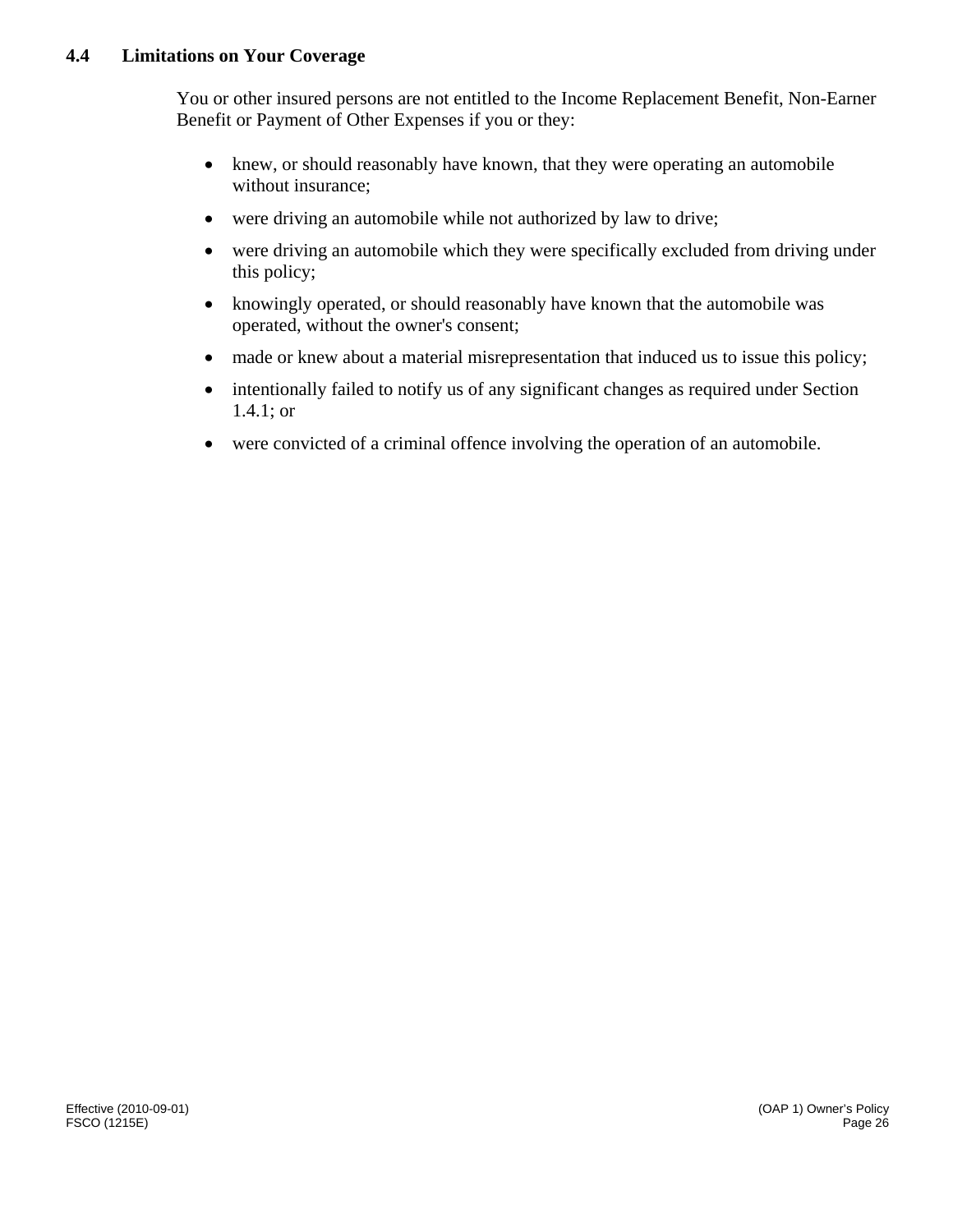# **Uninsured Automobile Coverage**

**You only have a particular coverage for a specific automobile if your Certificate of Automobile Insurance shows a premium for it or shows the coverage is provided at no cost.** 

#### **5.1 Introduction**

#### **5.1.1 Uninsured Automobile Coverage Schedule**

This Section of the policy describes the terms and conditions of the coverage set out in the Uninsured Automobile Coverage Schedule under the Insurance Act (Ontario). If there is a difference between the interpretation of the wording of this Section and the interpretation of the wording in the Schedule, the Schedule prevails. However, 5.3.3 in this Section is an addition to the coverage provided by the Schedule.

#### **5.1.2 What is an Uninsured Automobile?**

An uninsured automobile is one for which neither the owner nor driver has liability insurance to cover bodily injury or property damage arising out of its ownership, use or operation, or the insurance is not collectible. However, this does not include an automobile owned by or registered in the name of the insured person or their spouse.

#### **5.1.3 What is an Unidentified Automobile?**

An unidentified automobile is one whose owner or driver cannot be determined.

#### **5.2 What We Will Cover**

#### **5.2.1 Claims by You or Other Insured Persons for Bodily Injury**

We will pay any amounts you or other insured persons have a legal right to recover as damages from the owner or driver of an uninsured or unidentified automobile for bodily injury resulting from an accident involving an automobile, up to the limits in this Section.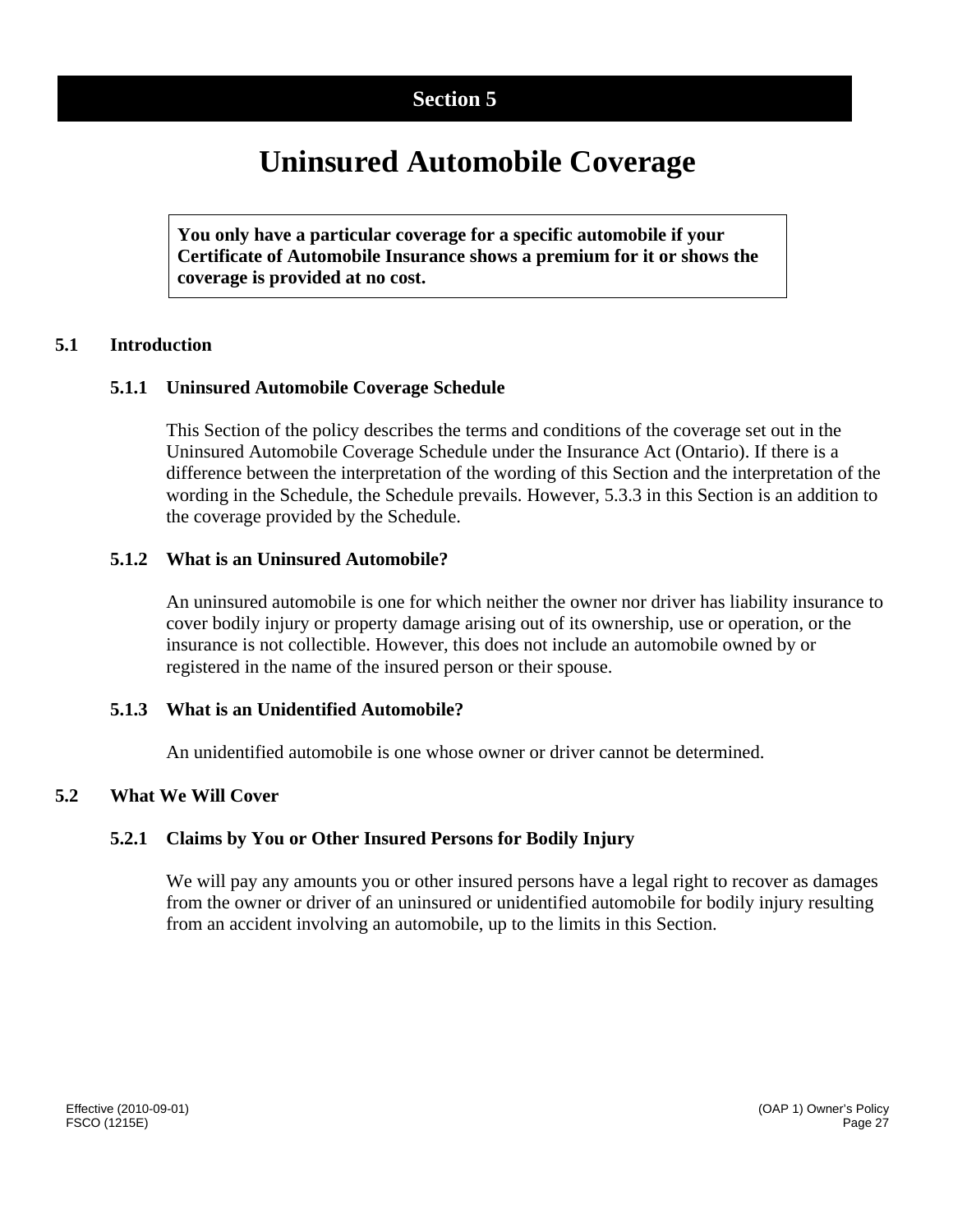## **5.2.2 Claims by Others for Bodily Injury or Death**

We will pay any amounts any person has a legal right to recover as damages from the owner or driver of an uninsured or unidentified automobile for bodily injury or death of an insured person in an accident involving an automobile, up to the limits in this Section.

#### **5.2.3 Claims for Certain Property Damage**

We will pay for damage to and for loss of use of the automobile or its contents, or to both, that you or other insured persons have a legal right to recover from the identified owner or driver of an uninsured automobile in an accident involving an automobile. Subject to the \$300 deductible, we will pay up to \$25,000.

**Note: Damage to the automobile caused by an unidentified automobile is not covered under this Section, but optional Loss or Damage Coverages may be available.** 

#### **5.3 Claims for Bodily Injury or Death**

#### **5.3.1 Who is Covered?**

The following are insured persons for bodily injury or death:

- Any person who is an occupant of the automobile.
- You, your spouse, and any dependent relative of you or your spouse,
	- o when an occupant of an uninsured automobile, or
	- o when not in an automobile, streetcar or railway vehicle if hit by an unidentified or uninsured automobile.
- • **If you are a corporation, unincorporated association or partnership**, any director, officer, employee or partner for whose regular use the described automobile is provided, their spouse, and any dependent relative of you or your spouse,
	- o when occupants of an uninsured automobile; or
	- o when not in an automobile, streetcar or railway vehicle if hit by an unidentified or uninsured automobile.

Note: If the director, officer, employee or partner, or their spouse is the owner of an automobile that is insured, this policy does not apply. The policy of that automobile will provide coverage.

#### **5.3.2 Limitation on a Dependent Relative**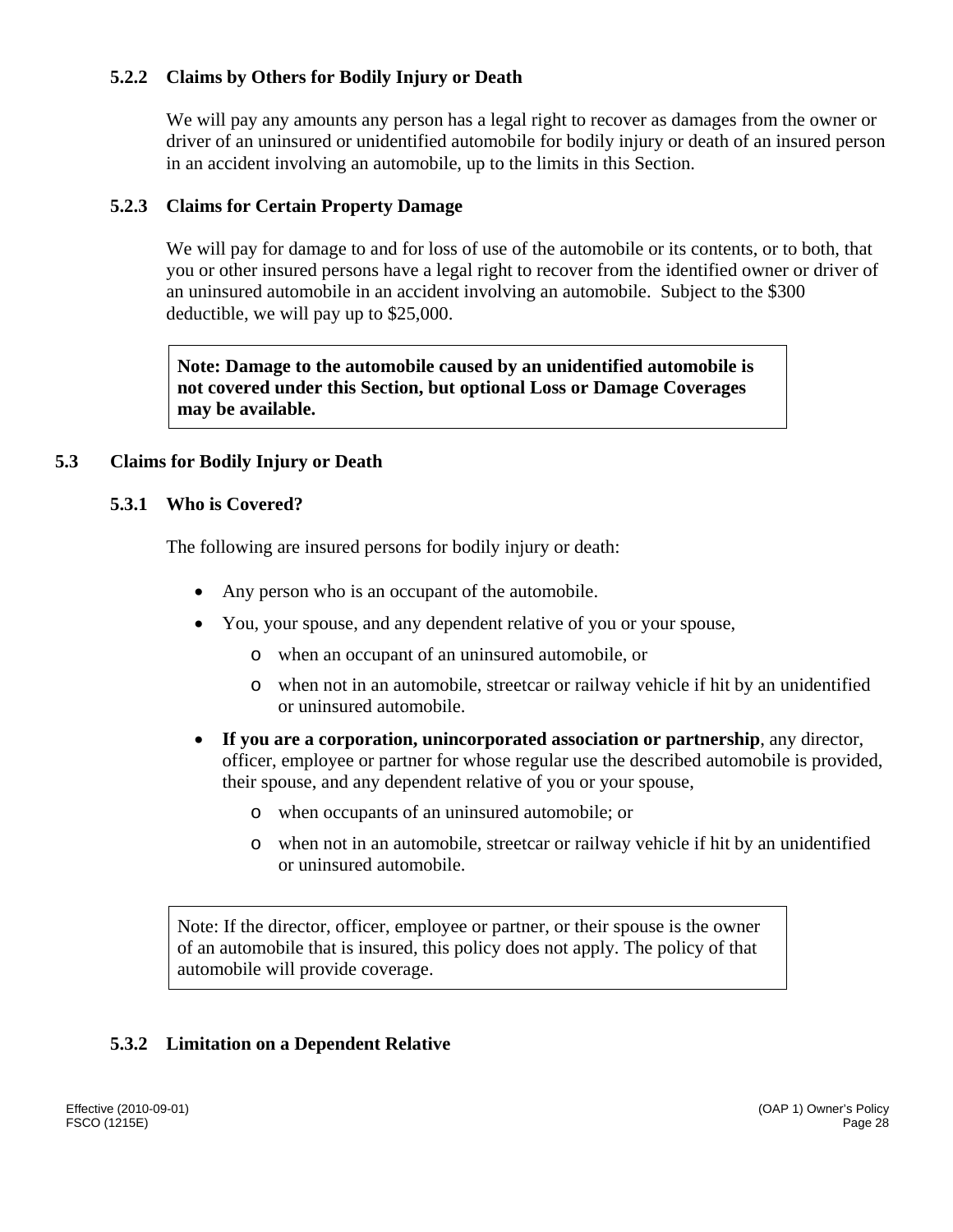A dependent relative who owns an insured automobile, or who suffers bodily injury or death while an occupant of his or her own uninsured automobile, is not covered under this Section of your policy.

# **5.3.3 If the Described Automobile is Leased or Rented**

If this policy has been changed to allow the rental or lease of the described automobile for more than 30 days, the person or organization who is the lessee of the automobile is treated as the named insured.

### **5.3.4 Conditions Applying to Claims for Bodily Injury or Death**

A person entitled to claim compensation for the bodily injury or death of an insured person must:

- give us written notice of the claim within 30 days of the accident or, if unable, as soon as possible after that.
- provide us with as much evidence as possible in support of the claim, giving details of the accident and the resulting loss. This should be done within 90 days of the accident or, if unable, as soon as possible after that.
- provide us with a certificate from the medical or psychological advisor of the insured person if we request it. The certificate must state the cause of injury or death and, if appropriate, the nature of the injury and how long any disability is expected to last.
- provide us with details of any other insurance policy, other than a life insurance policy, under which there is a right to compensation.

#### **5.3.5 Accidents Involving Unidentified Automobiles**

If an unidentified automobile causes bodily injury or death to an insured person, the insured person or their representative must report the accident within 24 hours, or, if unable, as soon as possible after that, to a police officer or similar authority.

You or other insured persons must give us a written statement within 30 days of the accident, or, if unable, as soon as possible after that, giving a detailed description of what happened. A representative can make the statement. The statement must say whether the accident was caused by someone whose identity cannot be determined. It must also detail the extent of the injuries suffered by you or other insured persons and any property damaged in the accident. The automobile in which you or other insured persons were an occupant at the time of the accident must be available for inspection at our request.

# **5.3.6 Medical Examinations May Be Required**

You or other insured persons may be required to undergo examinations by a qualified medical or psychological advisor at reasonable intervals. When we require an examination, we will give reasonable notice.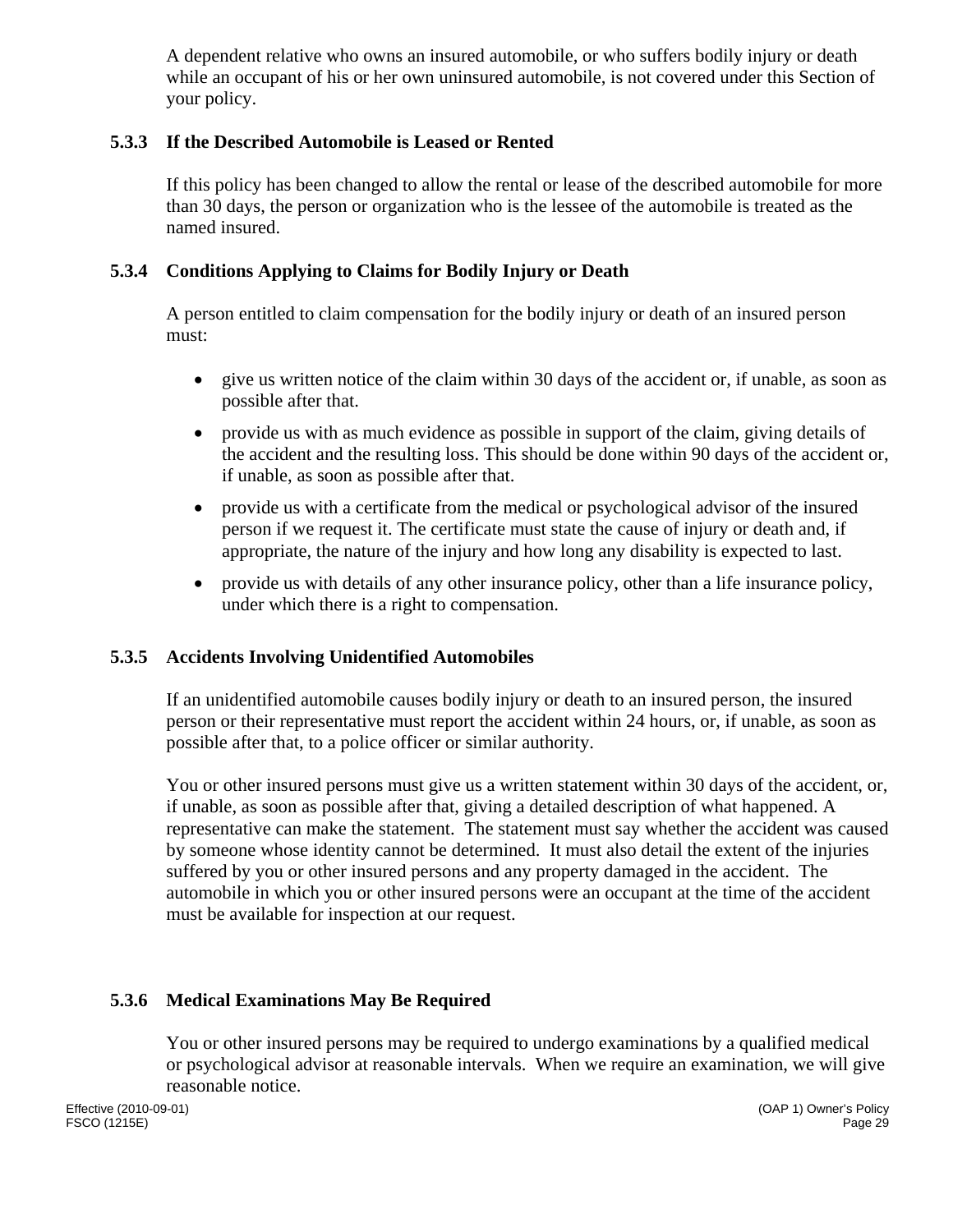We will pay for any examination we require. The person making the claim, or their representative, is entitled to a copy of the medical report, if requested.

#### **5.4 Claims for Property Damage**

### **5.4.1 Who is Covered?**

In a claim for damage to the automobile, the owner of the automobile is covered for damage.

In a claim for damage to the contents of the automobile, the owner of the contents is covered for damage.

# **5.4.2 Conditions Applying to Claims for Property Damage**

When making a claim for property damage, you and other insured persons must:

- notify us in writing within seven days of the accident (or, if unable because of incapacity, as soon as possible after that), giving us the best information available at that time concerning the loss or damage and circumstances.
- do as much as is reasonably possible to protect the automobile from further damage. We will pay for any reasonable protection provided. Further damage resulting from failure to provide reasonable protection will not be covered by this policy.
- make no repairs beyond those needed for protection of the automobile, or remove evidence of the damage, without our written consent or until we have had time to inspect the automobile.
- allow us to copy all documents in your or other insured persons' possession that relate to the accident.
- permit us to inspect the automobile at any reasonable time.
- complete a statutory declaration within 90 days of the accident, if requested. The declaration will describe what happened in detail, the cause and amount of the loss, those affected and how, and state that the loss was truly accidental. We will also need to know if any other insurance is involved.
- not leave us to dispose of the automobile unless we agree to accept it. If we decide to replace the automobile or pay its actual cash value, less the deductible specified in your Certificate of Automobile Insurance, we own the salvage.

# **5.4.3 Our Right to Repair, Replace or Rebuild the Automobile**

We have the right to repair, replace or rebuild the automobile rather than pay for the damage. If we choose to do this, we will let you or other insured persons know in writing within seven days of receiving notice of the claim. We will complete the work within a reasonable time using parts of similar kind and quality.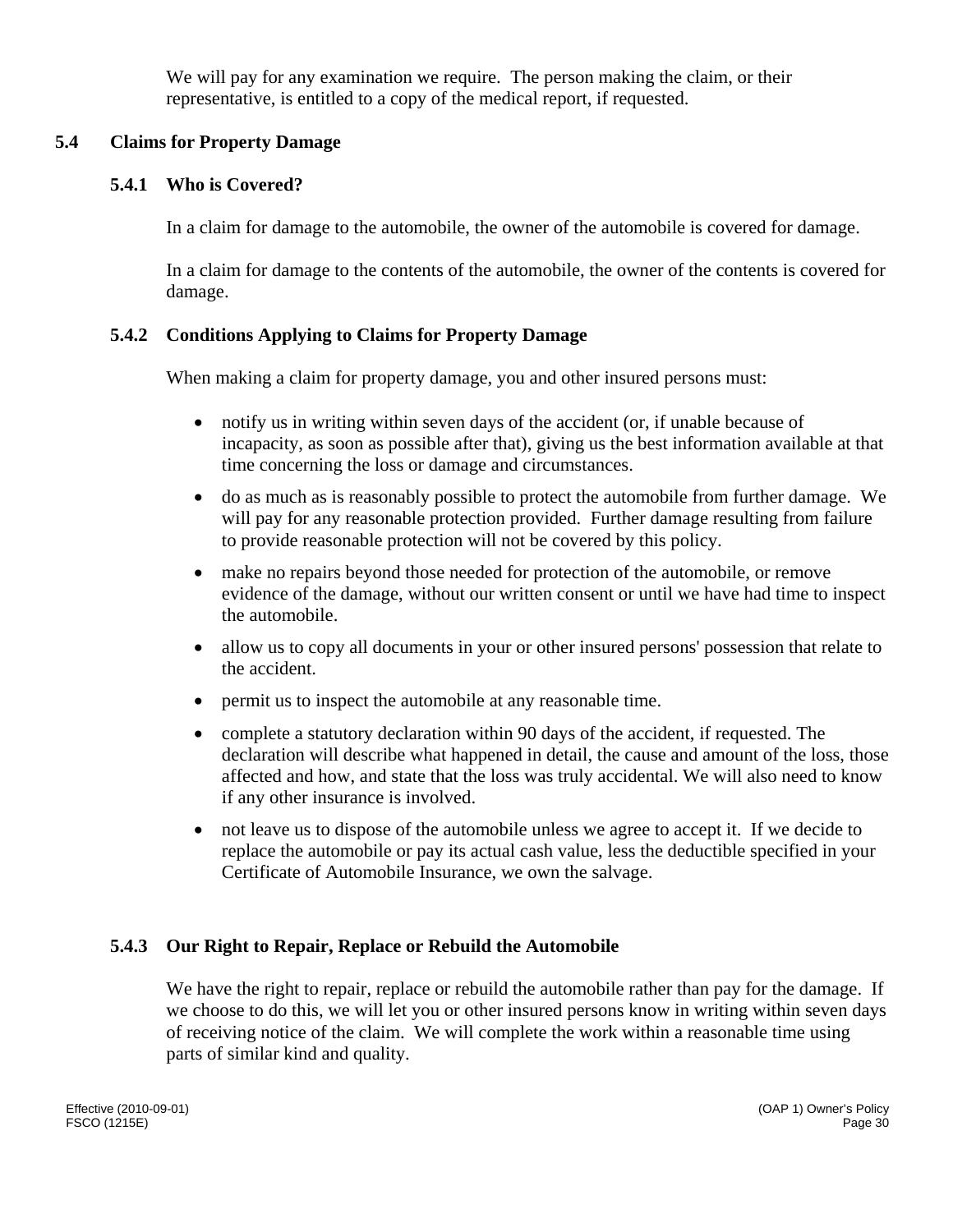#### **5.4.4 How Much We Will Pay**

The most we will pay for the automobile is its actual cash value at the time it was damaged, less the deductible specified in your Certificate of Automobile Insurance.

The value of the loss or damage is based on actual cash value after taking into account depreciation. We will not pay more to repair the automobile than its actual cash value at the time it was damaged, less the deductible specified in your Certificate of Automobile Insurance.

We will pay the lower of the following:

- the cost to repair the loss or damage, less the deductible; or
- the actual cash value of the automobile at the time it was damaged, less the deductible.

#### Example

Your car is four years old and is hit on the front left side by an identified but uninsured automobile. The damaged part of the body of your car is repaired. We will pay the cost of the repairs, less the \$300 deductible, including new paint for the damaged part of your automobile. If you want the entire car repainted, you will have to pay the cost of painting the rest of the car.

### **5.5 Claims for Both Bodily Injury and Property Damage**

An accident may result in a valid claim for both bodily injury or death **and** for damage to the automobile or its contents. In that case, payments for bodily injury and death have priority on 95% of the total amount payable. Payment for damage to the automobile or contents will have priority on 5%.

#### Example

An accident in Ontario for which an identified but uninsured driver is responsible destroys your \$20,000 car, and results in injuries to you and your spouse, totalling \$350,000.

We will not pay more than the minimum liability limit of \$200,000. Of that money, 95%, or \$190,000, will go toward payment for bodily injury. The remaining 5%, or \$10,000, will apply to the loss of your car.

# **5.6 Settling a Claim**

#### **5.6.1 By Agreement**

Questions about whether a claim is valid, and the amount of any payment, can be decided by agreement between us and you or other insured persons making the claim.

#### **5.6.2 By Arbitration**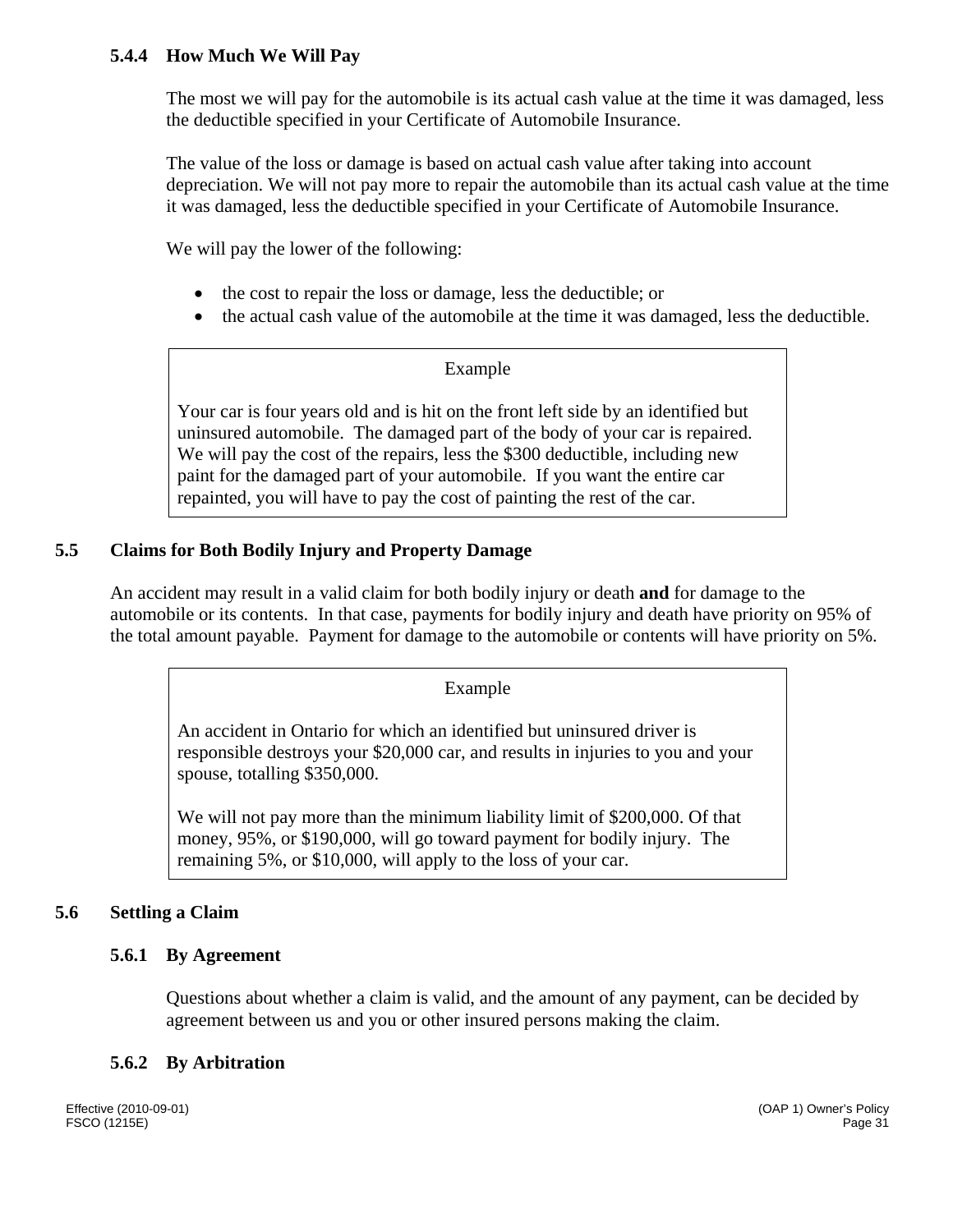If there is a disagreement, the matter may be settled by arbitration if you or other insured persons ask for it or if we ask for it and you agree. The arbitrator will be an individual acceptable to us and you or other insured persons. If both sides can't agree on an arbitrator, then each side will name an arbitrator. The two arbitrators will then appoint a third. A decision supported by at least two of the three will be binding. All arbitrations will be governed by the Arbitration Act, 1991 (Ontario).

# **5.6.3 In Court**

The matter may be decided in a lawsuit brought against us by you or other insured persons in an Ontario court. If so, we have the right to ask the court to decide who is legally responsible and the amount of compensation owing, unless another Ontario court has already done so in an action that was defended.

# **5.7 Limitations and Exceptions**

# **5.7.1 Payment Limits**

1. We will not pay more than the minimum limits for automobile liability insurance in the jurisdiction in which the accident happens. This amount applies regardless of the number of persons injured or killed, or the damage to the automobile and contents. In no event will we pay more than the minimum liability limits required in Ontario.

# Example

You are travelling in a car outside Ontario when you are injured in an accident for which an uninsured driver is responsible. The minimum liability limit in that jurisdiction is \$100,000. Your injuries are serious and are assessed at \$300,000 or more. We will pay no more than \$100,000.

- 2. We will not pay:
	- any amount, if you or other insured persons can make a valid claim under the liability section of a motor vehicle liability policy.
	- any amount for an accident in a jurisdiction where a valid claim can be made on an unsatisfied judgment fund or similar fund created for the purpose of compensating victims of uninsured or unidentified motorists.
	- for loss or damage caused by radioactive material.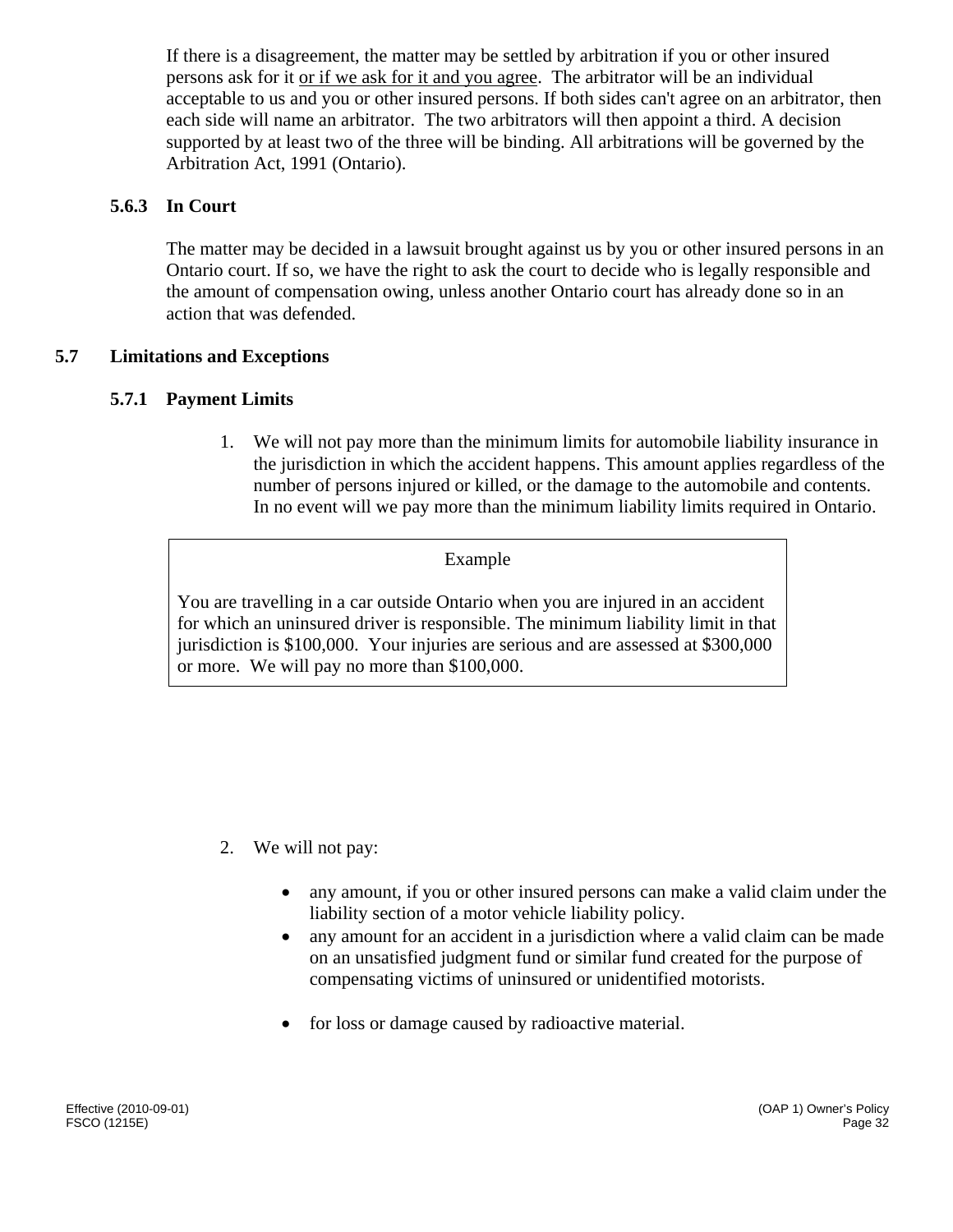- for the first \$300 worth of accidental damage to the automobile and its contents.
- any amount over \$25,000 in any one accident for damage to the automobile and its contents.
- for loss or damage while a person specifically excluded from this policy is driving the automobile.

# **5.7.2 Limit Where More Than One Policy Applies**

You or other insured persons may have a right to claim benefits from more than one automobile insurance policy covering accidents involving uninsured or unidentified automobiles. In that case, anyone making a claim under this or any other coverage may only recover once for the same loss.

# **5.8 If You or Other Insured Persons Start a Lawsuit**

### **5.8.1 Send Us the Documents**

You or other insured persons or your representatives may decide to sue the owner, driver or operator of another automobile involved in the accident. In that case, a copy of the documents initiating the lawsuit must be provided to us as soon as the action is started. The documents must be delivered, or sent by registered mail, to our chief agent or head office in Ontario.

### **5.8.2 If You or Other Insured Persons Win, But Can't Recover Payment**

If the court awards compensation but you or other insured persons can't recover from the person responsible, we will pay, if requested, either:

- the full amount of the award; or
- where some compensation has been paid, the difference between what you or other insured persons have been paid and the full amount awarded by the court.

What we pay, of course, is subject to the limits and conditions applying to coverage for accidents involving uninsured or unidentified automobiles.

### **5.8.3 Assignment of the Award**

We may require you or other insured persons, or your representatives, to assign to us the amount or balance of the court award before we make any payment. If we collect more than what we have already paid, we will reimburse the difference, minus our costs.

#### **5.9 Limitations on Legal Action**

# **5.9.1 Conditions of This Policy Must be Met**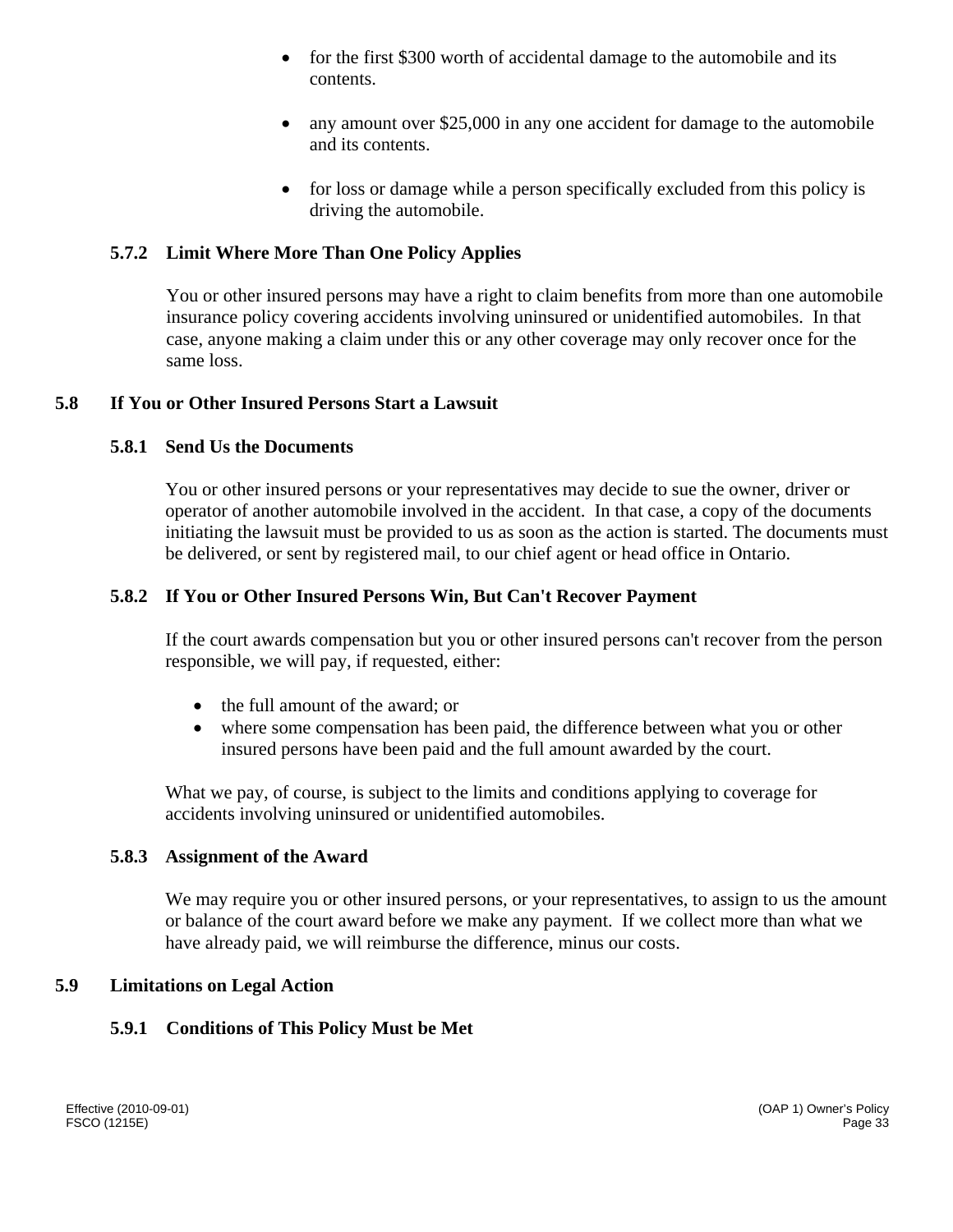No person has a right to sue us for compensation under this Section for injury or damage caused by an accident involving an uninsured or unidentified automobile, unless the conditions in this Section of your policy (Uninsured Automobile Coverage) have been met.

#### **5.9.2 Time Limits for Lawsuits for Loss or Damage**

Any lawsuit against us regarding loss or damage to the automobile or its contents must begin within a year after the loss or damage happens.

Any lawsuit against us regarding loss or damage to property other than the automobile and its contents must begin within two years after the cause of action arose.

# **5.9.3 Time Limits for Lawsuits for Bodily Injury or Death**

Any lawsuit against us regarding bodily injury or death must begin within two years after the cause of action arose.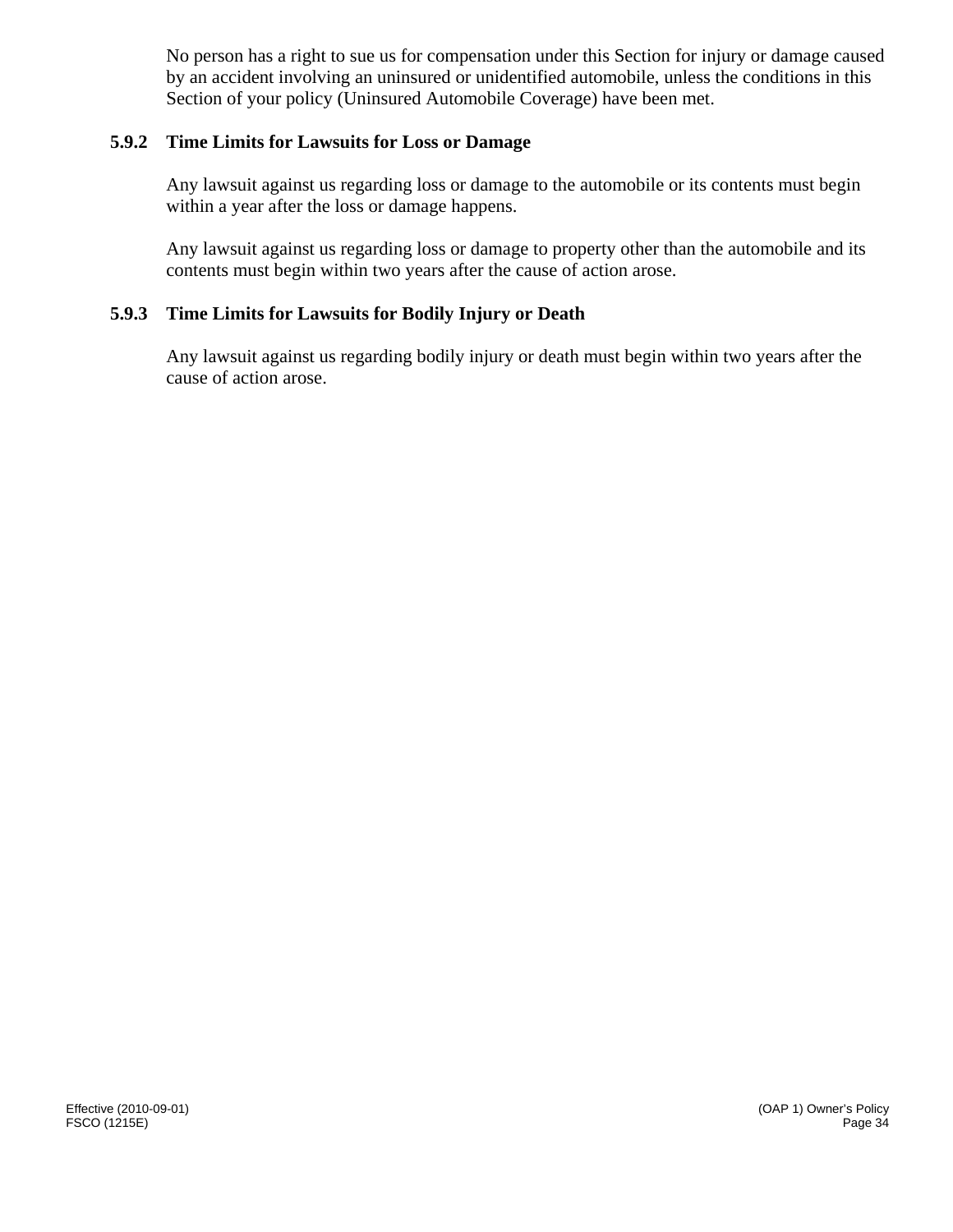# **Direct Compensation - Property Damage Coverage**

**You only have a particular coverage for a specific automobile if your Certificate of Automobile Insurance shows a premium for it or shows the coverage is provided at no cost.** 

#### **6.1 Introduction**

This Section of your policy covers damage to the automobile and certain trailers not shown on the Certificate of Automobile Insurance, their equipment, contents, and loss of use of the automobile or contents caused by another person's use or operation of an automobile in Ontario.

The coverage under this Section applies only if the accident takes place in Ontario and at least one other automobile involved is insured under a motor vehicle liability policy. The policy covering the other automobile must be issued by an insurance company licensed in Ontario, or one that has filed with the Financial Services Commission of Ontario to provide this coverage.

It is called direct compensation because you will collect from us, your insurance company, even though you, or anyone else using or operating the automobile with your consent, were not entirely at fault for the accident.

#### **6.2 What We Will Cover**

We will pay the cost of damage to the automobile, its equipment, contents and for loss of use of the automobile or contents arising from an accident for which another person would have been legally responsible in the absence of section 263 of the Insurance Act (Ontario). Section 263 takes away your right to sue the other person for these losses. We will pay no more to repair or replace the automobile or property than its actual cash value at the time it was damaged, less the applicable percentage of the deductible shown on your Certificate of Automobile Insurance.

If a part needed to repair the automobile is no longer available, we will pay an amount equal to the manufacturer's latest list price for the part.

**Note: You should be aware that this coverage does not apply if the automobile is described in another motor vehicle liability policy.**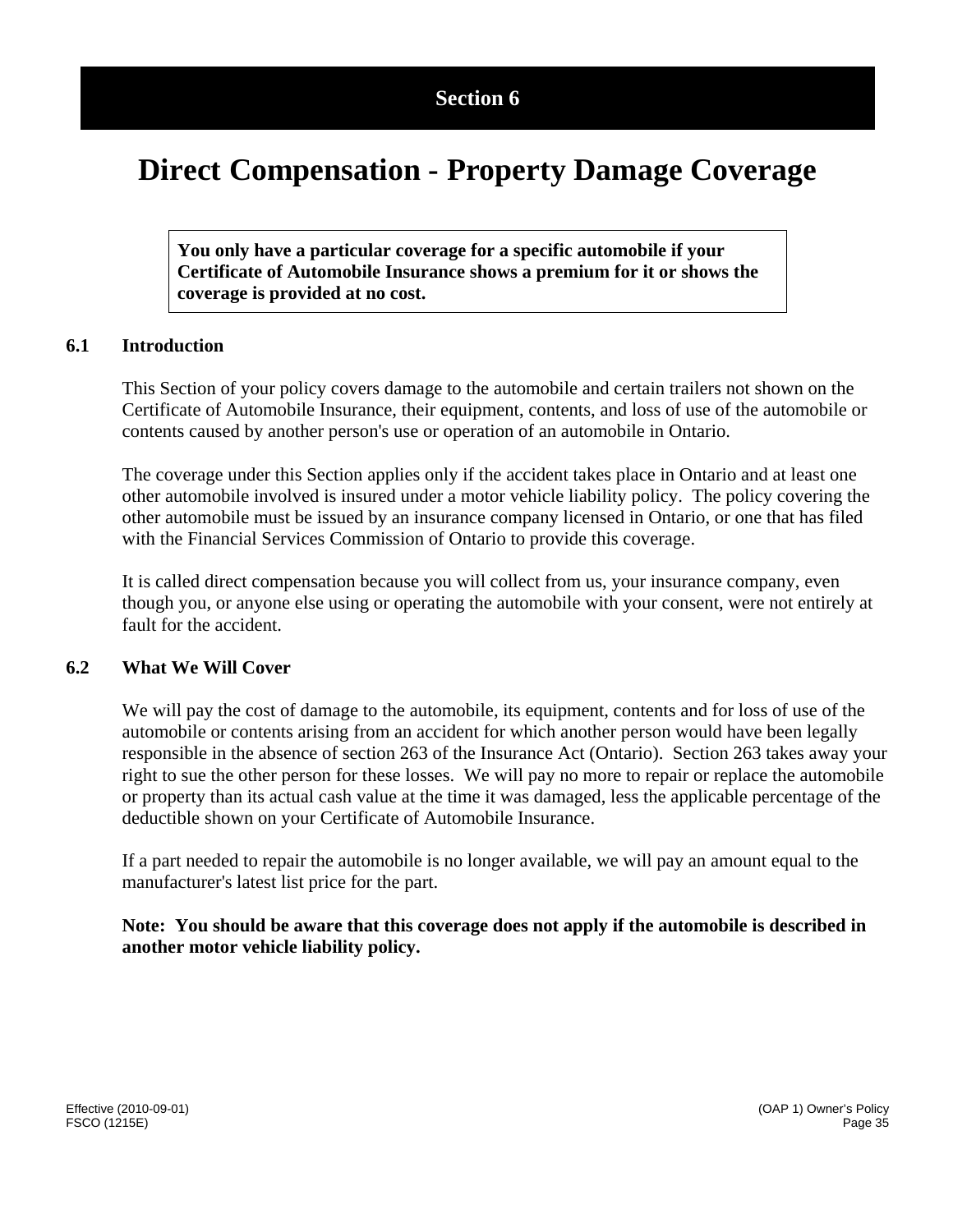## Example

You are driving a friend's car. That car is described in your friend's motor vehicle liability policy. You have an accident for which you are not at fault.

Your friend will claim under the direct compensation property damage provisions of his or her motor vehicle liability policy for the loss.

We will not pay for damage to, or loss of use of, contents that are being carried for reward.

#### **6.3 Who is Covered**

In a claim for damage to the automobile, the owner of the automobile is covered for damage.

In a claim for damage to the contents of the automobile, the owner of the contents is covered for damage.

### **6.4 How Much We Will Pay**

### **6.4.1 Determining Fault**

The amount we pay under this Section of your policy will be determined by the degree to which you or the driver were not at fault in the accident.

Responsibility for an accident is determined by the Insurance Act (Ontario) and the Fault Determination Rules. These may find you or the driver wholly or partially responsible.

The degree of responsibility is expressed as a percentage.

# **6.4.2 The Deductible**

The amount we pay may be subject to a Direct Compensation - Property Damage deductible. The deductible is the amount you agree to pay toward the cost of any single claim you make under this Section. The deductible, if any, is the amount shown on the Certificate of Automobile Insurance, multiplied by the percentage to which you or the driver of the automobile were not at fault for the accident. You are not permitted to sue anyone (for instance the at-fault motorist) to recover this deductible.

If you have damage to both your automobile and its contents, the deductible will first be applied to your automobile loss. If there is any remaining deductible, the remainder will be applied to the contents loss.

You will need to make a separate claim for each accident that causes damage. The deductible applies each time you make a claim and separately to each automobile that is insured.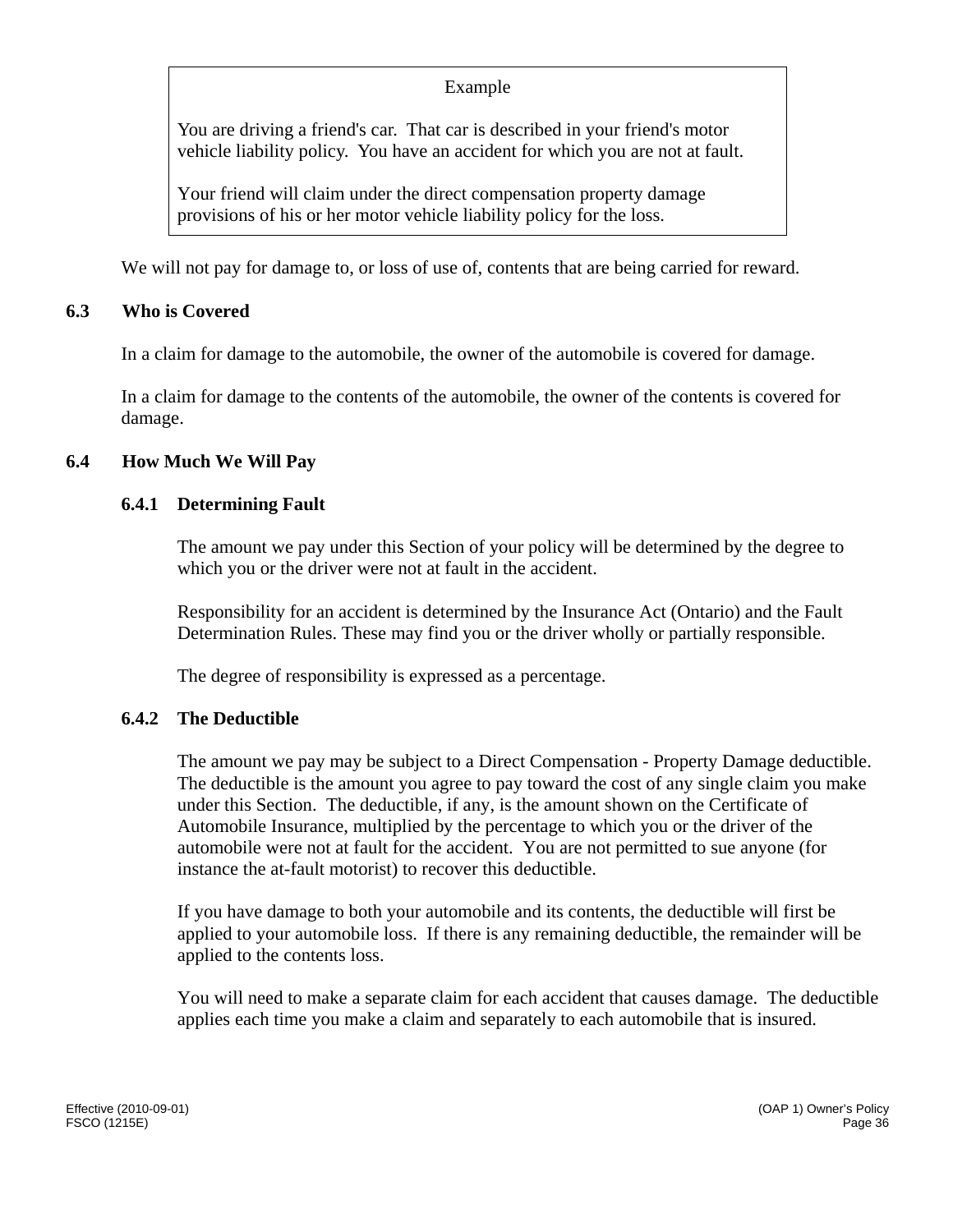We will pay that portion of the total damages that is equal to the percentage to which you or the driver of the automobile were not at fault for the accident, less the applicable Direct Compensation-Property Damage deductible.

# Example #1 (the other driver is entirely responsible)

Your car has an actual cash value of \$12,000. You are involved in an accident for which someone else is 100% responsible. Your car is a total loss.

Your Direct Compensation - Property Damage (DC-PD) deductible is \$500. We will pay \$11,500 (\$12,000 less \$500, the deductible). We will also pay for reasonable alternate transportation.

In sum: You receive \$11,500. You are responsible for \$500, the DC-PD deductible.

Example #2 (you are partly responsible - no optional Loss or Damage Coverages)

Your car has an actual cash value of \$12,000. You are involved in an accident and are 25% responsible. Your car is a total loss.

Your Direct Compensation - Property Damage (DC-PD) deductible is \$300. Under DC-PD, we cover the damages (less the deductible) for which the other driver would have otherwise been responsible. You are responsible for the deductible. We will pay \$8,775 (\$9,000 -- being 75% of the value of your automobile -- less \$225 -- being 75% of the deductible).

In sum: You receive \$8,775. You are responsible for \$225 (the DC-PD deductible), and will have to pay the remainder out of your own pocket. In this example, you will be out-of-pocket for a total of \$3,225. (However, you may be entitled to recover part of that amount if you have bought additional optional Loss or Damage coverages under Section 7.)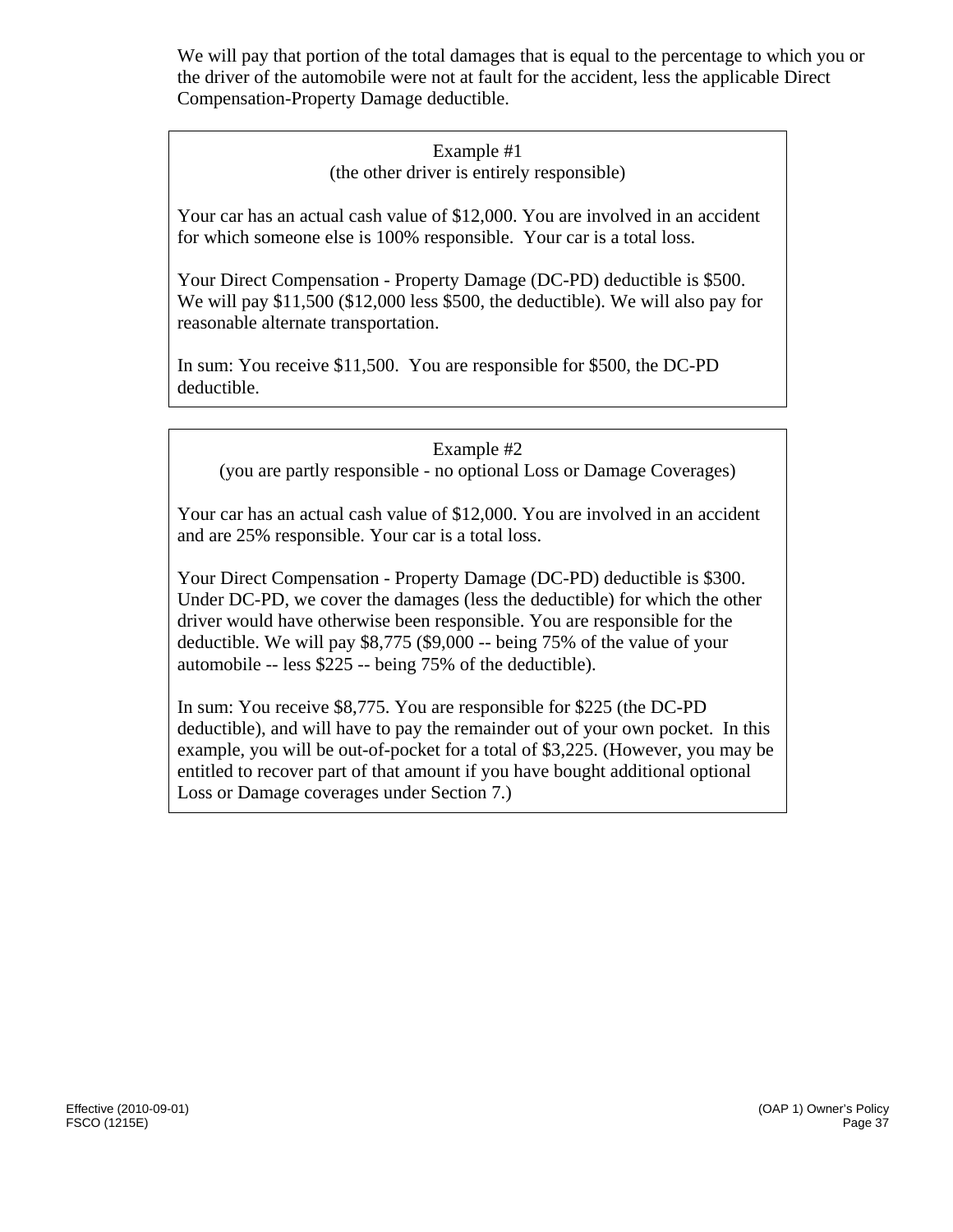#### Example #3 (damage to contents)

Suppose you have just rented a floor sander currently worth \$600 from the local Rent-All when you are involved in an accident. You are 25% responsible for the accident. The sander is destroyed.

Your Direct Compensation – Property Damage (DC-PD) deductible is \$500. We will pay  $$75$  (\$450 – being 75% of the value of the sander – less  $$375$  – being 75% of the deductible.)

In sum: You will receive \$75. You are responsible for \$375 (the DC-PD deductible), and that portion of the damage for which you are responsible.

# Example #4 (damage to automobile and contents)

You are involved in an accident for which you are not responsible. The repair of your car costs \$250. Contents worth \$125 are destroyed.

Your Direct Compensation - Property Damage (DC-PD) deductible is \$300. We will pay \$0 (\$250 less \$250) toward your car damage, and \$75 (\$125 less \$50) for the contents to the owner of the contents.

In sum: The owner of the contents receives \$75. You are responsible for \$300, the DC-PD deductible.

# **6.5 Your and Other Insured Persons' Responsibilities**

When making a claim for property damage, you and other insured persons must:

- notify us in writing within seven days of any accident (or, if unable, because of incapacity, as soon as possible after that), giving us the best information available at that time concerning the loss or damage and circumstances.
- do as much as is reasonably possible to protect the automobile from further damage. We will pay for any reasonable protection provided. Further damage resulting from failure to provide reasonable protection will not be covered by this policy.
- make no repairs beyond those needed for protection of the automobile, or remove evidence of the damage, without our written consent or until we have had time to inspect the automobile.
- allow us to copy all documents in your or other insured persons' possession that relate to the accident.
- permit us to inspect the automobile at any reasonable time.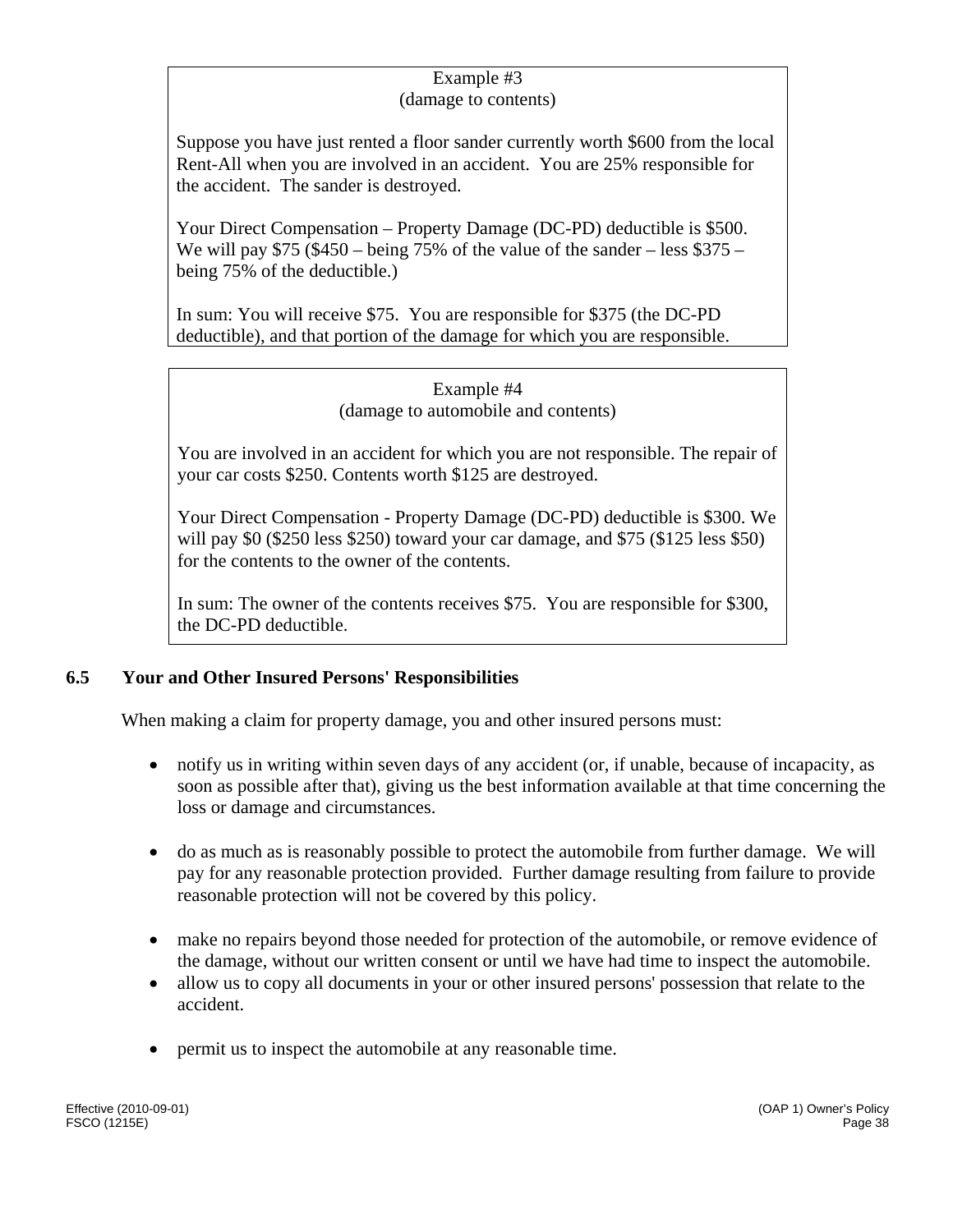- complete a statutory declaration within 90 days of the accident, if requested. The declaration will describe what happened in detail, the cause and amount of the loss, those affected and how, and state that the loss was truly accidental. We will also need to know if any other insurance is involved.
- not leave us to dispose of the automobile unless we agree to accept it. If we decide to replace the automobile or pay its actual cash value, less the applicable deductible, we own the salvage.

# **6.6 Our Right to Repair, Replace or Rebuild the Automobile**

We have the right to repair, replace or rebuild the automobile rather than pay for the damage. If we choose to do this, we will let you or other insured persons know in writing within seven days of receiving notice of the claim. We will complete the work within a reasonable time using parts of similar kind and quality.

# **6.7 Other Limitations on Your Coverage**

# **6.7.1 Contamination of Property**

Under this Section, we won't cover claims arising from contamination of property carried in the automobile.

# **6.7.2 Nuclear Hazards**

Nuclear energy hazards means radioactive, toxic, explosive or other hazardous properties of substances described in Regulations made under the Nuclear Safety and Control Act (Canada).

If you or other insured persons are involved in an accident where the loss or damage is directly or indirectly caused by a nuclear hazard, we will pay up to \$200,000 if you or other insured persons are covered under this policy for a nuclear hazard and you or other insured persons are also insured under a nuclear energy hazard liability policy. We will only pay after the limits of that policy have been paid out.

# **6.7.3 Settling a Claim**

If you disagree with the degree of fault attributed to you under the Fault Determination Rules or with the amount of any proposed settlement, you can bring a law suit against us to have the matter determined by a judge.

Alternatively, if the disagreement is over the value of the vehicle or its contents or the nature, amount or cost of any repairs or the amount we should pay, the matter can be settled by an appraisal under the Insurance Act, if you ask for it or if we ask for it and you agree. You and we will each appoint an appraiser, who will either agree on the award or, if they disagree, will appoint an umpire to decide as between their respective positions.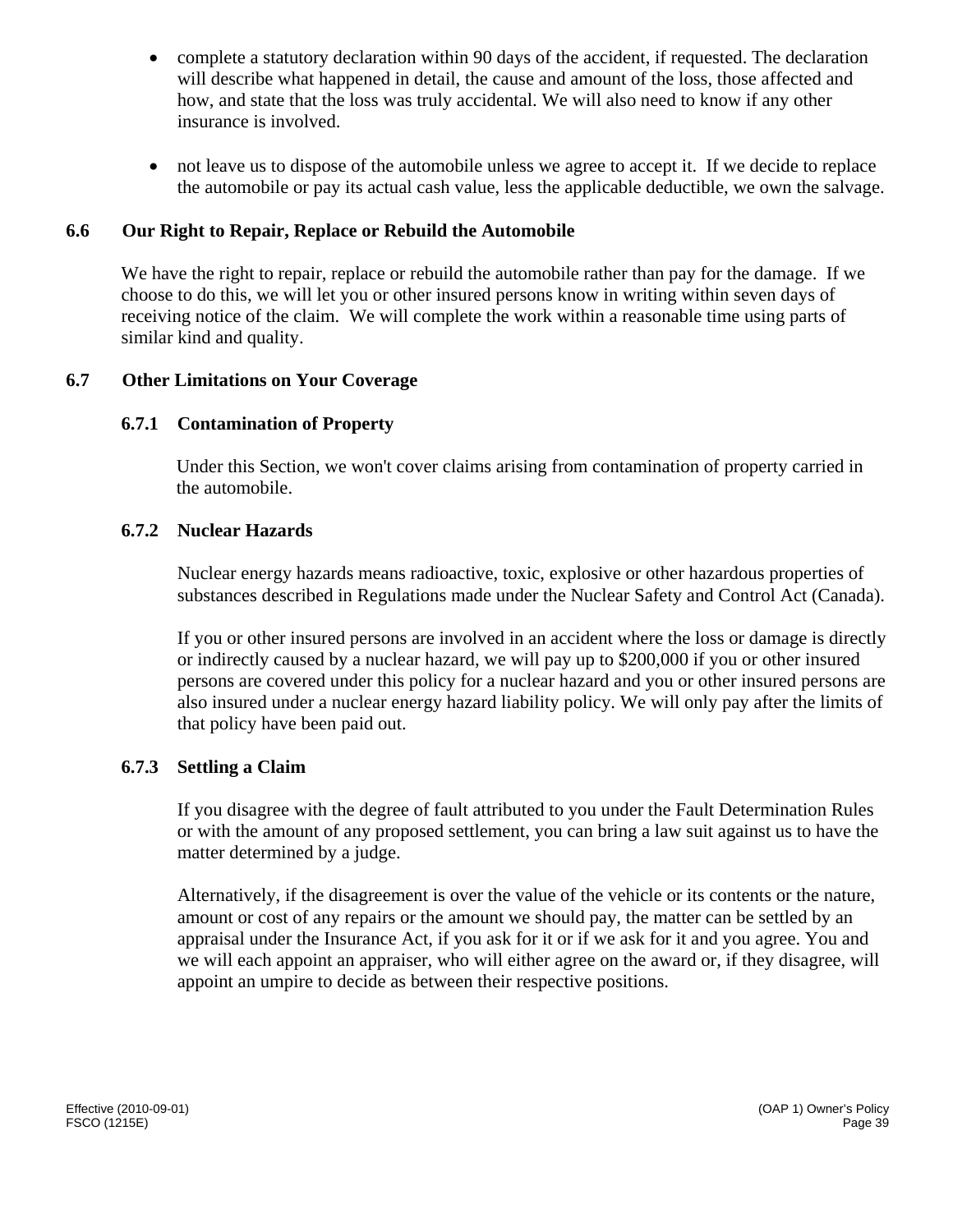# **Loss or Damage Coverages (Optional)**

You only have a particular coverage for a specific automobile if your Certificate of Automobile Insurance shows a premium for it or shows the coverage is provided at no cost.

#### **7.1 Introduction**

#### **7.1.1 Coverage for Loss of or Damage to Your Automobile**

We agree to pay for direct and accidental loss of, or damage to, a described automobile and its equipment caused by a peril such as fire, theft, or collision if the automobile is insured against these perils.

By direct loss or damage we mean loss or damage resulting directly from a peril for which coverage has been purchased.

This Section applies only to the extent that a claim for damage to an automobile and its equipment would not be covered by Section 6, Direct Compensation - Property Damage Coverage of a motor vehicle liability policy.

We may inspect the described vehicle and its equipment at any reasonable time. If you do not co-operate with any reasonable arrangements for inspection, your coverages under this Section may be cancelled and any claims under this Section may be denied.

Your Loss or Damage Coverages may apply to types of automobiles other than described automobiles. See Section 2 for details and additional conditions.

#### **7.1.2 Coverage Options**

You may choose from among the four types of protection listed below. Your choice will be shown on the Certificate of Automobile Insurance.

#### **Note: All of the following coverages are subject to 7.2**.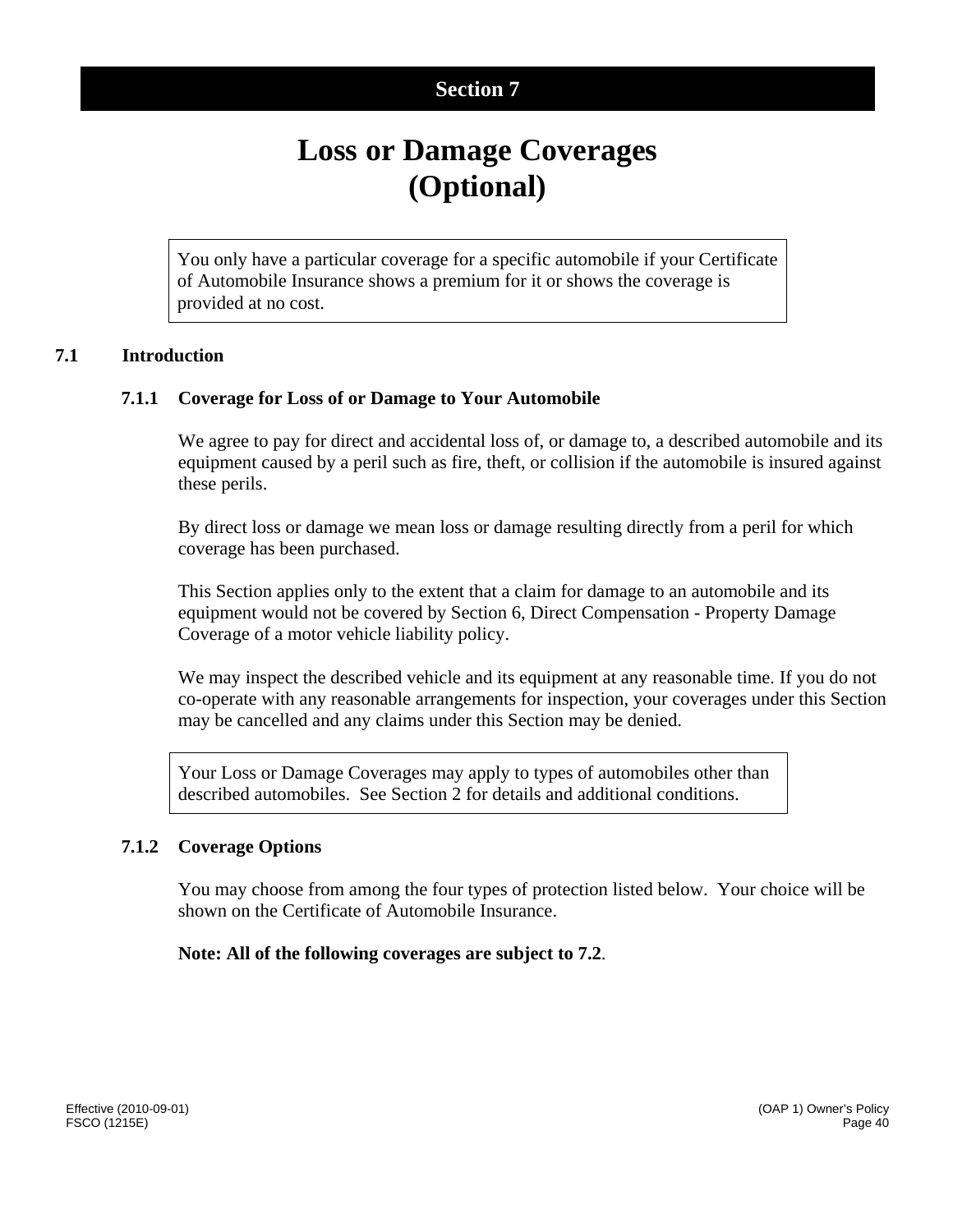- A. **Specified Perils** we will only pay for losses caused by fire; theft or attempted theft; lightning, windstorm, hail, or rising water; earthquake; explosion; riot or civil disturbance; falling or forced landing of aircraft or parts of aircraft; or the stranding, sinking, burning, derailment or collision of any kind of transport in, or upon which a described automobile is being carried on land or water.
- B. **Comprehensive** we will pay for losses, other than those covered by Collision or Upset, including:
	- perils listed under Specified Perils,
	- falling or flying objects,
	- missiles, and
	- vandalism.
- C. **Collision or Upset** we will pay for losses caused when a described automobile is involved in a collision with another object or tips over. Object includes:
	- another automobile that is attached to the automobile,
	- the surface of the ground, and
	- any object in or on the ground.
- D. **All Perils** -this option combines the coverages of Collision or Upset and Comprehensive. This coverage includes loss or damage caused if a person who lives in your household steals a described automobile. Coverage also applies if an employee who drives or uses, services or repairs a described automobile, steals it.

# **7.2 Loss or Damage We Won't Cover**

#### **7.2.1 General**

We will not cover the following losses unless they result from a peril for which you are covered or they are caused by fire, theft or vandalism and your policy covers these perils:

- to tires;
- consisting of, or caused by mechanical fracture or breakdown of any part of the automobile; or
- consisting of, or caused by rusting, corrosion, wear and tear, freezing, or explosion within the engine.

Example

Effective (2010-09-01) (OAP 1) Owner's Policy FSCO (1215E) Page 41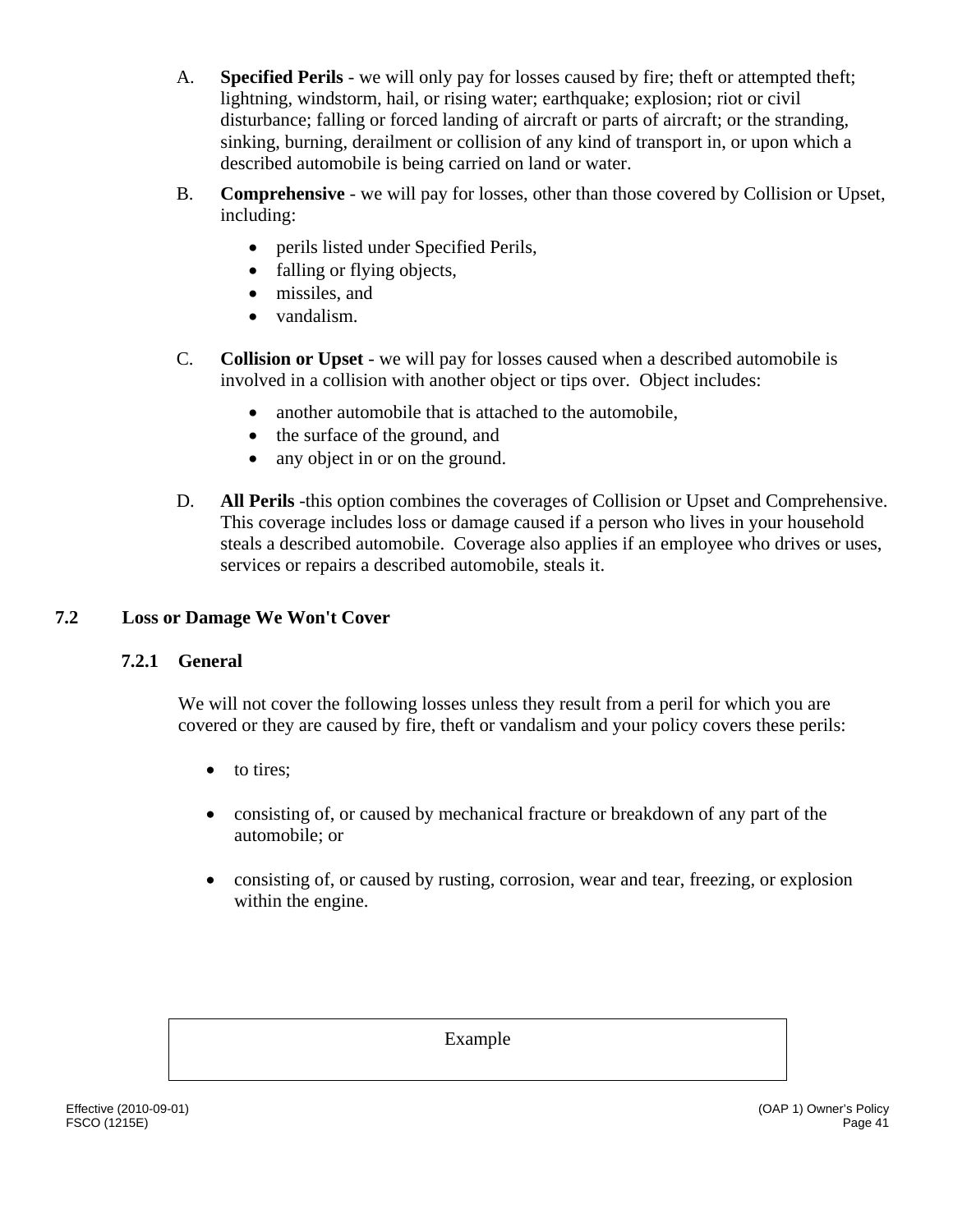We will not pay for a tire blow-out in normal driving, but if the tire is destroyed in a collision and you have Collision or Upset Coverage, we will cover that loss up to the value of your tire at the time of the incident.

We won't pay for loss or damage:

- resulting from a dishonest claim of ownership, illegal disposal, or theft of the automobile by anyone who has legal possession of it under a written agreement (a mortgage, conditional sale, lease or other similar agreement);
- resulting from a change in ownership that is agreed to, even if that change was brought about by trickery or fraud;

# Example

Late one evening at a party, you sell your car to a stranger in return for a cheque. A week later the cheque bounces. We will not cover the loss.

- caused by radioactive contamination;
- to contents of automobiles and trailers, other than their equipment; and
- in excess of \$25 for recorded material and equipment for use with a playing or recording unit. We will not pay for recorded material and equipment not contained within or attached to the playing or recording unit. Recorded material includes, but is not limited to, tapes, compact discs, video cassettes and digital video discs.

# **7.2.2 Illegal Use**

We won't pay for loss or damage caused in an incident:

- if you are unable to maintain proper control of the automobile because you are driving or operating the automobile while under the influence of intoxicating substances;
- if you are convicted of one of the following offences under the Criminal Code of Canada relating to the operation, care or control of the automobile, or committed by means of an automobile, or any similar offence under any law in Canada or the United States:
	- o causing bodily harm by criminal negligence
	- o dangerous operation of motor vehicles
	- o failure to stop at the scene of an accident
	- o operation of motor vehicle when impaired or with more than 80 mg of alcohol in the blood
	- o refusal to comply with demand for breath sample
	- o causing bodily harm during operation of vehicle while impaired or over 80 mg of alcohol in the blood, or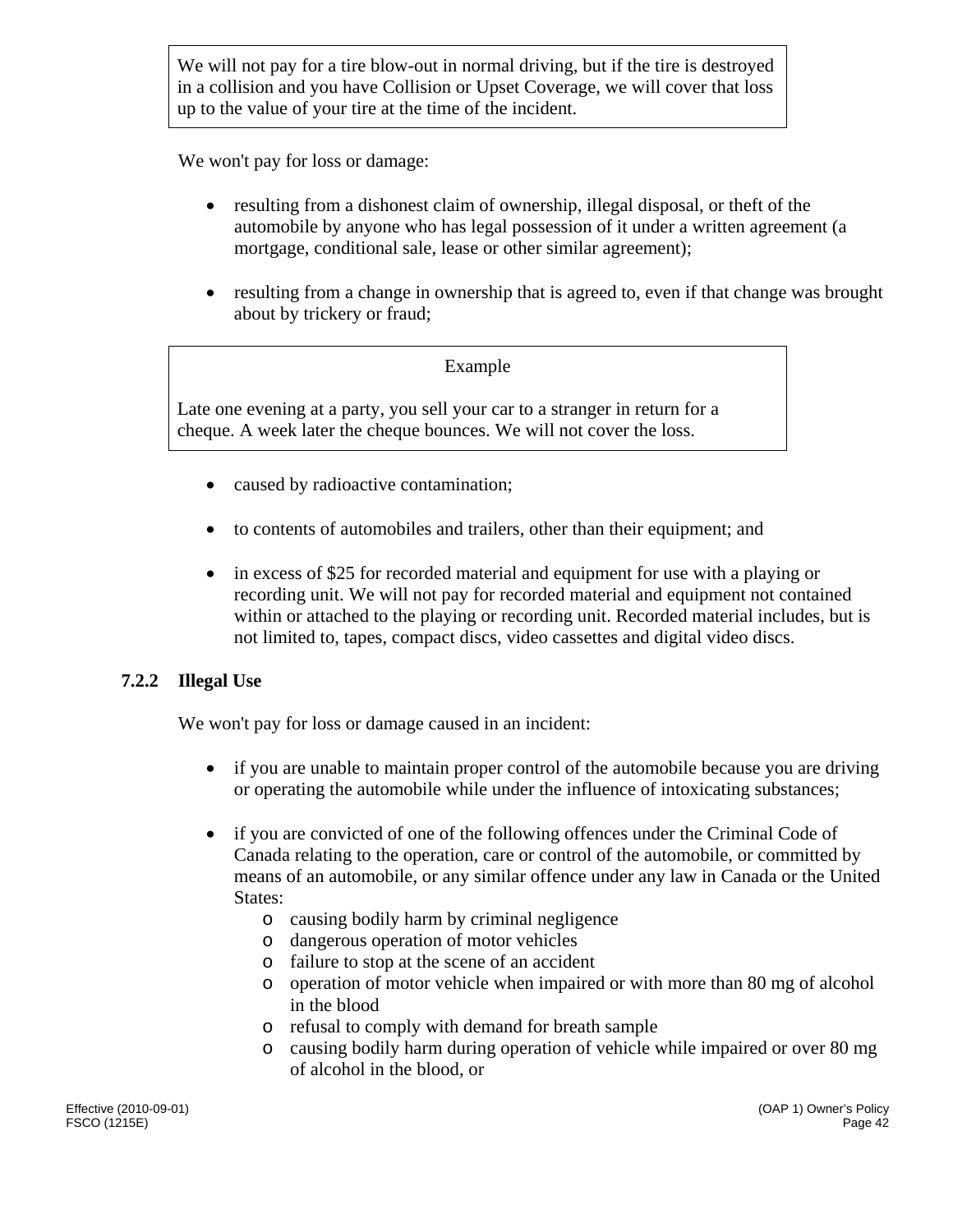o operating a motor vehicle while disqualified from doing so;

- if you use or permit the automobile to be used in a race or speed test, or for illegal activity;
- if you drive the automobile while not authorized by law; and
- if another person, with your permission, drives or operates the automobile under any of these conditions.

# **7.2.3 Certain Thefts Not Covered**

We won't pay under either the Comprehensive or Specified Perils coverages for loss or damage caused when a person who lives in your household steals the automobile.

We also won't pay under these coverages for loss or damage caused when an employee of yours steals the automobile and the employee's duties include driving, maintaining or repairing the automobile. This applies at any time, and not simply during working hours.

# **7.3 The Deductible**

The amount we pay to cover any losses may be subject to a deductible. The deductible is the amount you agree to pay toward the cost of any single claim you make under this Section. The deductible, if any, is shown on the Certificate of Automobile Insurance.

You will need to make a separate claim for each incident that causes loss or damage. The deductible applies each time you make a claim and separately to each automobile that is insured.

We will only pay for loss or damage that exceeds the amount of the deductible. If your claim is one to which Section 6, Direct Compensation - Property Damage (DC-PD) Coverage also applies, the amount we will pay under this Section will not include the DC-PD deductible that applies to the claim. Your deductible under this Section will be the Collision deductible multiplied by the percentage to which you or the driver of the automobile were at fault for the accident.

Example #1

You have Comprehensive Coverage, and your deductible is \$300. Your car's windshield is broken by a fallen tree. You are responsible for the first \$300 of the cost of the windshield replacement. Any claim less than \$300 will be your responsibility.

# Example #2 **(you are fully responsible - with optional Loss or Damage Coverages)**

Your car has an actual cash value of \$12,000. You are involved in an accident and are 100% responsible. Your car is a total loss.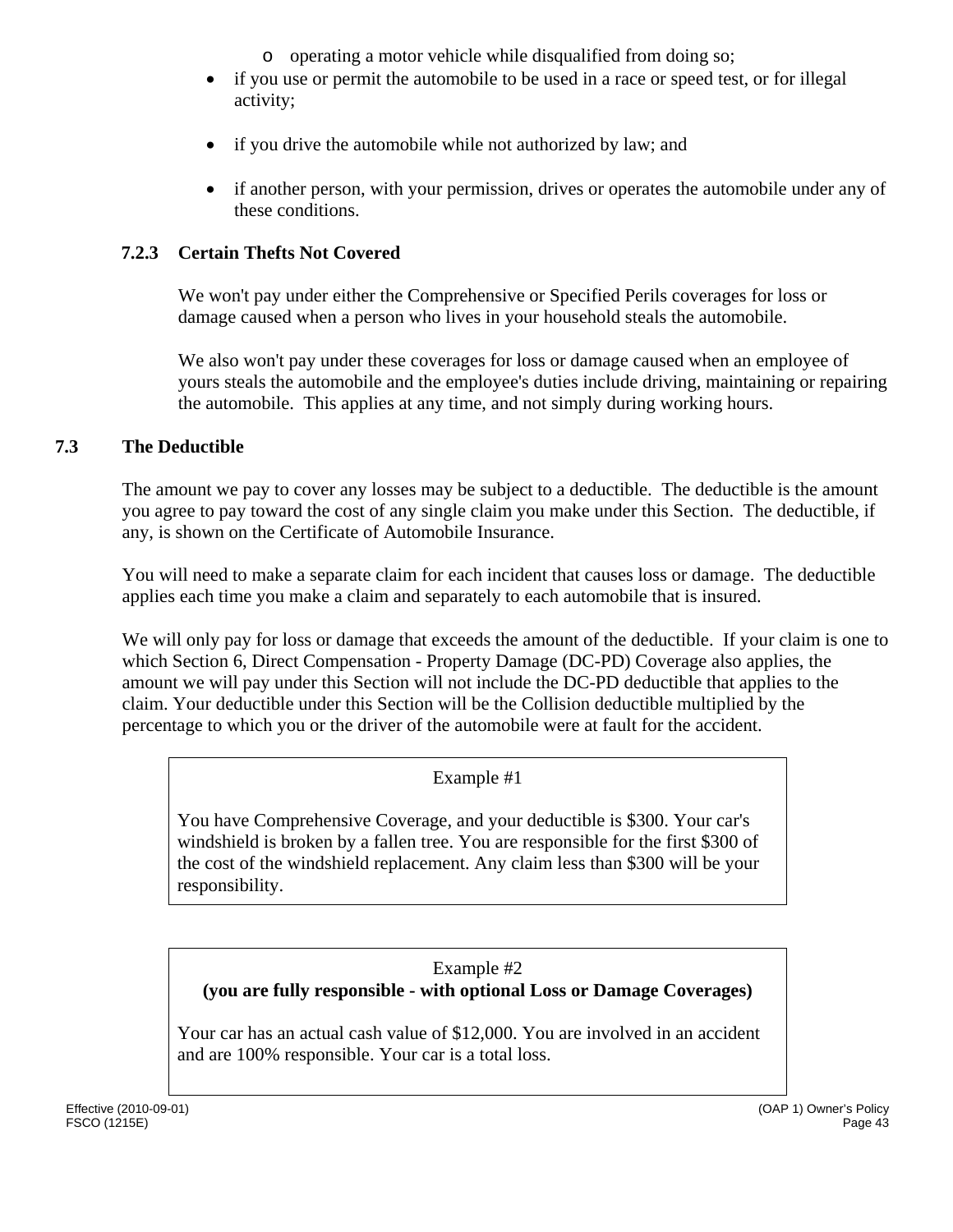You receive nothing under your Direct Compensation - Property Damage Coverage.

You have the optional Collision or Upset Coverage and your deductible is \$500. Under the optional coverage, we will pay \$11,500 (\$12,000 less \$500, the deductible).

In sum: You receive \$11,500. You are responsible for \$500, the Collision deductible.

# Example #3

# **(you are partly responsible - with optional Loss or Damage Coverages)**

Your car has an actual cash value of \$12,000. You are involved in an accident and are 25% responsible. Your car is a total loss.

Your Direct Compensation - Property Damage (DC-PD) deductible is \$300. Under DC-PD, we will pay \$8,775 (\$9,000 -- being 75% of the value of your automobile -- less \$225 -- being 75% of the deductible).

You have the optional Collision or Upset Coverage and your deductible is \$500. Under the optional coverage, we will pay a further \$2,875 (\$3,000 --being 25% of the value of your auto --less \$125 -- being 25% of the deductible).

In sum: You receive \$11,650. You are responsible for the deductibles totalling \$350.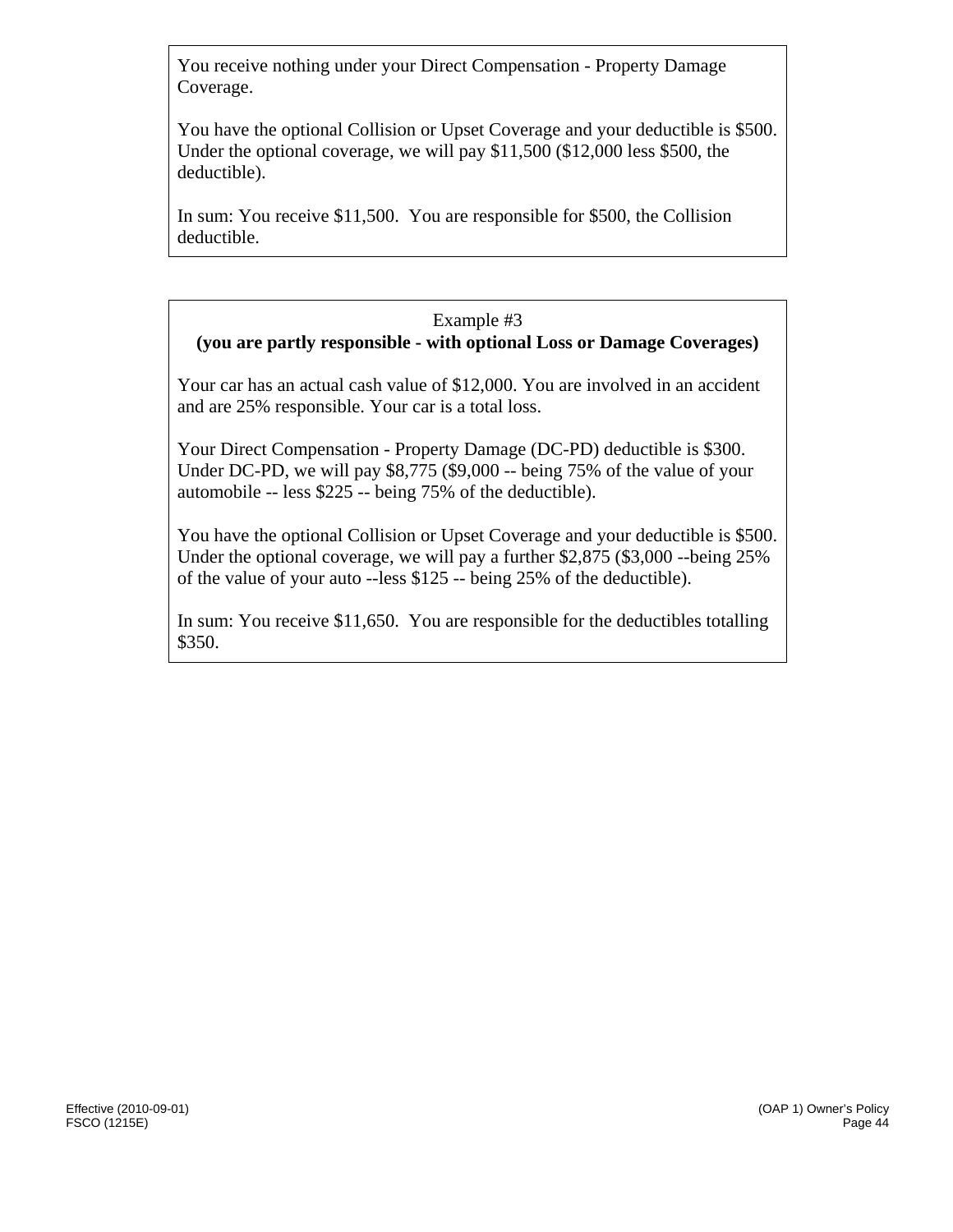#### Example #4

# **(you are partly responsible - with optional Loss or Damage Coverages)**

You are involved in an accident for which you are 25% responsible. Your car sustains \$5,000 in damage.

Your Direct Compensation - Property Damage (DC-PD) deductible is \$300. Under DC-PD, we will pay \$3,525 (\$3,750 -- being 75% of \$5,000 --less \$225 -- being 75% of the DC-PD deductible).

You have the optional Collision or Upset Coverage and your deductible is \$500. Under the optional coverage, we will pay a further  $$1,125$  ( $$1,250$  --being 25%) of \$5,000 --less \$125 -- being 25% of the deductible).

In sum: You receive \$4,650. You are responsible for the deductibles totalling \$350.

If you are insured for loss or damage caused by fire or lightning, there is no deductible for these losses.

# **7.4 Additional Benefits**

Whatever Loss or Damage Coverage you choose under this Section, your coverage will include the following additional benefits.

# **7.4.1 Payment of Charges**

We will pay general average, salvage and fire department charges and any Canadian or U.S. customs duties for which you are legally responsible as a result of an insured peril.

# Example

Your car is damaged in a fire. The fire department properly bills you for the cost of putting out the fire. A new transmission must be imported before the car can be repaired. We will pay the fire department's bill, import duties on the replacement part and for the parts and repairs themselves.

In this instance, salvage means any expense involved in recovering property to prevent loss from an insured peril.

General average charges may arise when a described automobile is shipped by water. If it becomes necessary to dump a portion of the ship's cargo overboard to save the ship, you may be legally responsible for a share of the resulting losses. We will cover that expense.

# **7.4.2 Foregoing Our Right to Recover**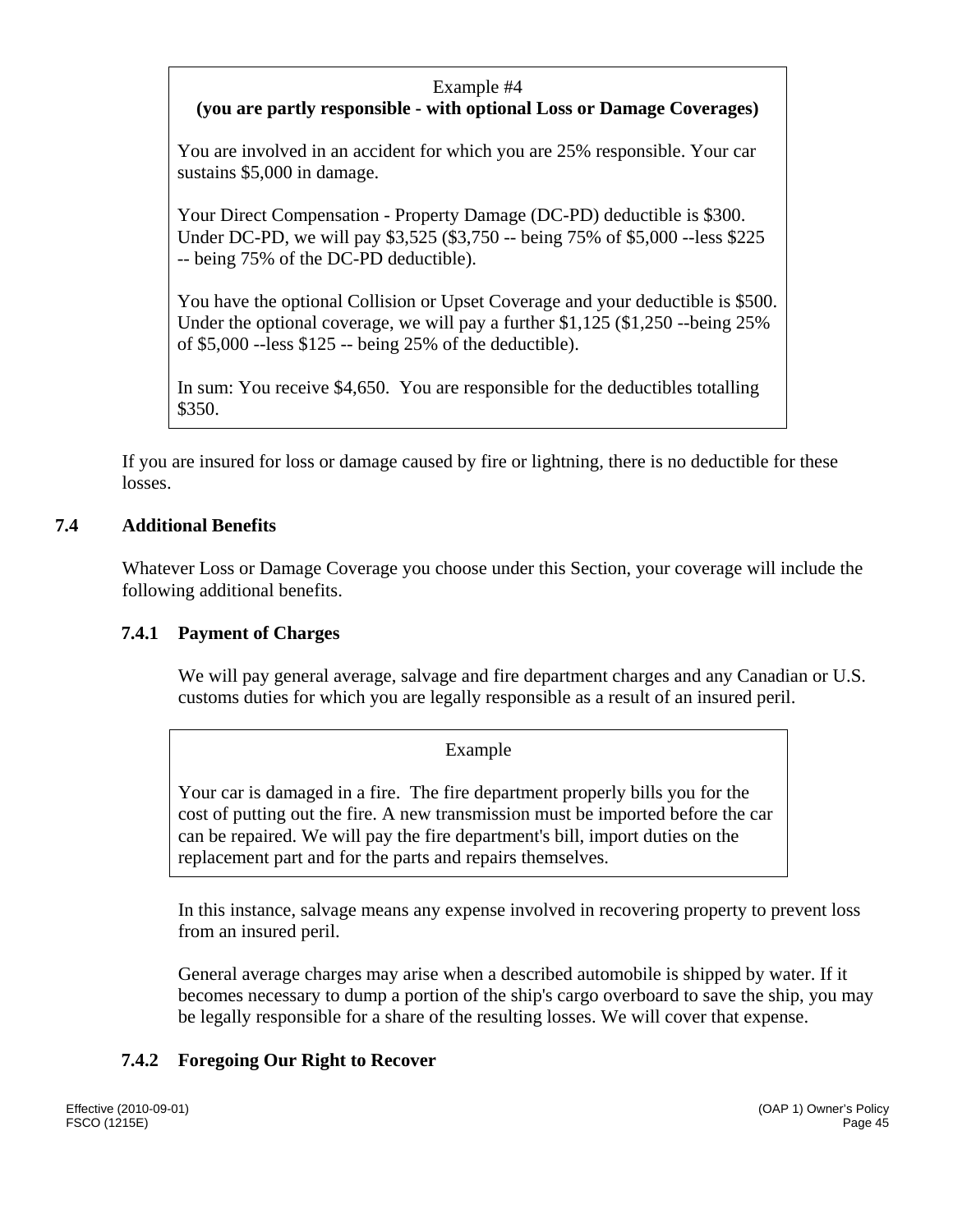If someone else is using a described automobile with your permission when an insured loss occurs, we will pay for the resulting claim. We will also forego our right to recover the money from that person.

**However**, we will keep the right to recover payment:

- if the person has the automobile in connection with the business of selling, repairing, maintaining, storing, servicing or parking automobiles; or
- if the person using the automobile violates any condition of this policy, or operates it in circumstances referred to in 7.2.2.

# Examples

- 1. You allow a friend to use your car and she runs into a fire hydrant and damages the car. We will pay for repairs and will not sue her to recover the money.
- 2. You hand over your car to a parking attendant or garage employee. He scratches the side while parking it. We will pay for repairs and recover from the garage owners because they had your automobile in connection with their business.
- 3. You allow a friend to use your car. Later, without your knowledge, he drives it while impaired by alcohol and hits a tree. We will pay for the repairs to the car, but we will recover from your friend. Driving while impaired is illegal and a violation of the terms of this policy.

# **7.4.3 Temporary Substitute Automobile Covered**

If you or anyone else drives a temporary substitute automobile (described in Section 2), you may be responsible for any damage to it as a result of liability imposed by law or agreed to by you or the driver. In that case, we will pay for direct damage for which you or the driver are legally responsible, minus the deductible for that peril under this policy.

However, if the owner of the substitute automobile has it insured for such losses, and the deductible on that policy is larger than the one on your own policy for such loss, the most we will pay will be the difference between the two deductibles.

If there is a disagreement over who is responsible for the damage, we have the right just as we would under Section 3 - Liability Coverage, to settle the matter appropriately and we will cover the costs of any investigation, negotiation or lawsuit.

Example #1 You rent a car to replace your own, which is being repaired following an accident. While driving the rental car, you cause \$800 worth of damage to it.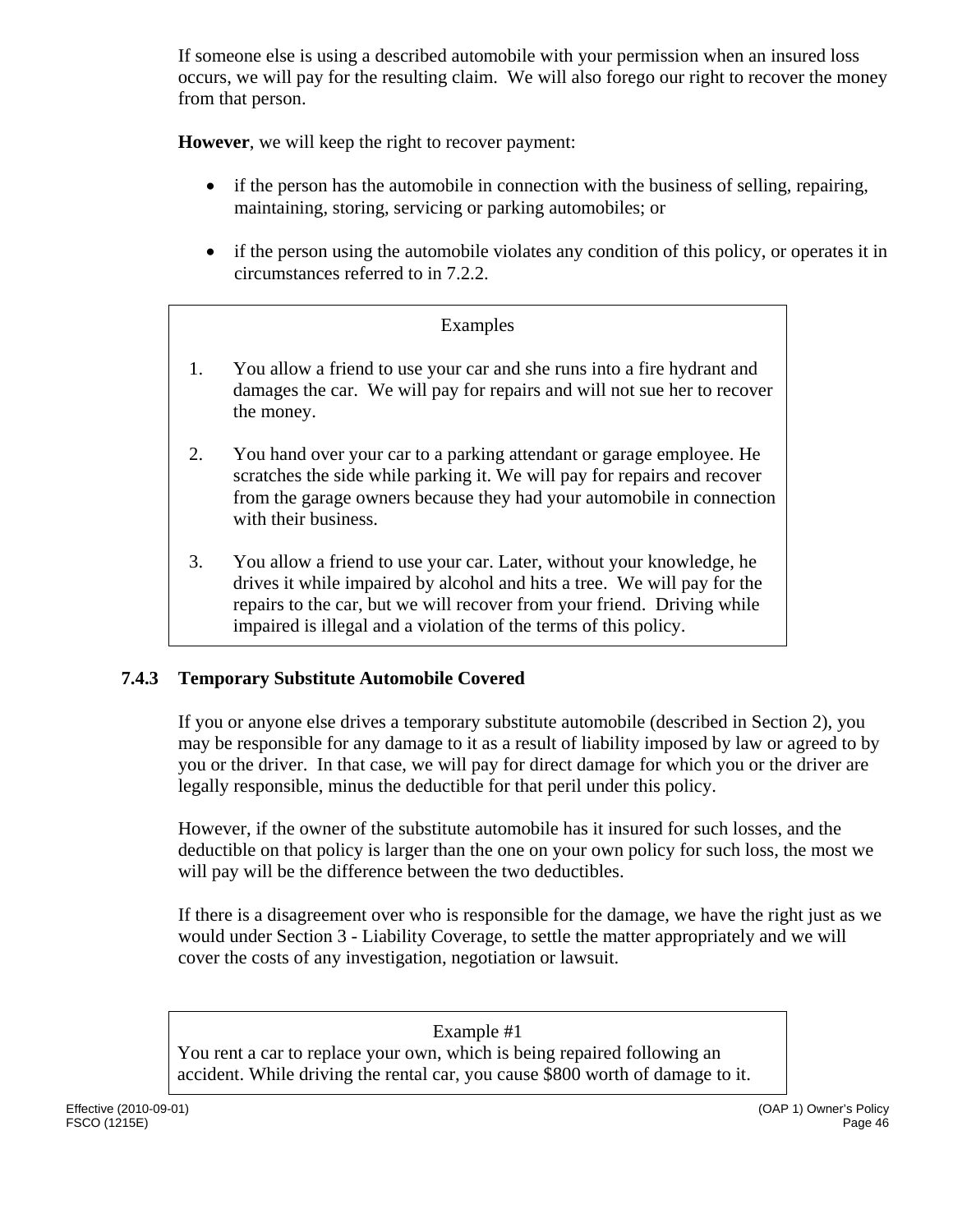The rental company has a collision policy with a \$1,000 deductible. The Collision deductible in your policy is only \$500. In settling the matter, we will pay \$300 (\$800 less \$500).

# Example #2

You rent a car to replace your own, which is being repaired following an accident. While driving the rental car, you cause \$2,800 worth of damage to it. The rental company has a collision policy with a \$1,000 deductible. The Collision deductible in your policy is only \$500. In settling the matter, we will pay \$500, the difference between the deductibles.

# **7.4.4 Loss of Use Due to Theft**

If a described automobile is stolen, and you are protected by the All Perils, Comprehensive, or Specified Perils options, we will pay reasonable expenses for the rental of a similar substitute automobile.

If you choose not to rent an automobile, we will pay reasonable expenses incurred for taxis or public transportation.

We won't cover these costs until 72 hours after the theft has been reported to us or to the police. Even if your policy expires after the theft, coverage will continue until your automobile is repaired or replaced, or sooner if money is offered to settle the claim.

**The most we will pay in either case for such expenses is \$900.** 

# **7.5 Your and Other Insured Persons' Responsibilities**

When making a claim under this Section, you and other insured persons must:

- notify us in writing within seven days of the incident (or, if unable because of incapacity, as soon as possible after that), giving us the best information available at that time concerning the loss or damage and circumstances.
- do as much as is reasonably possible to protect the automobile from further damage. We will pay for any reasonable protection provided. Further damage resulting from failure to provide reasonable protection will not be covered by this policy.
- make no repairs beyond those needed for protection of the automobile, or remove evidence of the damage, without our written consent or until we have had time to inspect the automobile.
- allow us to copy all documents in your or other insured persons' possession that relate to the incident.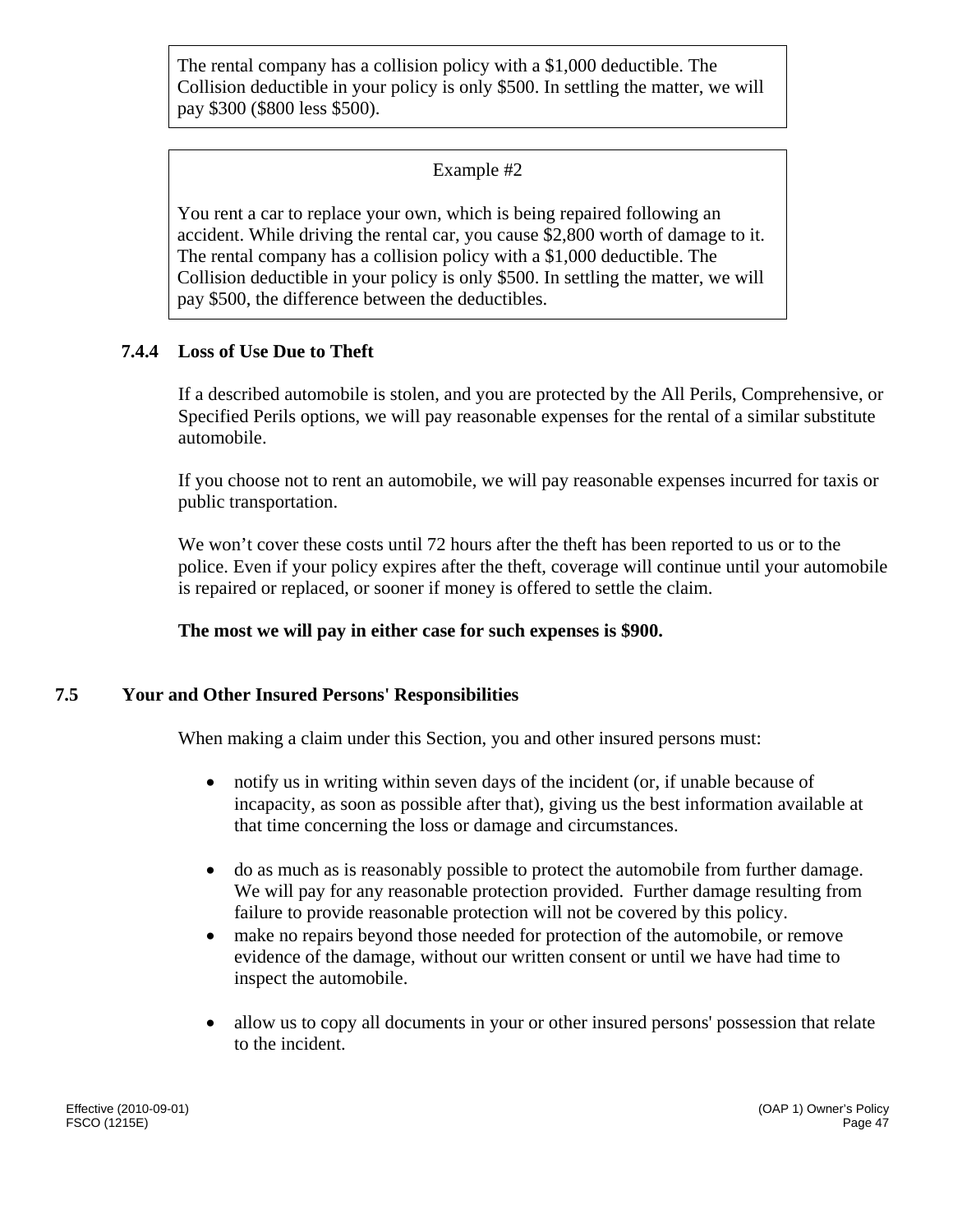- permit us to inspect the automobile at any reasonable time.
- complete a statutory declaration within 90 days of the incident, if requested. The declaration will describe what happened in detail, the cause and amount of the loss, those affected and how, and state that the loss was truly accidental. We will also need to know if any other insurance is involved.
- not leave us to dispose of the automobile unless we agree to accept it. If we decide to replace the automobile or pay its actual cash value, less the deductible shown in your Certificate of Automobile Insurance, we own the salvage.

# **7.6 Our Right to Repair, Replace or Rebuild the Automobile**

We have the right to repair, replace or rebuild the automobile rather than pay for the damage. If we choose to do this, we will let you or other insured persons know in writing within seven days of receiving notice of the claim. We will complete the work within a reasonable time using parts of similar kind and quality.

### **7.7 What We Will Pay**

We will not pay more for the automobile than its actual cash value at the time it was damaged or stolen, less the deductible shown in your Certificate of Automobile Insurance.

The value of the loss or damage is also based on actual cash value after taking into account depreciation. We will not pay more to repair the automobile than its actual cash value at the time it was damaged or stolen, less the deductible.

We will pay the lower of the following:

- the cost to repair the loss or damage, less the deductible; or
- the actual cash value of the automobile at the time it was damaged or stolen, less the deductible.

# Example

When your automobile was new, three years ago, it cost \$16,000. Today, its actual cash value is \$10,000. You have the optional Comprehensive Coverage and your deductible is \$500. If the automobile were totally destroyed in a fire or by lightning, the most we would pay under the optional coverage is \$10,000. If the automobile were stolen, the most we would pay under the optional coverage is \$9,500 (\$10,000 - \$500).

We will not pay more than \$1,500 for loss or damage to electronic accessories or equipment other than factory installed equipment. We will pay the actual cash value of the equipment up to \$1,500 in total.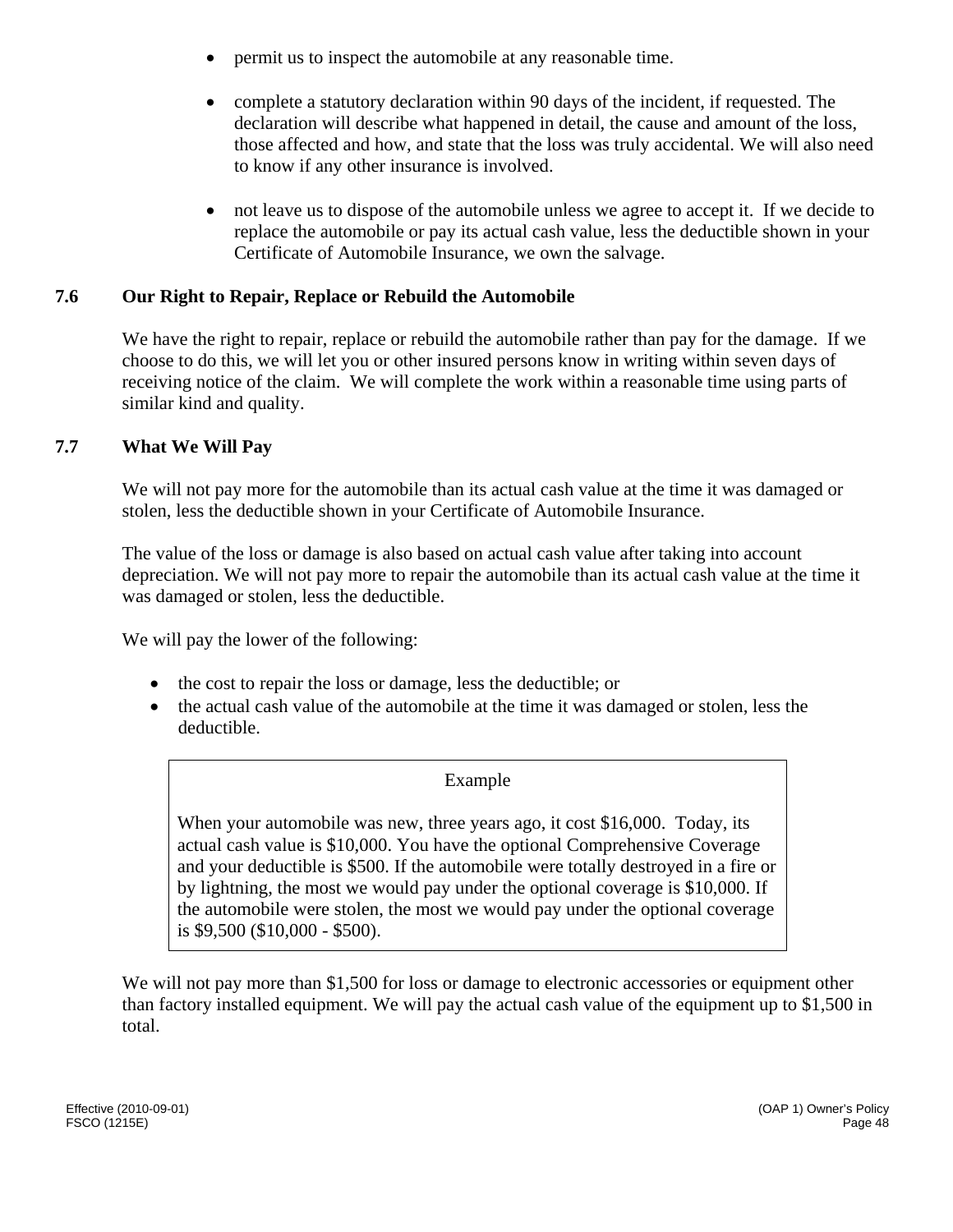"Electronic accessories and equipment" includes, but is not limited to, radios, tape players/decks, stereo players/decks, compact disc players, speakers, telephones, two-way radios including CB radios, ham radios and VHF radios, televisions, facsimile machines, electronic navigation assistance, positioning and location finding devices, computers, and items of a similar nature.

"Factory installed equipment" means electronic accessories and equipment which was included in the original new purchase price of the automobile.

# **7.8 Settling a Claim**

If you disagree with us over the value of the vehicle or equipment or the nature or the amount or costs of any repairs or the amount we should pay, the issue can be submitted for an appraisal under the Insurance Act, if you ask for it, or if we ask for it and you agree. You and we will each appoint an appraiser, who will either agree on the award or, if they disagree, will appoint an umpire to decide as between their respective positions.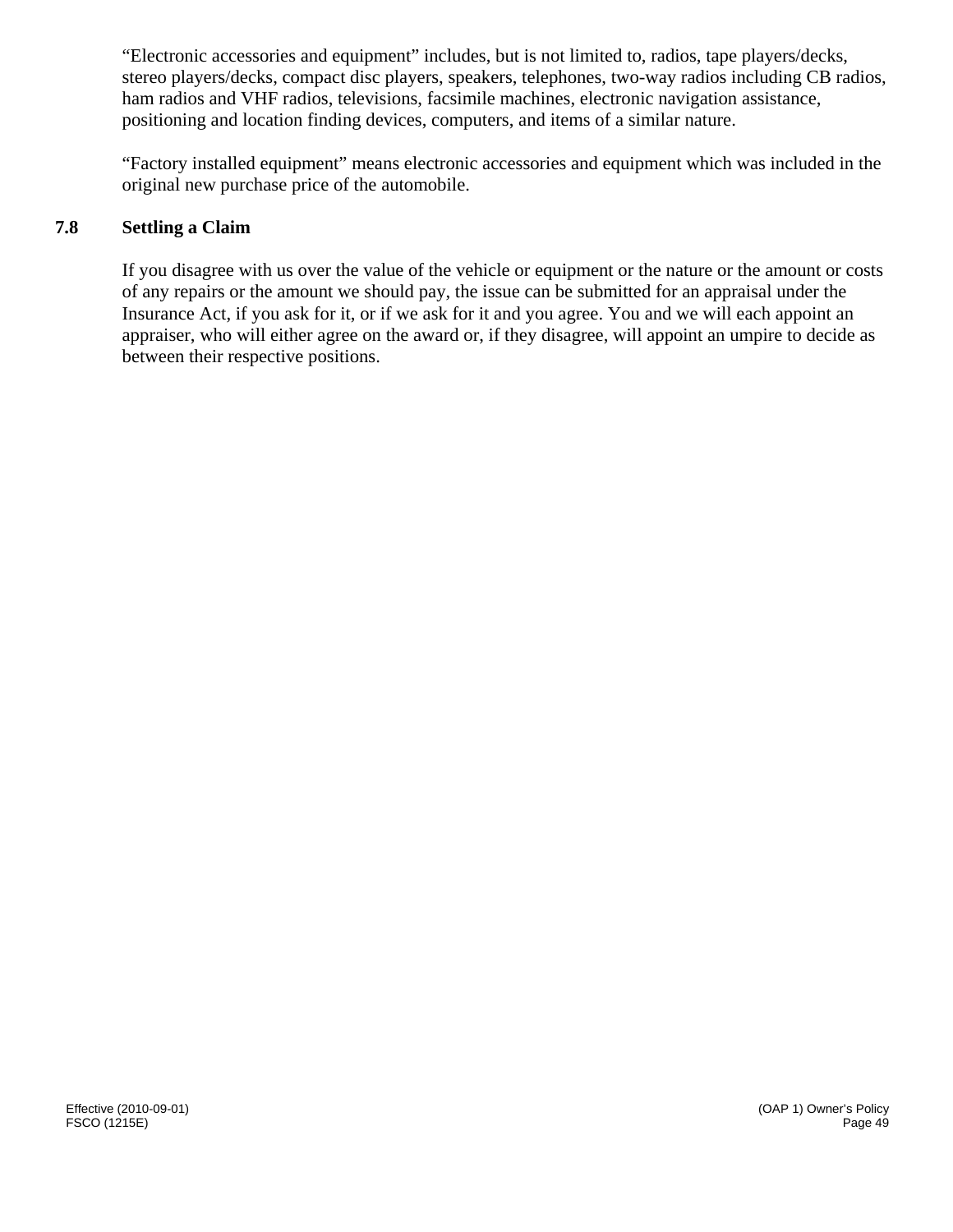# **Section 8**

**Note: The Insurance Act (Ontario) requires that these conditions be printed as part of every automobile insurance policy in Ontario. For convenience, the conditions have been included in each Section of the policy where they apply. If there is a discrepancy between these conditions and the wording in the policy these conditions prevail.** 

# **Statutory Conditions**

In these statutory conditions, unless the context otherwise requires, the word, "insured" means a person insured by this contract, whether named or not.

#### **Material Change in Risk**

- 1. (1) The insured named in this contract shall promptly notify the insurer or its local agent in writing of any change in the risk material to the contract and within the insured's knowledge.
	- (2) Without restricting the generality of the foregoing, the words,

"change in the risk material to the contract" include:

(a) any change in the insurable interest of the insured named in this contract in the automobile by sale, assignment or otherwise, except through change of title by succession, death or proceedings under the *Bankruptcy and Insolvency Act* (Canada);

and, in respect of insurance against loss of or damage to the automobile,

- (b) any mortgage, lien or encumbrance affecting the automobile after the application for this contract;
- (c) any other insurance of the same interest, whether valid or not, covering loss or damage insured by this contract or any portion thereof.

#### **Incorrect Classification**

2. (1) Where the insured has been incorrectly classified under the risk classification system used by the insurer or under the risk classification system that the insurer is required by law to use, the insurer shall make the necessary correction.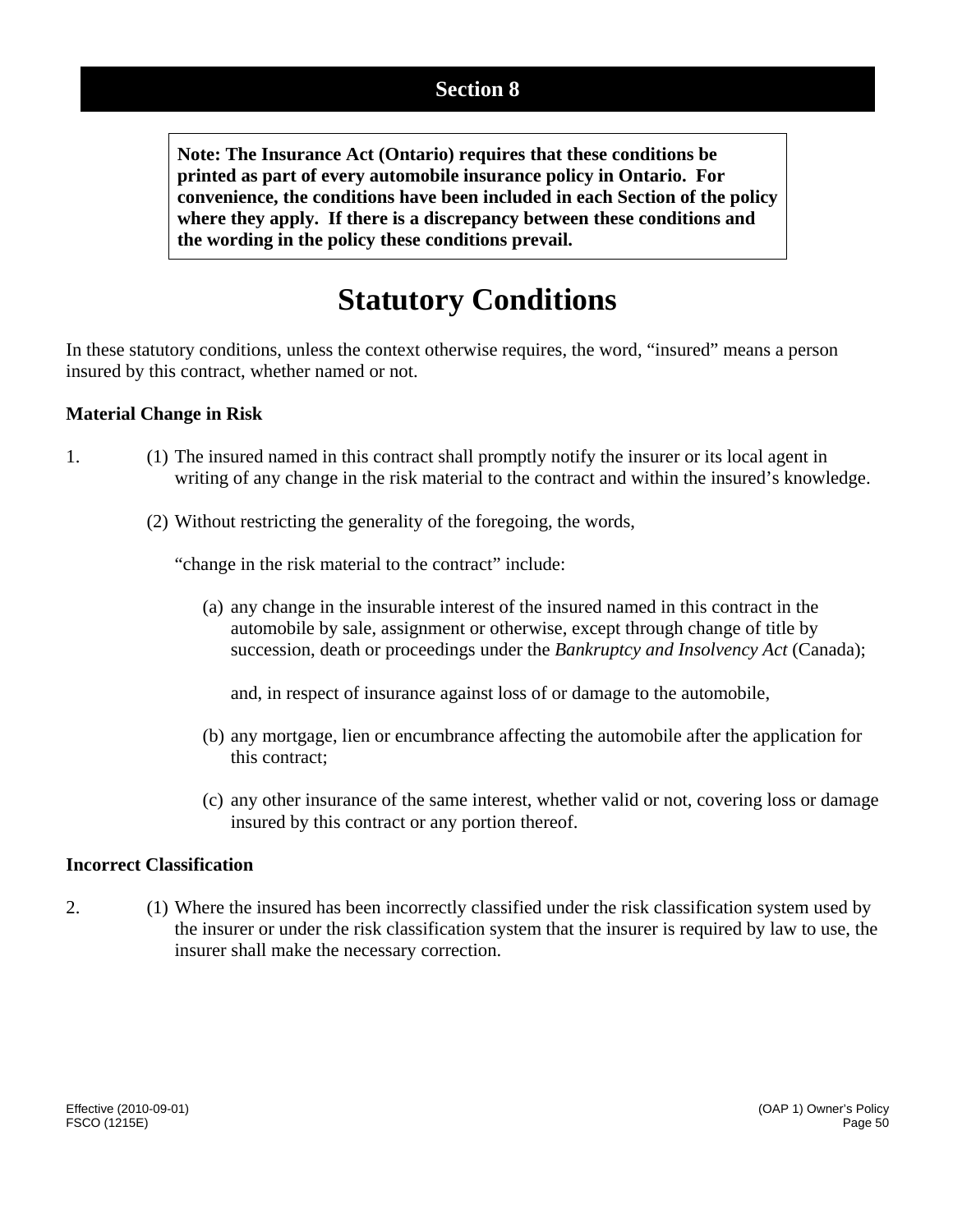### **Refund of Premium Overpayment**

(2) Where a correction is made under sub condition (1) of this condition, the insurer shall refund to the insured the amount of any premium overpayment together with interest thereon for the period that the incorrect classification was in effect at the bank rate at the end of the first day of the last month of the quarter preceding the quarter in which the incorrect classification was first made, rounded to the next highest whole number if the bank rate includes a fraction.

#### **Definition**

(3) In sub condition (2) of this condition,

"bank rate" means the bank rate established by the Bank of Canada as the minimum rate at which the Bank of Canada makes short term advances to the banks listed in Schedule I to the *Bank Act* (Canada).

#### **Additional Premium**

(4) Where a correction is made under sub condition (1) of this condition within sixty days after this contract takes effect, the insurer may require the insured to pay any additional premium resulting from the correction, without interest.

#### **Monthly Payments**

3. Unless otherwise provided by the regulations under the *Insurance Act*, the insured may pay the premium, without penalty, in equal monthly payments totalling the amount of the premium. The insurer may charge interest not exceeding the rate set out in the regulations.

#### **Authority to Drive**

4. (1) The insured shall not drive or operate or permit any other person to drive or operate the automobile unless the insured or other person is authorized by law to drive or operate it.

#### **Prohibited Use**

(2) The insured shall not use or permit the use of the automobile in a race or speed test or for any illicit or prohibited trade or transportation.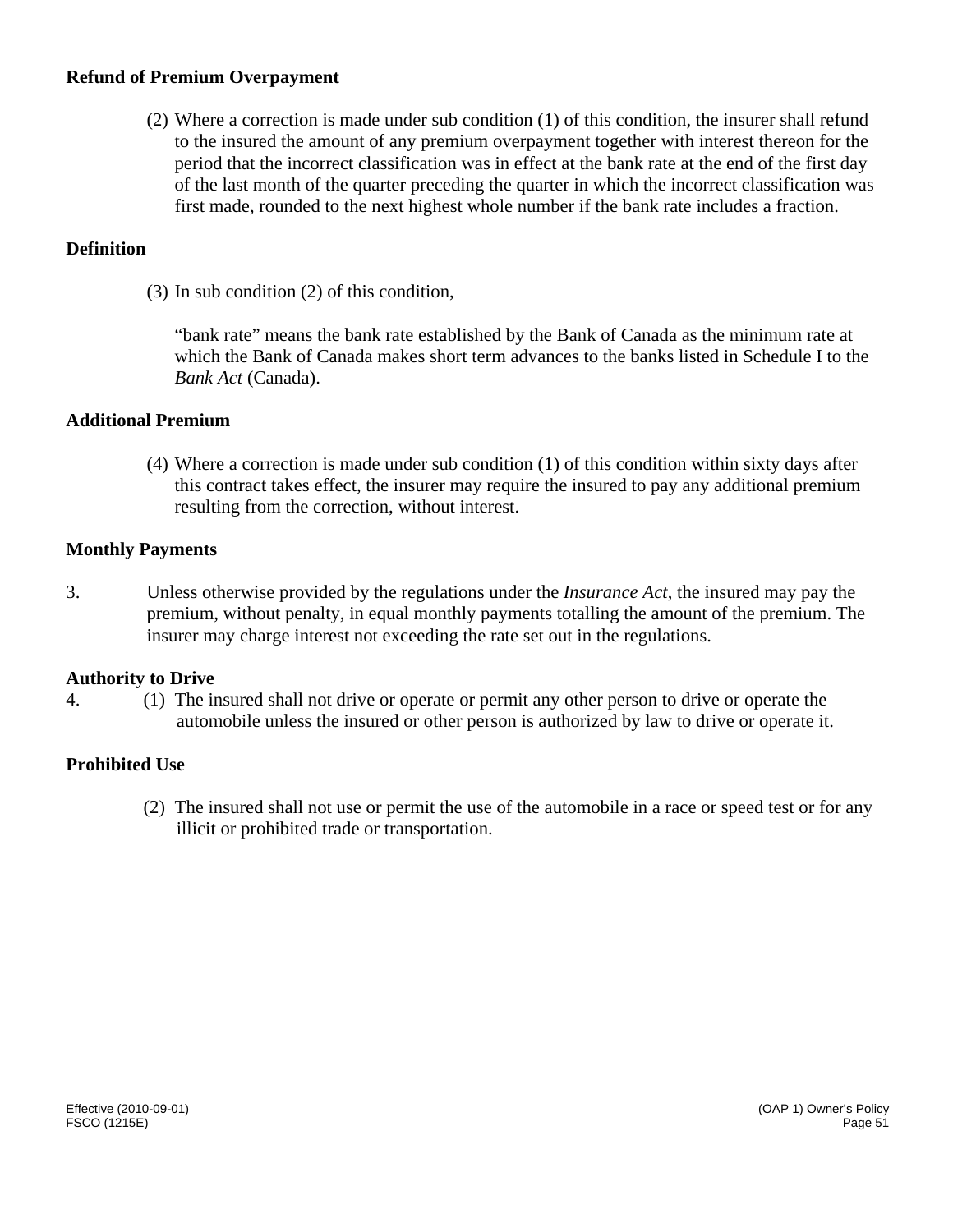# **Requirements Where Loss or Damage to Persons or Property**

- 5. (1) The insured shall,
	- (a) give to the insurer written notice, with all available particulars, of any accident involving loss or damage to persons or property and of any claim made on account of the incident;
	- (b) verify by statutory declaration, if required by the insurer, that the claim arose out of the use or operation of the automobile and that the person operating or responsible for the operation of the automobile at the time of the accident is a person insured under this contract; and
	- (c) forward immediately to the insurer every letter, document, advice or statement of claim received by the insured from or on behalf of the claimant.
	- (2) The insured shall not,
		- (a) voluntarily assume any liability or settle any claim except at the insured's own cost; or;
		- (b) interfere in any negotiations for settlement or in any legal proceeding.
	- (3) The insured shall, whenever requested by the insurer, aid in securing information and evidence and the attendance of any witness and shall co-operate with the insurer, except in a pecuniary way, in the defence of any action or proceeding or in the prosecution of any appeal.

#### **Requirements Where Loss or Damage to Automobile**

- 6. (1) Where loss of or damage to the automobile occurs, the insured shall, if the loss or damage is covered by this contract,
	- (a) give notice thereof in writing to the insurer with the fullest information obtainable at the time;
	- (b) at the expense of the insurer, and as far as reasonably possible, protect the automobile from further loss or damage; and
	- (c) deliver to the insurer within ninety days after the date of the loss or damage a statutory declaration stating, to the best of the insured's knowledge and belief, the place, time, cause and amount of the loss or damage, the interest of the insured and of all others therein, the encumbrances thereon, all other insurance, whether valid or not, covering the automobile and that the loss or damage did not occur directly or indirectly through any wilful act or neglect of the insured.
	- (2) Any further loss or damage accruing to the automobile directly or indirectly from a failure to protect it as required under sub condition (1) of this condition is not recoverable under this contract.
	- (3) No repairs, other than those that are immediately necessary for the protection of the automobile from further loss or damage, shall be undertaken and no physical evidence of the loss or damage shall be removed,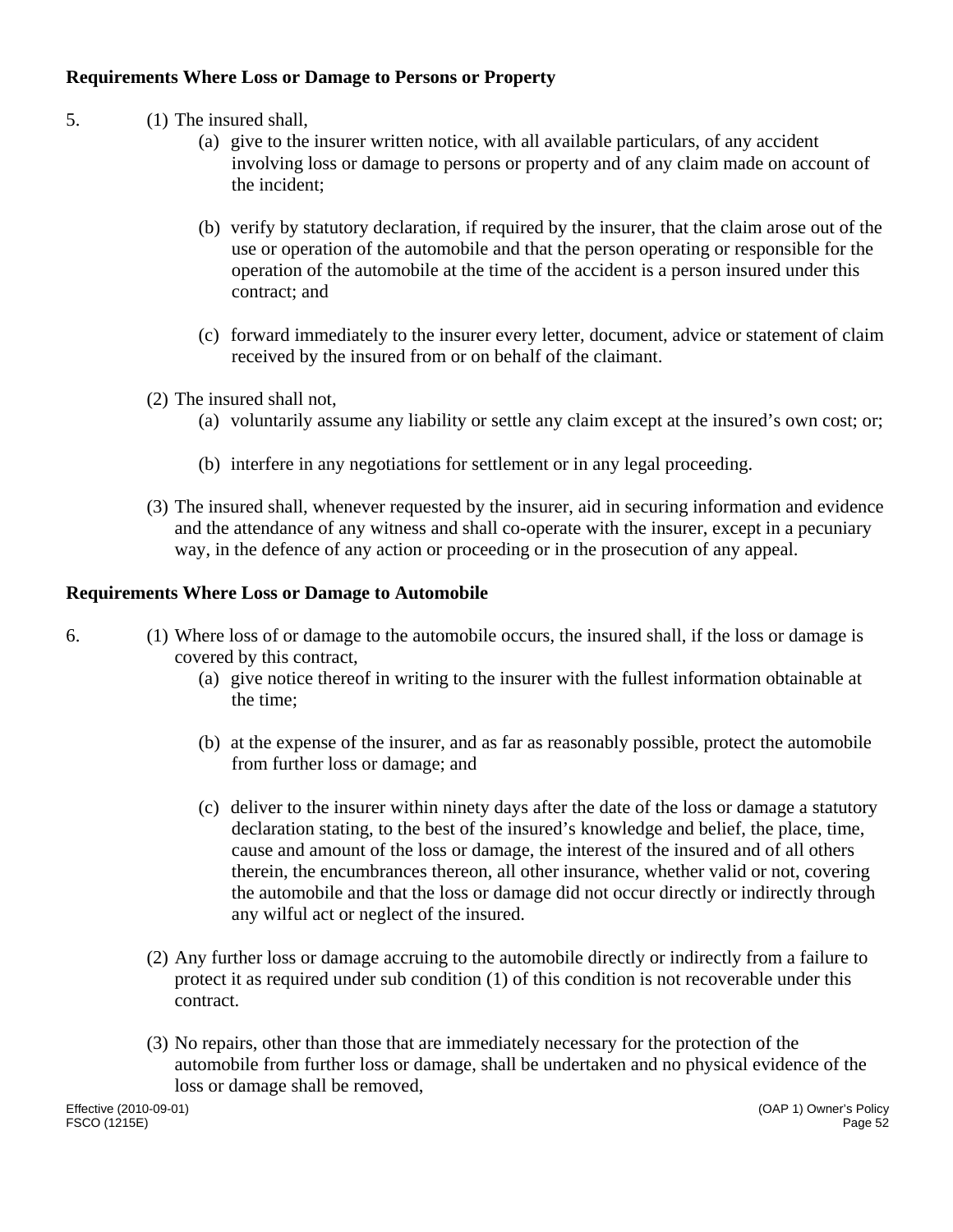- (a) without the written consent of the insurer; or;
- (b) until the insurer has had a reasonable time to make the examination for which provision is made in statutory condition 8.

#### **Examination of Insured**

(4) The insured shall submit to examination under oath, and shall produce for examination at such reasonable place and time as is designated by the insurer or its representative all documents in the insured's possession or control that relate to the matters in question, and the insured shall permit extracts and copies thereof to be made.

### **Insurer Liable for Cash Value of Automobile**

(5) The insurer shall not be liable for more than the actual cash value of the automobile at the time any loss or damage occurs, and the loss or damage shall be ascertained or estimated according to that actual cash value with proper deduction for depreciation, however caused, and shall not exceed the amount that it would cost to repair or replace the automobile, or any part thereof, with material of like kind and quality, but, if any part of the automobile is obsolete and out of stock, the liability of the insurer in respect thereof shall be limited to the value of that part at the time of loss or damage, not exceeding the maker's latest list price.

#### **Repairing, rebuilding or replacing property damaged or lost**

(6) The insurer may repair, rebuild or replace the property that is damaged or lost, instead of making the payment referred to in statutory condition 9, if the insurer gives written notice of its intention to do so within seven days after receipt of the proof of loss.

#### **Time for repairs**

- (6.1) The insurer shall carry out the repair, rebuilding or replacement referred to in subcondition (6),
	- (a) within a reasonable period of time after giving the notice required under subcondition (6), if an appraisal referred to in subcondition (2.1) of statutory condition 9 is not carried out in respect of the claim; or;
	- (b) within a reasonable period of time after the insurer receives the appraisers' determination of the matters in disagreement, if an appraisal referred to in subcondition (2.1) of statutory condition 9 is carried out in respect of the claim.

#### **New or aftermarket parts**

(6) For the purposes of subcondition (6), the insurer may repair, rebuild or replace the property with new parts provided by the original equipment manufacturer or with non-original or rebuilt parts of like kind and quality to the property that was damaged or lost.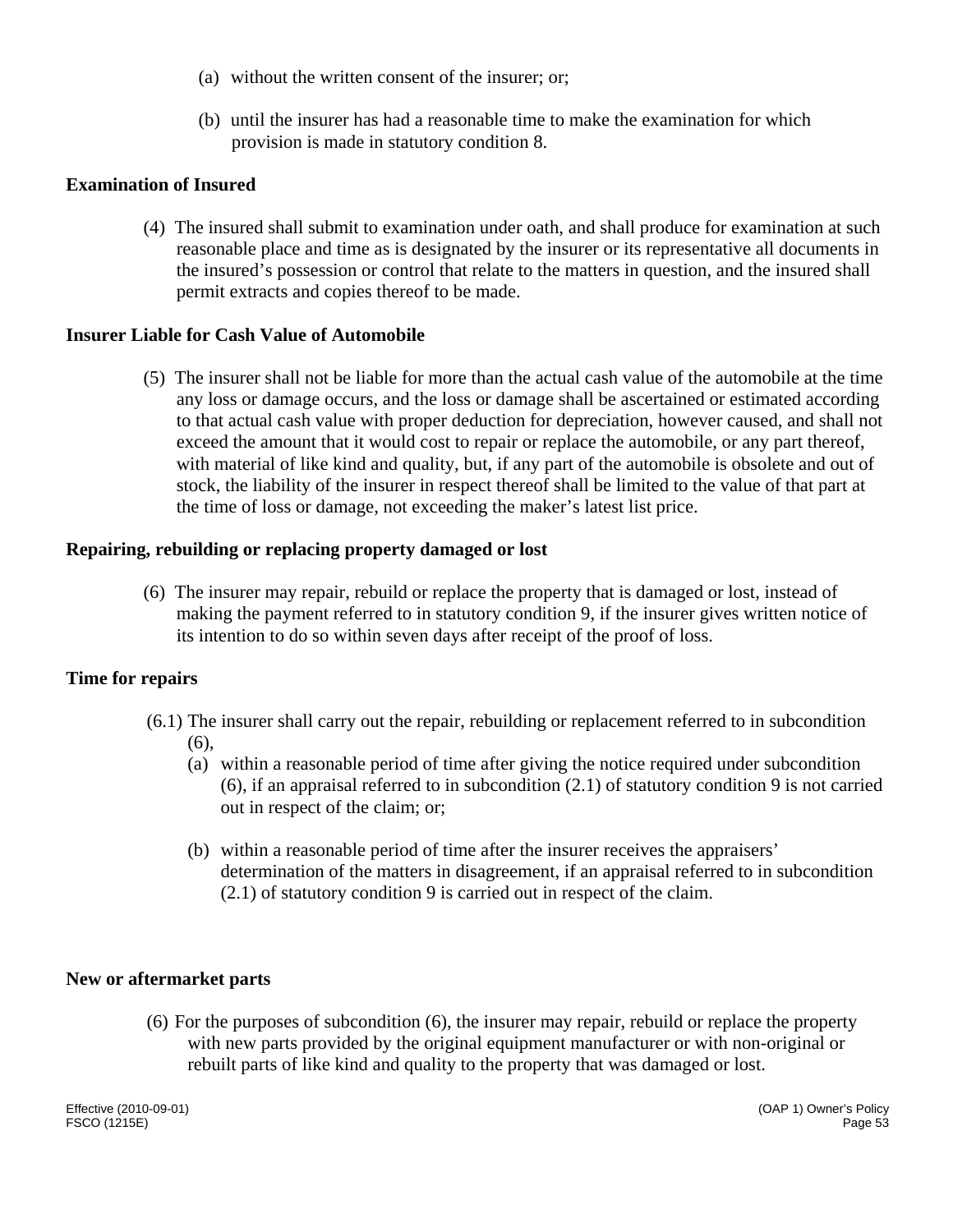#### **No Abandonment; Salvage**

(7) There shall be no abandonment of the automobile to the insurer without the insurer's consent. If the insurer exercises the option to replace the automobile or pays the actual cash value of the automobile, the salvage, if any, shall vest in the insurer.

# **Time Limit**

7. The notice required by sub condition (1) of statutory condition 5 and sub condition (1) of statutory condition 6 shall be given to the insurer within seven days of the incident but if the insured is unable because of incapacity to give the notice within seven days of the incident, the insured shall comply as soon as possible thereafter.

### **Inspection of Automobile**

8. The insured shall permit the insurer at all reasonable times to inspect the automobile and its equipment.

### **Time and manner of payment of insurance money**

- 9. (1) If the insurer has not chosen to repair, rebuild or replace the property that is damaged or lost, the insurer shall pay the insurance money for which it is liable under the contract,
	- (a) within 60 days after the insurer receives the proof of loss, if no appraisal referred to in subcondition (2.1) is carried out in respect of the claim; or
	- (b) within 15 days after the insurer receives the appraisers' determination of the matters in disagreement, if an appraisal referred to in subcondition (2.1) is carried out in respect of the claim.

#### **Reasons for Refusal**

(2) If the insurer refuses to pay a claim, it shall promptly inform the insured in writing of the reasons the insurer claims it is not liable to pay.

#### **Resolution of disagreement by appraisal under s. 128 of the Act**

- (2.1) Section 128 of the Act applies to this contract if,
	- (a) the insurer has received a proof of loss from the insured in respect of property that is lost or damaged;
	- (b) the insured and the insurer disagree on,
		- (i) the nature and extent of repairs, rebuilding and replacements required or their adequacy, or
		- (ii) the amount payable in respect of the loss or damage; and
	- (c) a request in writing that an appraisal be carried out in accordance with section 128 of the Act,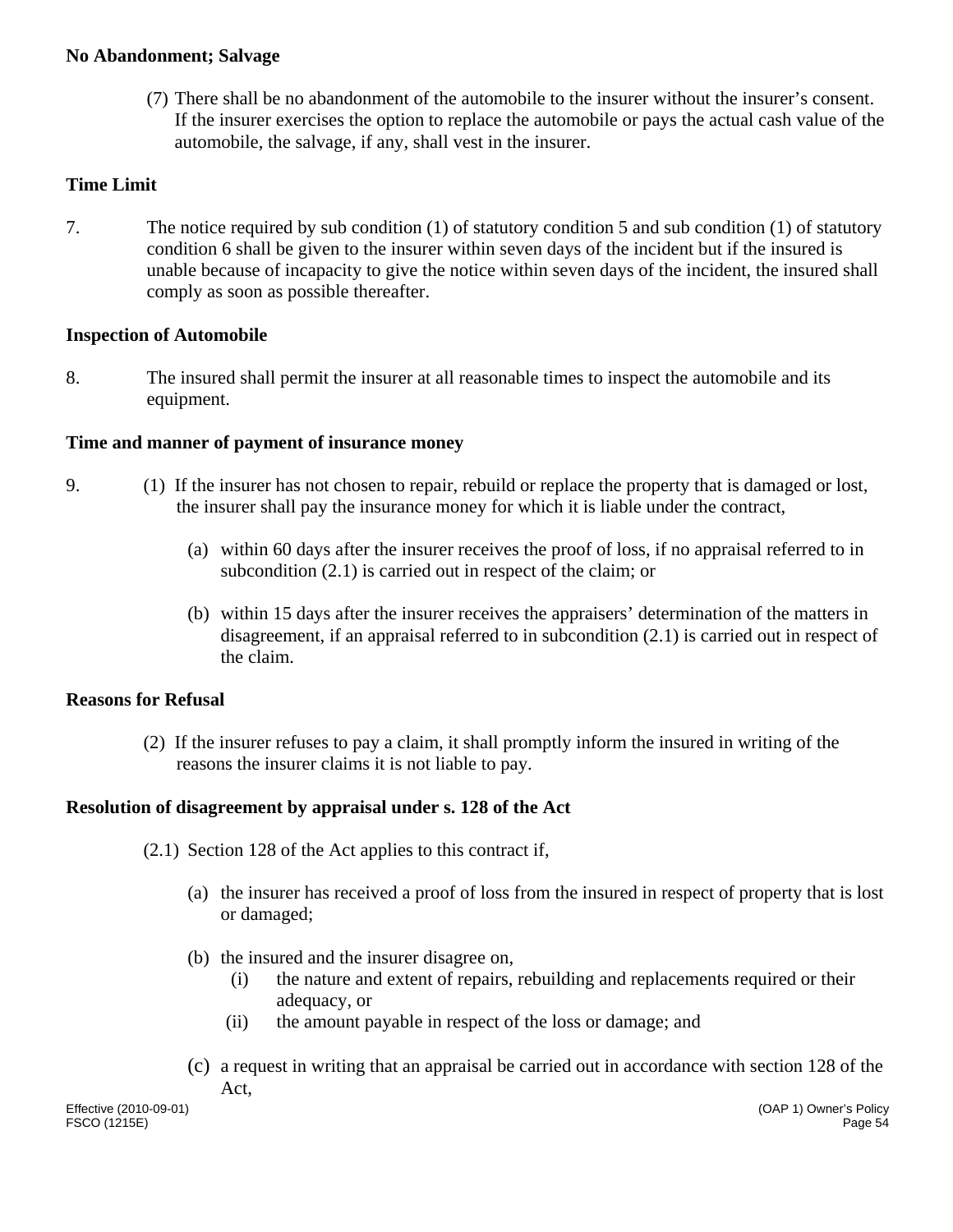- (i) is made by the insured, or
- (ii) is made by the insurer and the insured agrees.

# **When Action may be Brought**

(3) The insured shall not bring an action to recover the amount of a claim under this contract unless the requirements of statutory conditions 5 and 6 are complied with.

# **Limitation of Actions**

 (4) Every action or proceeding against the insurer under this contract in respect of loss or damage to the automobile or its contents shall be commenced within one year next after the happening of the loss and not afterwards, and in respect of loss or damage to persons or other property shall be commenced within two years next after the cause of action arose and not afterwards.

# **Who May Give Notice and Proofs of Claim**

10. Notice of claim may be given and proofs of claim may be made by the agent of the insured in case of absence or inability of the insured to give the notice or make the proof, such absence or inability being satisfactorily accounted for or, in the like case or if the insured refuses to do so, by a person to whom any part of the insurance money is payable.

# **Deductible amounts**

- 10.1 (1) Despite anything in this contract,
	- (a) the insurer shall be liable only for amounts in excess of the applicable deductible amount, if any, mentioned in this contract; and
	- (b) any provision in this contract relating to an obligation of the insurer to pay an amount or to repair, rebuild or replace property that is damaged or lost shall be satisfied by paying the amount determined by deducting any applicable deductible amount from,
		- (i) the amount the insured would otherwise be entitled to recover, or
		- (ii) the cost of repairing, rebuilding or replacing the property.

# **Deemed deductible amount**

(2) For the purposes of sub condition (1), an amount that an insurer is not liable to pay by reason of subsection 261 (1) or (1.1) or 263 (5.1) or (5.2.1) of the *Insurance Act* shall be deemed to be a deductible amount under this contract.

# **Termination**

11. (1) Subject to section 12 of the *Compulsory Automobile Insurance Act* and sections 237 and 238 of the *Insurance Act*, the insurer may, by registered mail or personal delivery, give to the insured a notice of termination of the contract.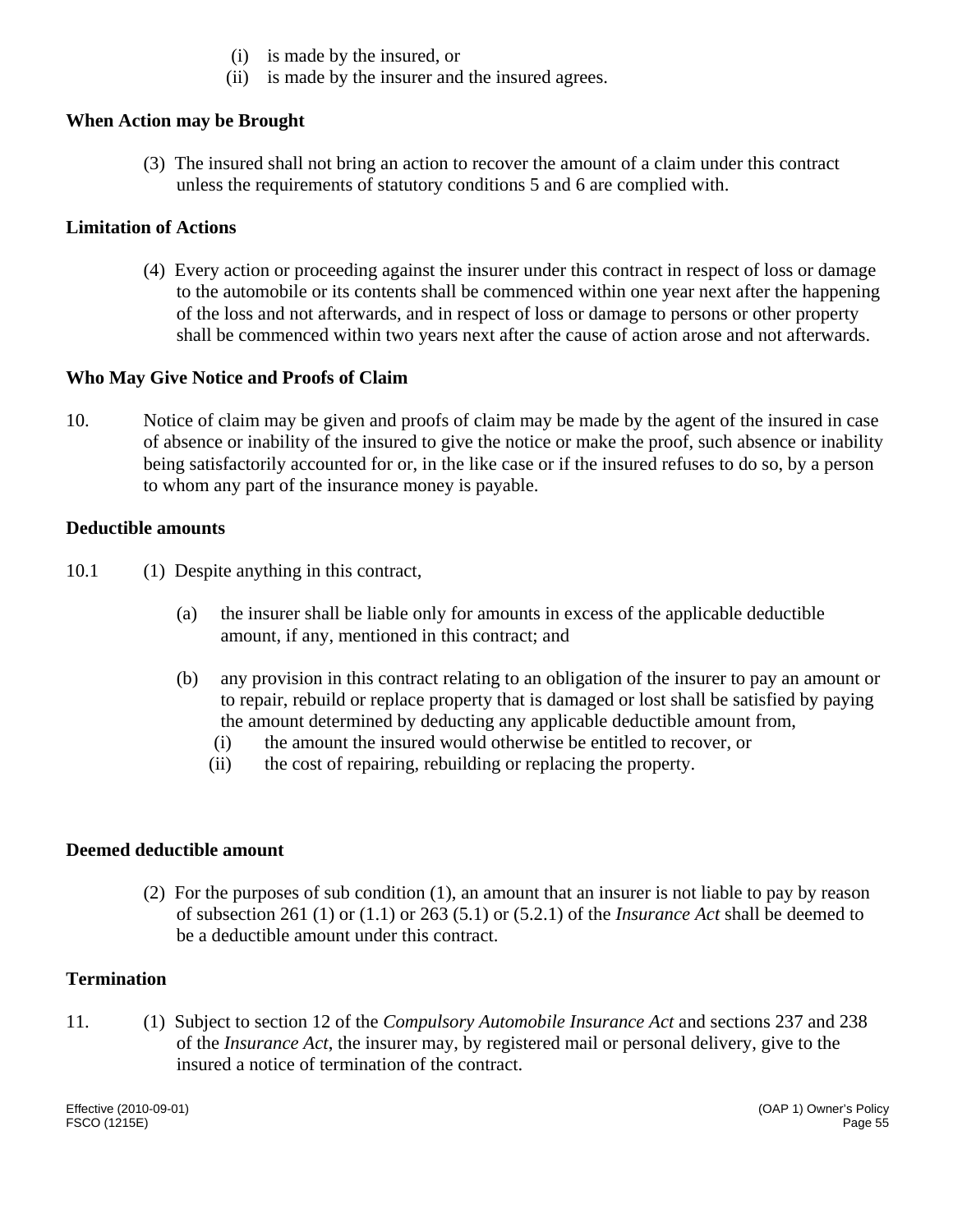- (1.1) If the insurer gives a notice of termination under sub condition (1) for areas on other than non-payment of the whole or any part of the premium due under the contract or of any charge under any agreement ancillary to the contract or if the insurer gives a notice of termination in accordance with sub condition (1.7), the notice of termination shall terminate the contract no earlier than.
	- (a) the 15th day after the insurer gives the notice, if the insurer gives the notice by registered mail; or
	- (b) the fifth day after the insurer gives the notice, if the insurer gives the notice by personal delivery.
- (1.2) Subject to sub condition (1.7), if the insurer gives a notice of termination under sub condition (1) for the reason of non-payment of the whole or any part of the premium due under the contract or of any charge under any agreement ancillary to the contract, the notice of termination shall comply with sub condition(1.3) and shall specify a day for the termination of the contract that is no earlier than,
	- (a) the 30th day after the insurer gives the notice, if the insurer gives the notice by registered mail; or
	- (b) the 10th day after the insurer gives the notice, if the insurer gives the notice by personal delivery.
- (1.3) A notice of termination mentioned in sub condition (1.2) shall,
	- (a) state the amount due under the contract as at the date of the notice; and
	- (b) state that the contract will terminate at 12:01 a.m. of the day specified for termination unless the full amount mentioned in clause (a), together with an administration fee not exceeding the amount approved under Part XV of the Act, payable in cash or by money order or certified cheque payable to the order of the insurer or as the notice otherwise directs, is delivered to the address in Ontario that the notice specifies, not later than 12:00 noon on the business day before the day specified for termination.
- (1.4) For the purposes of clause (a) of sub condition (1.3), if the insured and the insurer have previously agreed, in accordance with the regulations, that the insured is permitted to pay the premium under the contract in instalments, the amount due under the contract as at the date of the notice shall not exceed the amount of the instalments due but unpaid as at the date of the notice.
- (1.5) If the full amount payable under clause (b) of sub condition (1.3) is not paid by the time and in the manner that the notice specifies, the contract shall be deemed to be terminated, without any further action being required on the part of the insurer, as of 12:01 a.m. of the day specified for termination.
- (1.6) If the full amount payable under clause (b) of sub condition (1.3) is paid by the time and in the manner that the notice specifies, the contract shall not terminate on the day specified for termination and the notice shall have no further force or effect.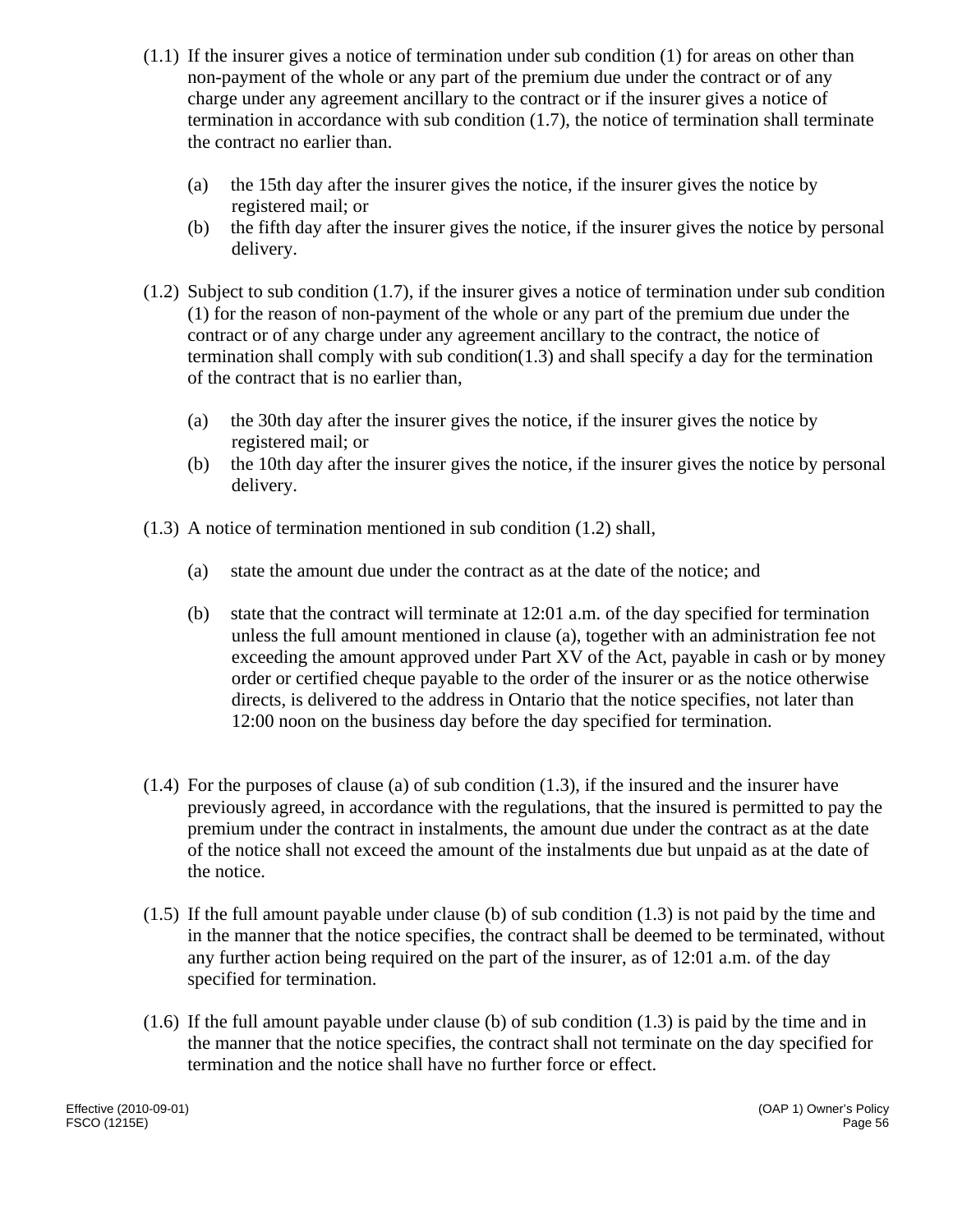- (1.7) If, on two previous occasions in respect of the contract, the insurer has given a notice of termination mentioned in sub condition (1.2) and the full amount payable under clause (b) of sub condition (1.3) has been paid by the time and in the manner that the notice specifies and if a non-payment again occurs of the whole or any part of the premium due under the contract or of any charge under any agreement ancillary to the contract, the insurer may, by registered mail or personal delivery, give to the insured a notice of termination of the contract and sub condition (1.1) applies to the notice, instead of sub condition (1.2).
- (2) This contract may be terminated by the insured at any time on request.
- (3) Where this contract is terminated by the insurer,
	- (a) the insurer shall refund the excess of premium actually paid by the insured over the proportionate premium for the expired time, but in no event shall the proportionate premium for the expired time be deemed to be less than any minimum retained premium specified;
	- (b) if the termination is for a reason other than non-payment of the whole or any part of the premium due under the contract or of any charge under any agreement ancillary to the contract or if the insurer gives a notice of termination in accordance with sub condition (1.7), the refund shall accompany the notice, unless the premium is subject to adjustment or determination as to the amount, in which case, the refund shall be made as soon as practicable; and
	- (c) if the termination is for the reason of non-payment of the whole or any part of the premium due under the contract or of any charge under any agreement ancillary to the contract and if sub condition (1.7) does not apply to the termination, the refund shall be made as soon as practicable after the effective date of the termination.
- (4) Where this contract is terminated by the insured, the insurer shall refund as soon as practicable the excess of premium actually paid by the insured over the short rate premium for the expired time, but in no event shall the short rate premium for the expired time be deemed to be less than any minimum retained premium specified.
- (5) For the purpose of clause (a) of sub conditions (1.1) and (1.2), the day on which the insurer gives the notice by registered mail shall be deemed to be the day after the day of mailing.
- (6) All references in this condition to times of day shall be interpreted to mean the time of day in the local time of the place of residence of the insured.

#### **Notice**

12. Any written notice to the insurer may be delivered at, or sent by registered mail to, the chief agency or head office of the insurer in the Province. Written notice maybe given to the insured named in this contract by letter personally delivered to the insured or by registered mail addressed to the insured at the insured's latest post office address as notified to the insurer. In this condition, the expression,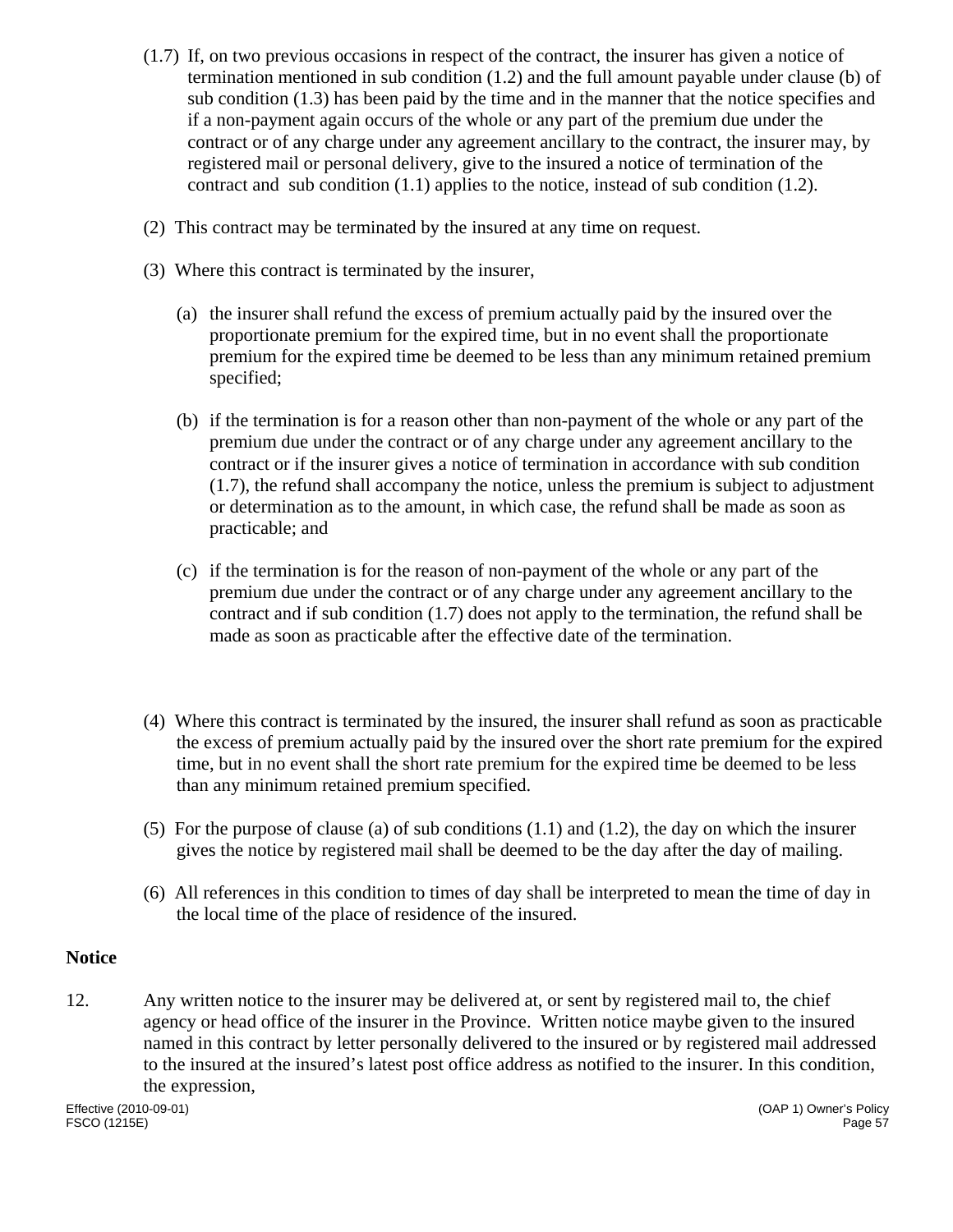"registered" means registered in or outside Canada.

# **Statutory Accident Benefits Protected**

13. Despite a failure to comply with these statutory conditions, a person is entitled to such benefits as are set out in the *Statutory Accident Benefits Schedule*.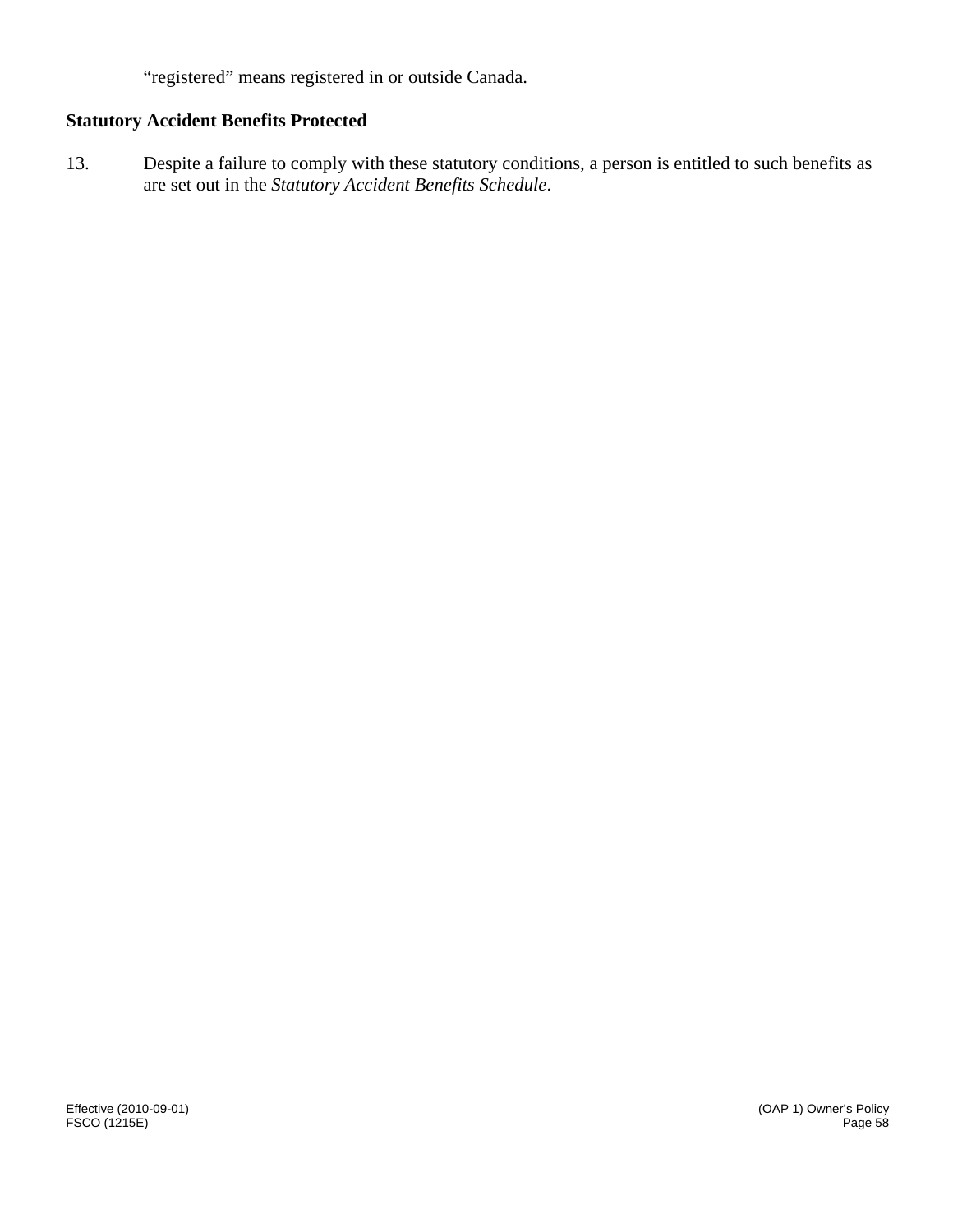The Statutory Conditions in Section 8 have been included in each section of the policy where they apply. The chart below details where each condition appears in the policy.

| <b>Statutory Condition</b>             | Where It Appears                   |
|----------------------------------------|------------------------------------|
| 1(1)                                   | 1.4.1                              |
| 1(2)a                                  | 1.4.2                              |
| 1(2)b                                  | 1.4.3                              |
| 1(2)c                                  | 1.4.3                              |
| 2(1)                                   | 1.6.2                              |
| 2(2)                                   | 1.6.2                              |
| 2(3)                                   | 1.6.2                              |
| 2(4)                                   | 1.6.2                              |
| 3                                      | 1.6.3                              |
| 4(1)                                   | 1.4.5, 7.2.2                       |
| 4(2)                                   | 1.4.6, 7.2.2                       |
| 5(1)a                                  | 3.4                                |
| 5(1)b                                  | 3.4                                |
| 5(1)c                                  | 3.4                                |
| 5(2)a                                  | 3.4                                |
| 5(2)b                                  | 3.4                                |
| 5(3)                                   | 3.4                                |
| 6(1)a                                  | 5.4.2, 6.5, 7.5                    |
| 6(1)b                                  | 5.4.2, 6.5, 7.5                    |
| 6(1)c                                  | 5.4.2, 6.5, 7.5                    |
| 6(2)                                   | 5.4.2, 6.5, 7.5                    |
|                                        | 5.4.2, 6.5, 7.5                    |
| 6(3)a                                  |                                    |
| 6(3)b                                  | 5.4.2, 6.5, 7.5                    |
| 6(4)                                   | 5.4.2, 6.5, 7.5                    |
| 6(5)                                   | 5.4.4, 6.2, 7.7                    |
| 6(6)                                   | 5.4.3, 6.6, 7.6                    |
| 6(6.1)                                 | 5.4.3, 6.6, 7.6                    |
| 6(6.2)                                 | 5.4.3, 6.6, 7.6                    |
| 6(7)                                   | 5.4.2, 6.5, 7.5                    |
| $\boldsymbol{7}$                       | 3.4, 5.4.2, 6.5, 7.5               |
| 8                                      | 1.4.7, 2.2.1, 5.4.2, 6.5, 7.1, 7.5 |
| 9(1)                                   | 1.6.1                              |
| 9(2)                                   | 1.6.1                              |
| 9(2.1)                                 | 5.6.2, 6.7.3, 7.8                  |
| 9(3)                                   | 5.8.1                              |
| 9(4)                                   | 5.9.2, 5.9.3                       |
| 10                                     | 1.5                                |
| 10.1                                   | 5.2.3, 5.7.1, 6.2, 6.4.2, 7.3      |
| 11(1)                                  | 1.7.2                              |
| 11(1.1)                                | 1.7.3                              |
| 11(1.2)                                | 1.7.3                              |
| 11(1.3)                                | 1.7.3                              |
| 11(1.4)                                | 1.7.3                              |
| Effective (2010-09-01)<br>FSCO (1215E) | (OAP 1) Owner's Policy<br>Page 59  |